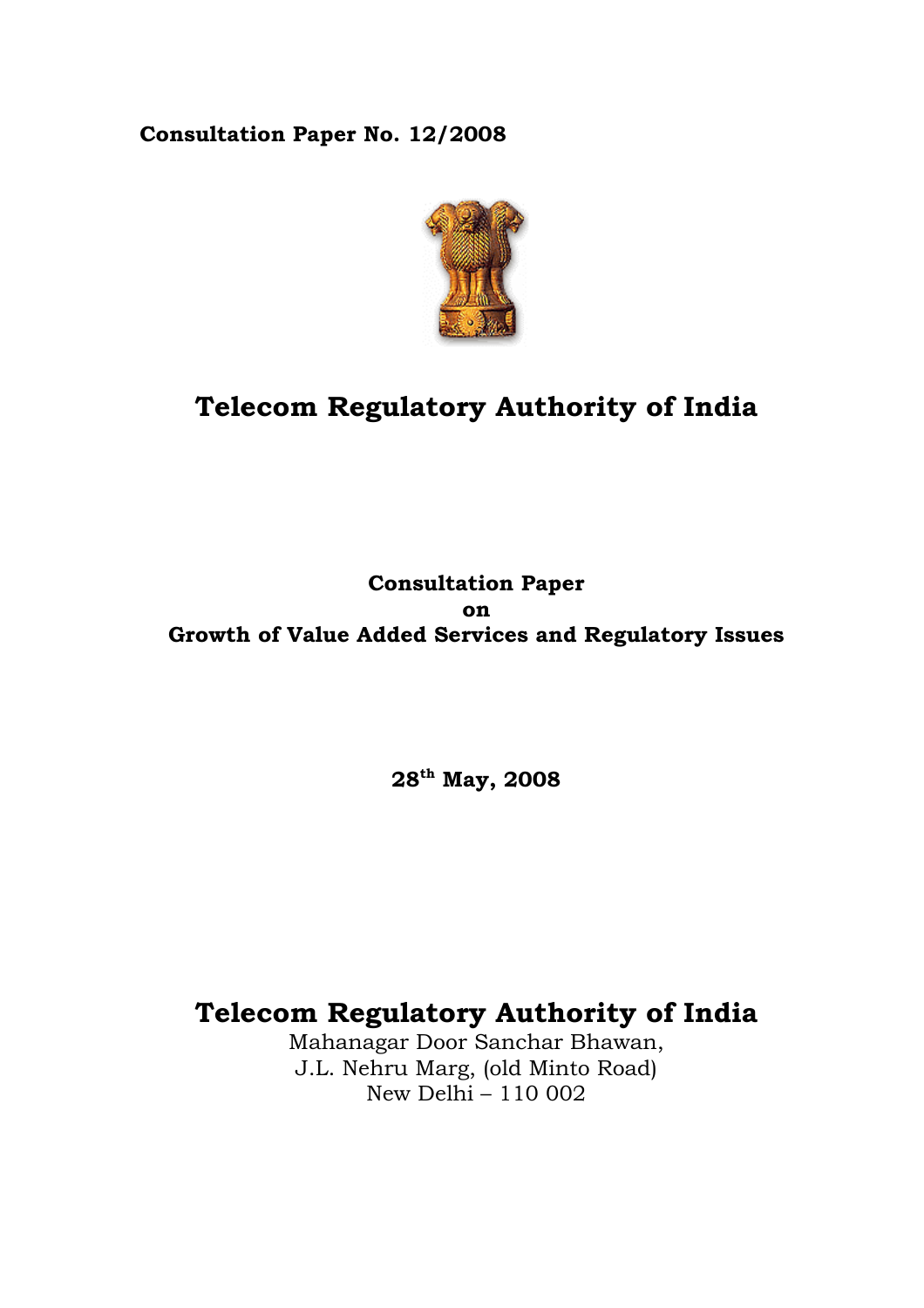#### **PREFACE**

In the 1990s, the introduction of mobile phone and Internet has demonstrated that how the Network can be used to create new mass market products and services that can change the way people think and transact. With the rapid expansion of mobile phones, tele-density and Next Generation Network (NGN) services many more such novelties are in store for Indian population with mobile phone services and broadband services at the centre of innovation. Telecommunications had traditionally been a voice communication service. The services today have moved beyond their fundamental role of voice communications to a spectrum of non-core services, which in telecommunication parlance is called Value Added Services (VAS). In short, all services beyond basic voice calls and fax transmissions come under the category of VAS or also called enhanced services. In simple terms, Value Added Services add value to service, enabling the subscriber to use the telephone, particularly the mobile phone or any end user terminal device for a host of purposes like sending short messages, pictures, play games, listen to music, read news headlines, astrology, get flight information, surf Internet and mobile banking including mobile payments. In times to come people will buy mobile phones or any end user terminal device not just to remain connected but to express themselves in a variety of ways.

2. Value Added Services are provided either directly by the telecom operators themselves or by a third party Value Added Service Provider (VASP). VASP connects to the core equipment of telecom operators through inter-working units using protocols like short message peer-topeer protocol (SMPP), connecting either directly to the short message service center (SMSC) or to a messaging gateway that allows the telecom operators to have control of the content.

3. Value Added Services have matured globally and form a considerable portion of the revenues. People are now focusing on mobile entertainment, mobile-commerce, location based services and new

ii in de la provincia de la provincia de la provincia de la provincia de la provincia de la provincia del prov<br>La provincia del provincia del provincia del provincia del provincia del provincia del provincia del provincia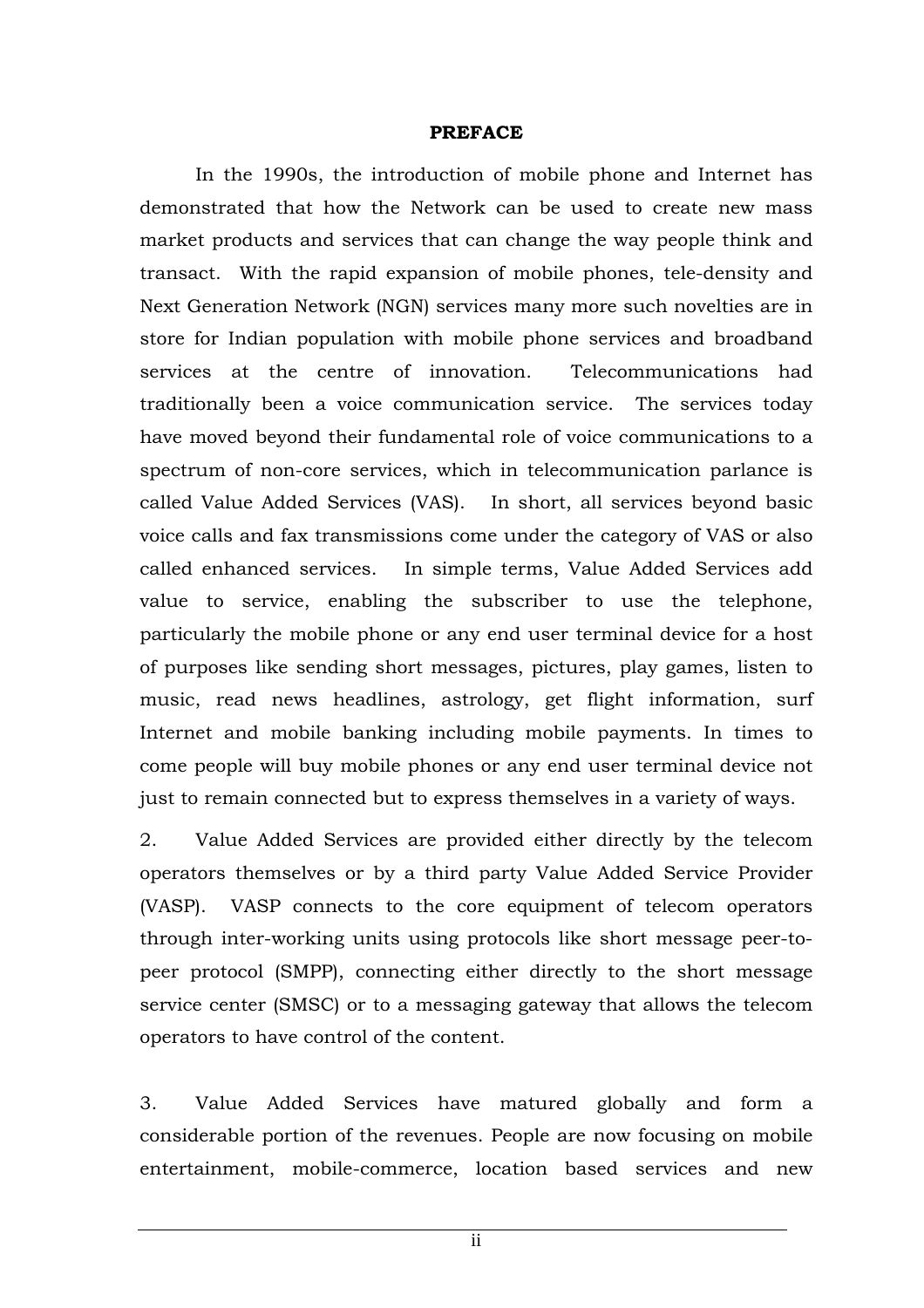enhanced services in next generation network (NGN) environment. In India the revenue (estimated) from mobile Value Added Services is over 10 to 14% of the total revenue of mobile telecom service providers. The Value Added Services have great revenue potential. The mobile revenue through Value Added Services is expected to reach beyond 30% of the mobile telecom service provider's revenue in the next 5-7 years as revealed in various studies/position papers. Today SMS constitutes major portion of the VAS revenue. While entertainment service would be popular with the consumers, there remains a scope for utility based services like location information, mobile commerce (M-Commerce) for mobile transactions etc.

4. For the telecom operators, success of Value Added Service is important for their growth. Introduction of calling party pays (CPP) regime and gradual reduction in call rates are two main factors that led to the exponential growth of mobile telephone services. The service providers will shift their focus from subscriber base expansion to Value Added Services, as it has potential to generate good revenue for the telecom operators and contribute to the overall growth of the GDP of the country.

5. The Value Added Services industry in India is at nascent stage and does not have a proper process or common benchmark or code of practice. There is no coordinated effort to make the industry grow and it also lacks transparency as the consumers are not fully aware of the nuances of the services. But considering the market potential for value added services in the coming years and the multiplicity of value added services that the Next Generation Network (NGN) will offer, there is a need to harmonize the licensing/regulatory framework for ushering growth in all the segments of the value added service viz content development, technology platform, content aggregation including copy right protection etc. There is also a need to facilitate provision of value added services directly by the content aggregators/value added service

iii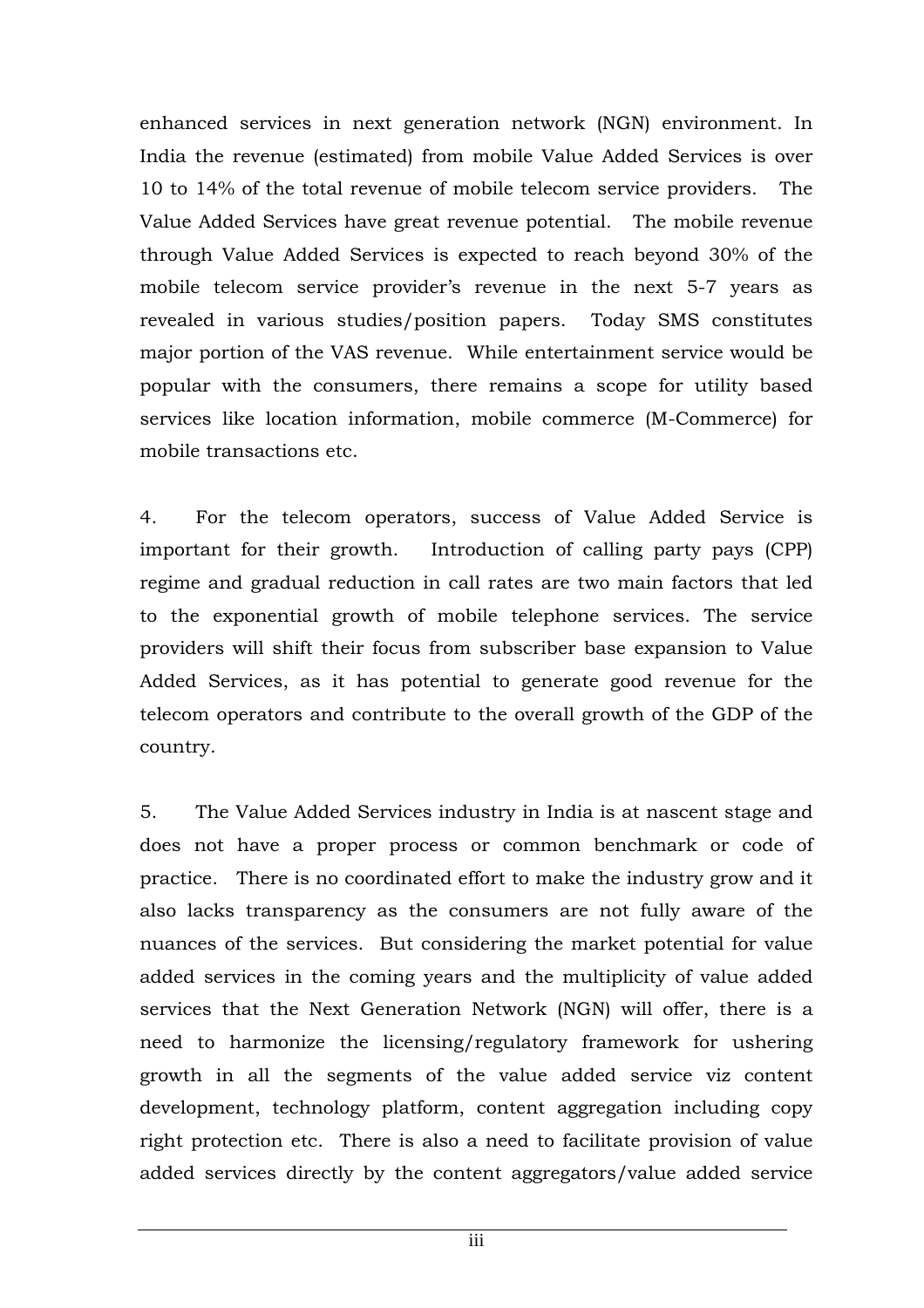providers (VASPs). With a view to bringing out all the related aspects of the issue and to provide a suitable platform for discussion, this consultation paper focuses on the approach, regulatory guidelines and terms and conditions in respect of licensing and provisioning of Value Added Services. Any expression of opinion in this document is to be read in the context of analysis of the available information and it does not reflect the views of the Authority.

The stakeholders are requested to send their written comments on the issues raised in this paper **on or before 30th June, 2008**. For any clarification on the matter, **Shri M C Chaube, Advisor (Quality of Service)** may be contacted on Telephone No. 011-23230404, Fax No. 011-23213036 and e-mail: chaubemc@trai.gov.in. Submission in electronic form would be appreciated.

**New Delhi. (Nripendra Misra)** 

Dated 28<sup>th</sup> May, 2008 Chairman, TRAI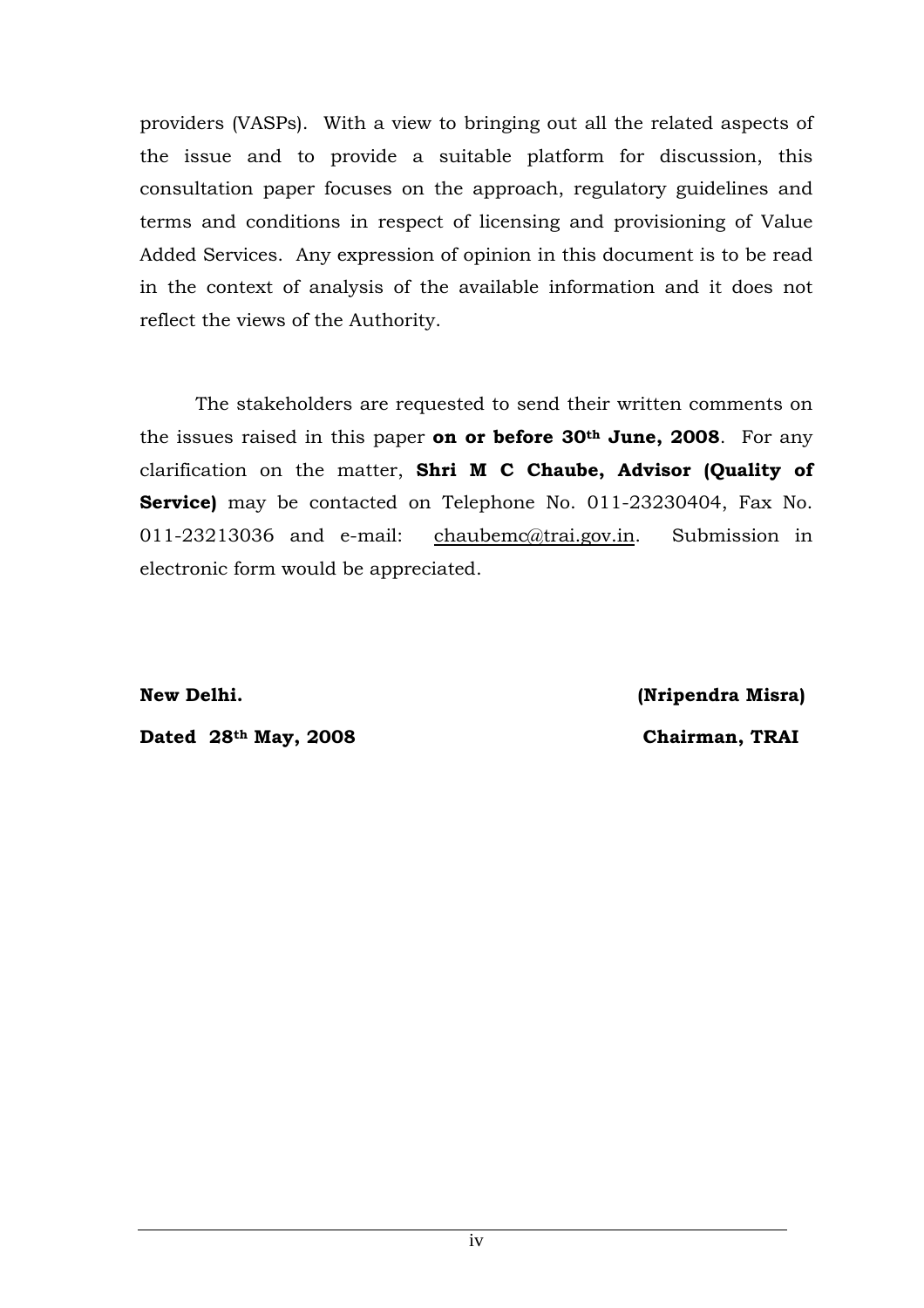## **TABLE OF CONTENTS**

| <b>Chapter No</b> | <b>Chapter Name</b>                                                                                                                                                          | Page<br><b>Number</b> |
|-------------------|------------------------------------------------------------------------------------------------------------------------------------------------------------------------------|-----------------------|
| I                 | Introduction                                                                                                                                                                 | $\mathbf{1}$          |
| II                | Value Added Services – Status in India and<br>potential for growth                                                                                                           | 6                     |
| III               | Existing Provisions in the Various Licenses and<br><b>Consumer Protection Issues</b>                                                                                         | 24                    |
| IV                | International Experience                                                                                                                                                     | 33                    |
| V                 | Licensing Issues $-$ Terms & Conditions for<br>Licensing Mobile Value Added Services and Value<br>Added Services to be provided through 3G, next<br>generation network (NGN) | 42                    |
| VI                | Issues for Consultation                                                                                                                                                      | 47                    |
| Annex-1           | Guidelines for Issue of Licence for<br>Voice Mail/Audiotex/Unified Messaging Service                                                                                         | 49                    |
| Annex-II          | Copy of DoT Letter No.842-336/2004-VAS/19<br>and 22 dated 17.09.2004 and dated 21.10.2004.                                                                                   | 54                    |
|                   | <b>ABBREVIATIONS</b>                                                                                                                                                         | 56                    |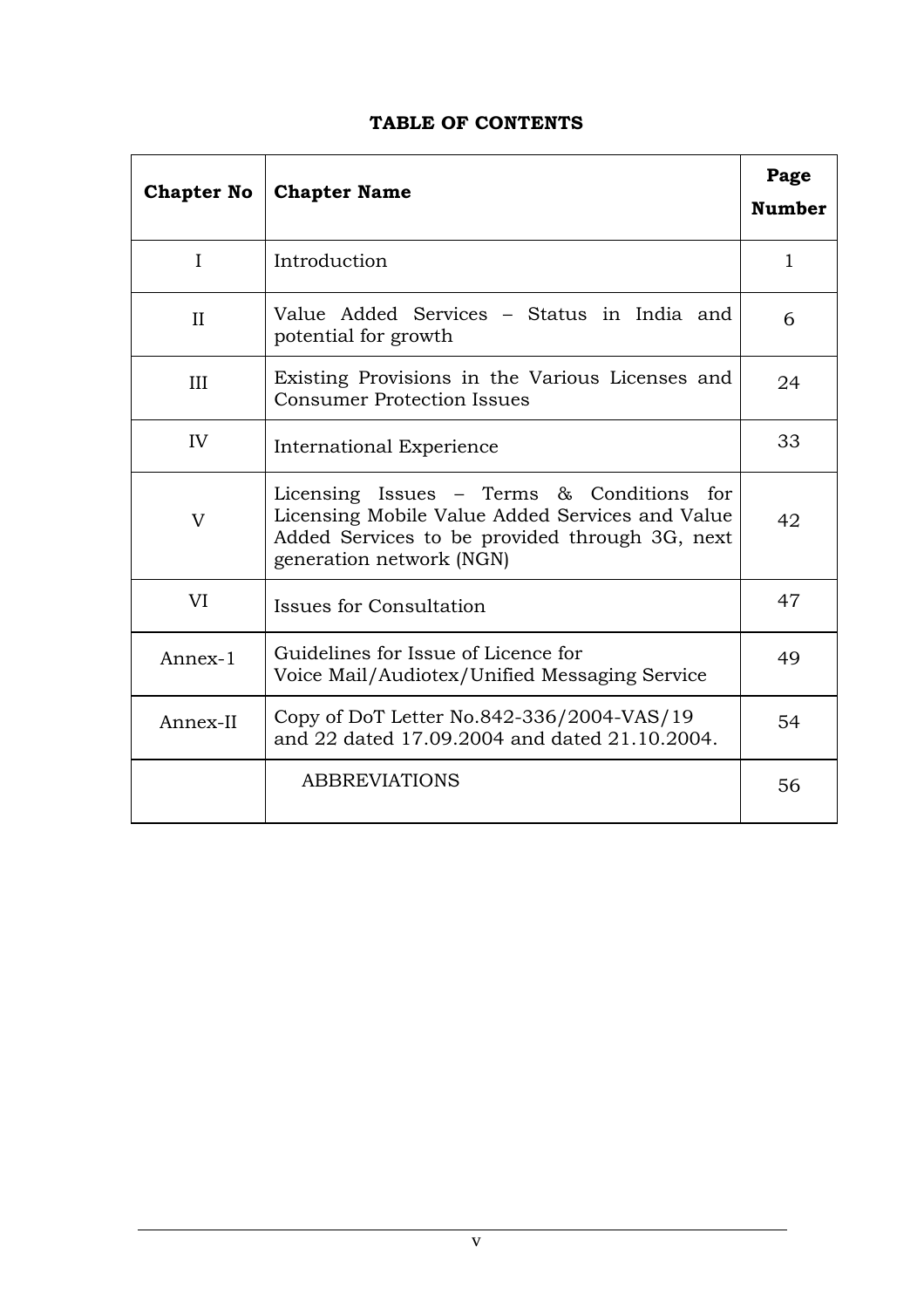#### **CHAPTER-I**

#### **INTRODUCTION**

#### 1. **Background:**

1.1. The developments in telecommunication driven by liberalization, exponential growth in wireless telephony and the Internet have been enormous. In the 1990s, the introduction of mobile phone and Internet has demonstrated how the Network can be used to create new mass market products and services. With the rapid expansion of mobile phones, tele-density and deployment of Next Generation Network (NGN) many more such novelties are in store for Indian population with mobile phone services and broadband services at the centre of innovation. *"Telephones changed almost everything about business"* writes Alvin Toffler, author of 'Powershift'. *"Voice communication conveyed far more information, through intonation, inflection and accent ………. The phones made big companies bigger. They made centralized bureaucracies more efficient."* In this decade the Value Added Services will increasingly be adopted by telecom consumers, especially by the mobile phone users for efficiently managing time, entertainment and social networking.

1.2 **Definition of Value Added Services:** Value Added Service (VAS) in telecommunication industry refers to non-core services, the core or basic services being standard voice calls and fax transmission including bearer services. The value added services are characterized as under:-

- Not a form of core or basic service but adds value in total service offering.
- Stands alone in terms of profitability and also stimulates incremental demand for core or basic services
- Can sometimes be provided as stand alone.
- Do not cannibalize core or basic service.
- Can be add on to core or basic service and as such can be sold at premium price.
- May provide operational synergy with core or basic services.

1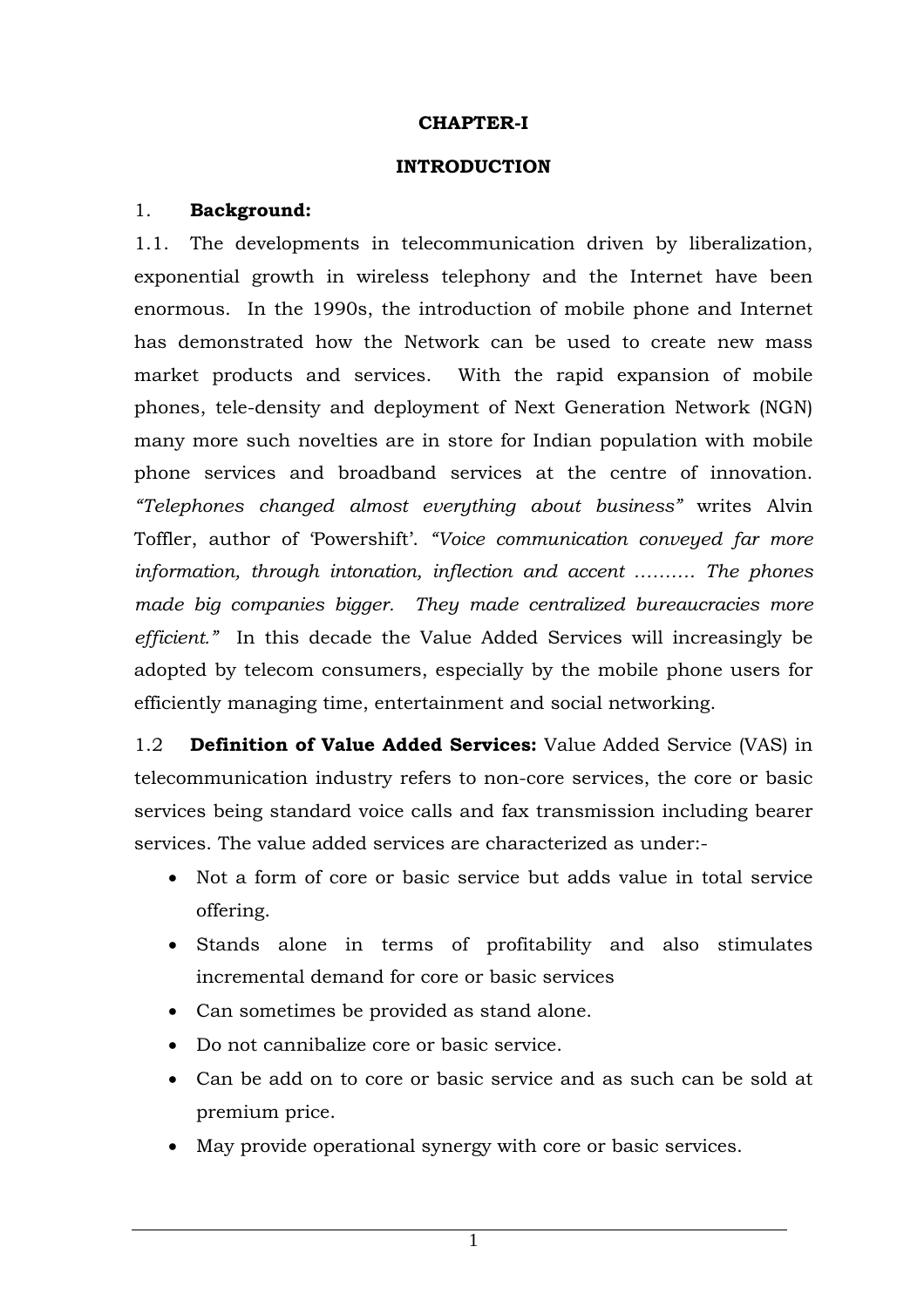A value added service may demonstrate one or more of these characteristics. A value added service today may become a part of core/basic service in future. For example, with mass adoption of Short Message Service (SMS) person to person (P2P) which is categorized as a mobile value added service is now perceived by consumers as a part of core/basic mobile service.

1.3 The licence agreement for provision of Unified Access Services (UAS) define the **Value Added Services:-** "Value Added Services are enhanced services which add value to the basic teleservices and bearer services for which separate licence are issued". The Government of India issues licenses for the following Value Added Services:-

- (i) Public mobile trunking service
- (ii) Voice mail service
- (iii) Closed users group domestic 64 kbps data network via INSAT satellites system
- (iv) Videotex service
- (v) GMPCS
- (vi) Internet
- (vii) Audiotex
- (viii) Unified messaging service

1.4 Unlike the core or basic services, the Value Added Services have unique characteristics and they relate to other services in different ways. They also provide benefits which the core services cannot provide. Basically there are two types of Value Added Services - Value Added Services that stand alone from operational perspective and value added services provided as an optional service along with voice service. Nonvoice services like SMS are examples of stand alone value added services.

1.5 At present, over 270 million people in India own mobile phones. With ever rising mobile phone subscribers and motivated by the need to bring in more revenue and service differentiation, the mobile telecom operators are bringing new value addition to the services to satisfy the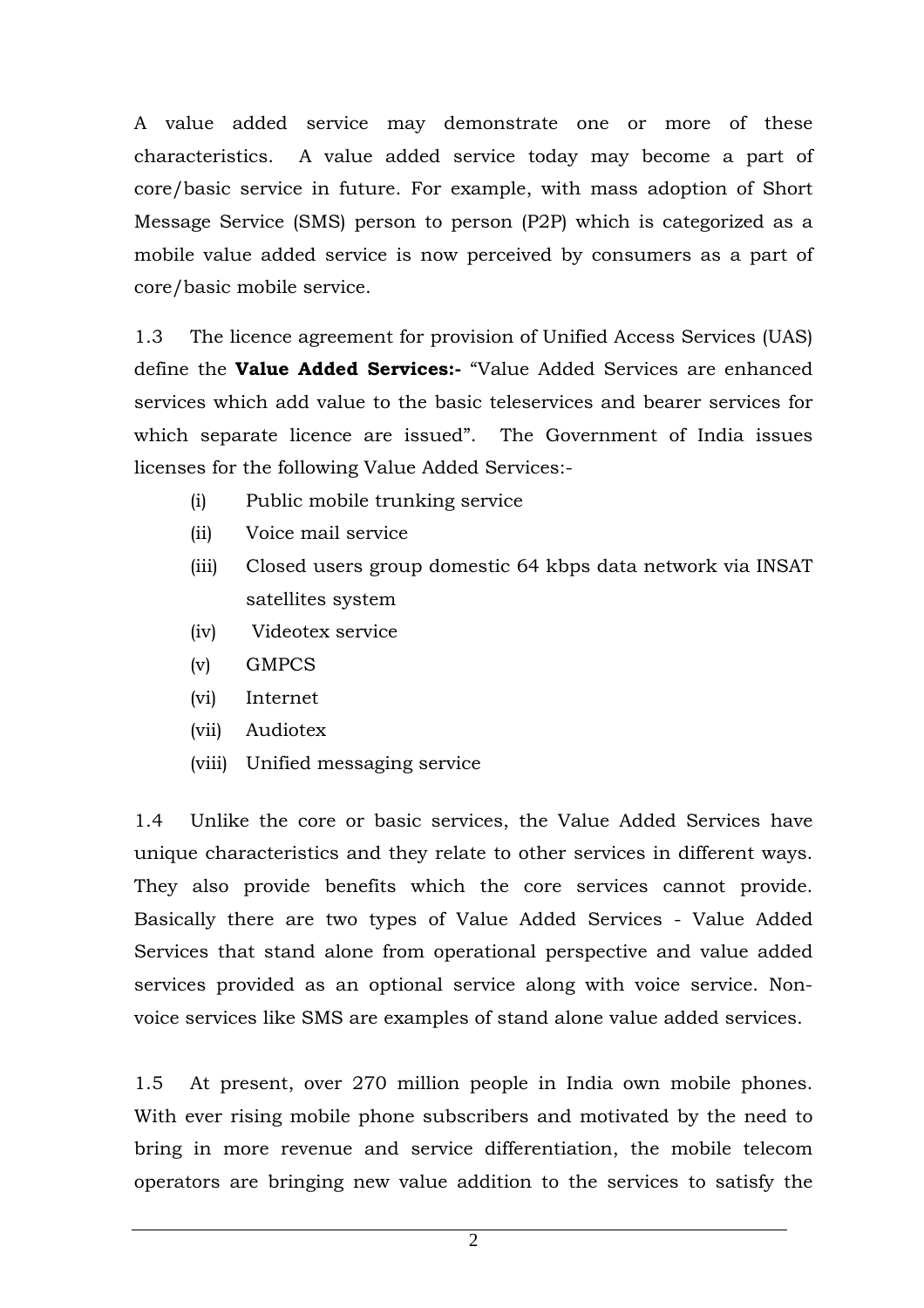growing demand of Indian consumers. The Value Added Services thus help the operators to maximize revenue and increase average revenue per user (ARPU). Further, the competition is also forcing the mobile telecom service providers to aggressively market the Value Added Services.

1.6 The revenue (estimated) from mobile Value Added Services is over 10 to 14% of the total revenue of mobile telecom service providers. The Value Added Services have great revenue potential. The mobile revenue through Value Added Services is expected to cross 30% of the mobile telecom service provider's revenue in the next 5-7 years as reported in various studies/position papers. This is going to be a win- win situation for the mobile telecom service providers, value added service providers / content aggregators, handsets manufacturers, content developers/ authors/creators and others associated with mobile contests and streaming audio and video.

1.7 While the VAS industry is ripe for growth, the concerned stakeholders will have to constructively engage and thus create a selfsustaining and transparent environment for the growth. The telecom operators would need to be concerned about the quality of content, consumer education and transparency in provisioning and charging of value added services. While entertainment service would be popular with the consumers, there remains a scope for utility based services like location information, mobile commerce (M-Commerce) for mobile transactions etc. While addressing the various aspects of VAS, this paper has focused mainly the mobile value added services including enhanced/new services in next genration network (NGN) environment and its orderly growth.

1.8 Convergence in telecommunications brings new players in the telecom market and the mobile virtual network operators are another mode for companies to enter in the mobile telecom market and start offering both core and value added services. Further, the barriers between telecom and broadcasting are also getting reduced with the

3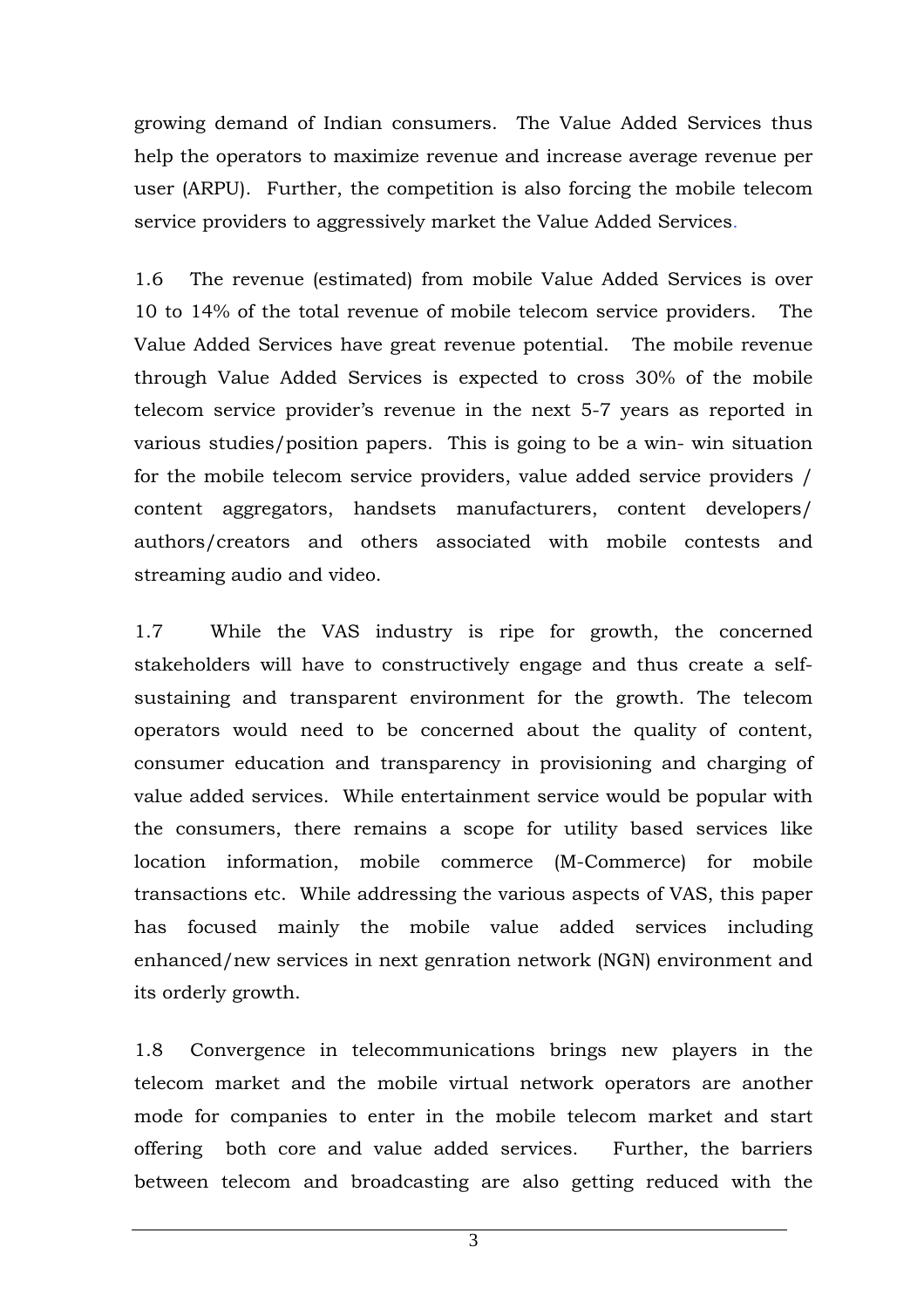digital convergence at different levels such as end user terminal or mobile handset, core network technology, access network technology and services. In truly converged scenario the separation between telecom and broadcast will disappear and all companies in the market of telecom and broadcast will compete in a so called single telecom market. In the provisioning of value added services MVNO also sources the contents from content providers/content aggregators called value added service providers. The MVNO provides mobile phone services without owning the radio access part particularly the spectrum where the infrastructure of Mobile Telecom Operator is used. However, it is observed that in some of the countries in 3G scenario, the MVNOs create their niche market in mobile service provisioning with the feature of rich mobile value added services.

1.9 The purpose of bringing this consultation paper is that considering the market potential for value added service in the coming years the licensing/regulatory framework needs to be harmonized for ushering growth in all the segments of the value added service viz content development, technology platform, content aggregation etc. thereby enabling benifits to consumers and also revenue generation. Section 11(1)(a)(iv) of the TRAI Act, 1997 provides for recommendations to the Government by TRAI, either suo moto or on a request from the licensor, on measures to facilitate competition and promote efficiency in the operations of telecommunications services so as to facilitate growth in such services. Further, Section 11(1)(a)(vii) provides for recommendations for measures for the development of telecommunication technology and any other matter relatable to telecommunication industry in general. There is also a need to facilitate provision of value added services directly by the content aggregators/value added service providers (VASPs). In this case the consumer will pay the access/carriage charges to the telecom operator and for the content charges will be paid directly to the value added service provider. This shall call for cooperation, collaboration and competition between value added service provider and telecom operators. Some of the services which are integrated on call-to-call basis such as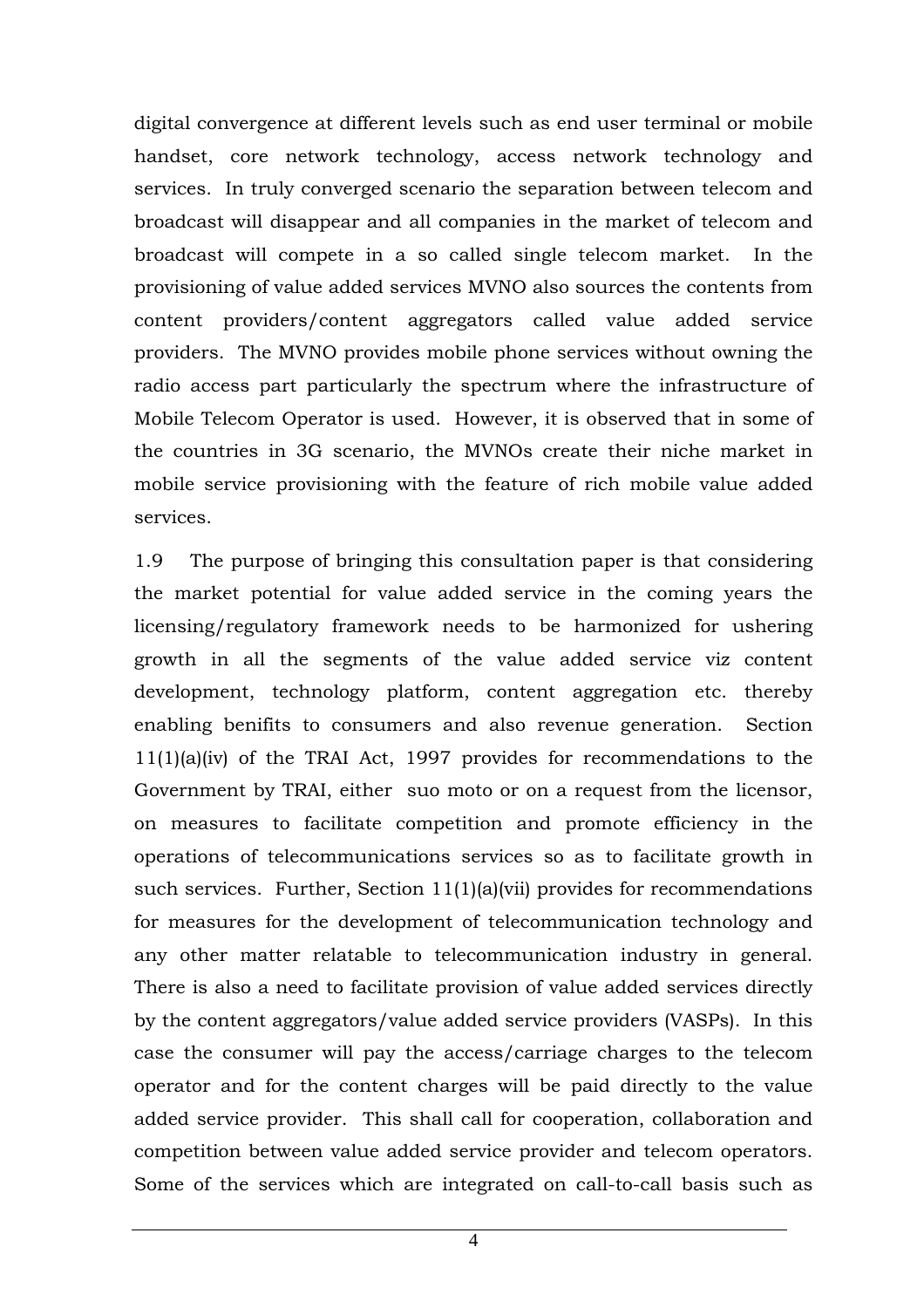caller ring back tune (CRBT), SMS person-to-person will generally be in the domain of telecom operators. However, the value added services such as music, games, news, entertainment, M-commerce etc. can be directly marketed by value added service provider. Therefore, to facilitate the orderly growth of value added services and keeping in view the above mandate, TRAI proposes to seek the comments of all stakeholders for evolving a licensing framework for value added services and entities involved in providing mobile value added services, including such services in Next Generation Network (NGN)/ convergence scenario.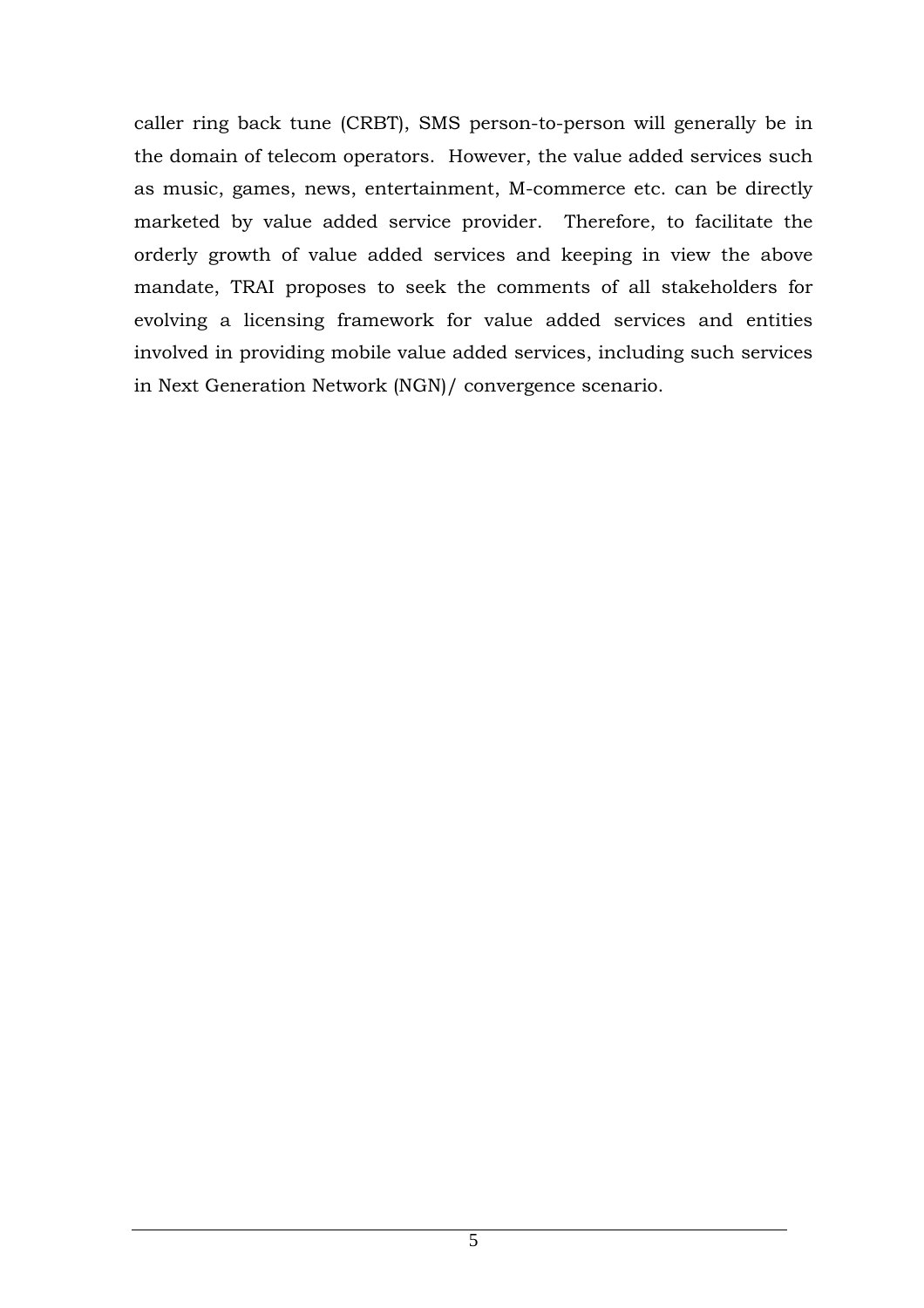#### **CHAPTER – II**

#### **VALUE ADDED SERVICES – STATUS IN INDIA AND POTENTIAL FOR GROWTH**

2.1 Presently, in the Indian market value added services are provided either directly by the telecom operators or by third party content aggregators/enablers generally known as Value Added Service Providers (VASPs). Examples of value added services provided directly by the telecom operators are SMS, GPRS. The commercial arrangements between telecom operators and Value Added Service Providers(VASPs) do exist. In many of these cases, the VASPs provide technology platform which enables a user to access content on to his mobile or terminal device. Examples of value added services provided through VASPs are astrology, ring back tunes. In most of the cases the VASPs do not own the contents but they have arrangements with the content providers/content developers or copyright owners known as content owners. For some of the value added services, say SMS or Messaging, the value added services platform including gateway/middleware is provided by the telecom operator and VASP only provides the content. In the commercial agreements, compliance to copyrights, digital rights management including sourcing of the content is the responsibility of VASPs. The various mobile value added services, be it voice based or SMS based, are provided to the mobile phone customers through the SIM Card and through the Short Codes. The marketing of Value Added Services is done through advertisement/media by telecom operators mainly for the contents hosted by them and also through the VASPs. It is noticed that VASPs do have arrangements with various telecom operators for their products and these value added service products are provided under a unique short code across different networks. In such cases the VASPs also advertise/market the value added services collectively targeting the customers of different telecom operators with whom they have commercial agreements.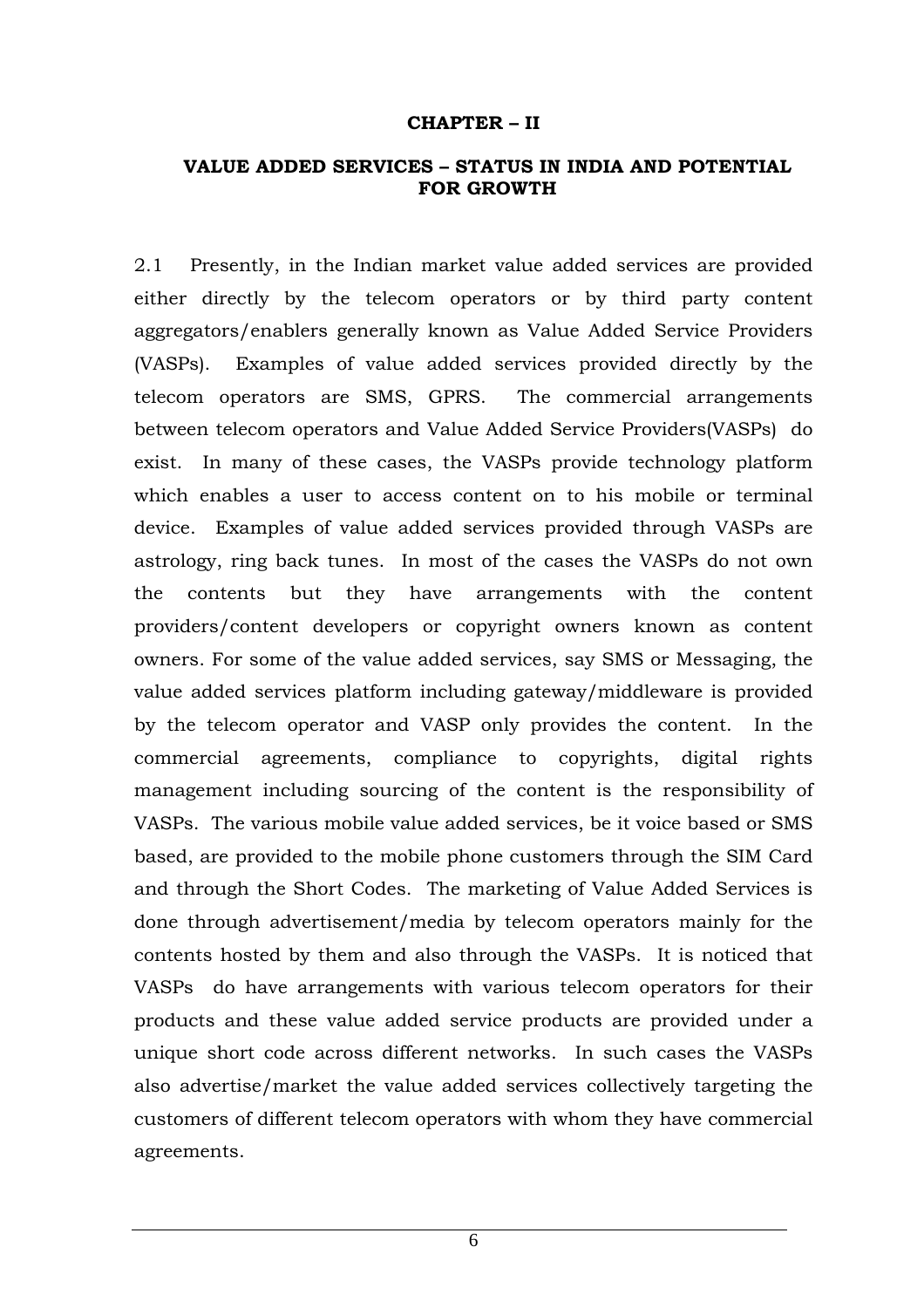## 2.2 **Value Added Services – Value Chain:**

- 2.2.1 The mobile value added services value chain consists of following:-
	- Cellular Mobile Telephone Service Providers (telecom operators)
	- Content Aggregators/Enablers [Value Added Service Provider (VASPs) ]
	- Content Authors/Producers or copyright owners (Content owners)
	- Device/Mobile Handset Manufacturers
	- End Users i.e. Customers

## **Figure : Mobile Value Added Services – Value Chain**



2.2.2 The first stakeholder in the value added services value chain is the Content Authors/Producers or copyright owners known as content owners. They have commercial agreements or arrangements with the VASPs for providing or sharing the content with VASPs. In some cases the Mobile handset manufacturers have direct agreement with content owners or VASPs for content which are embedded in the handset or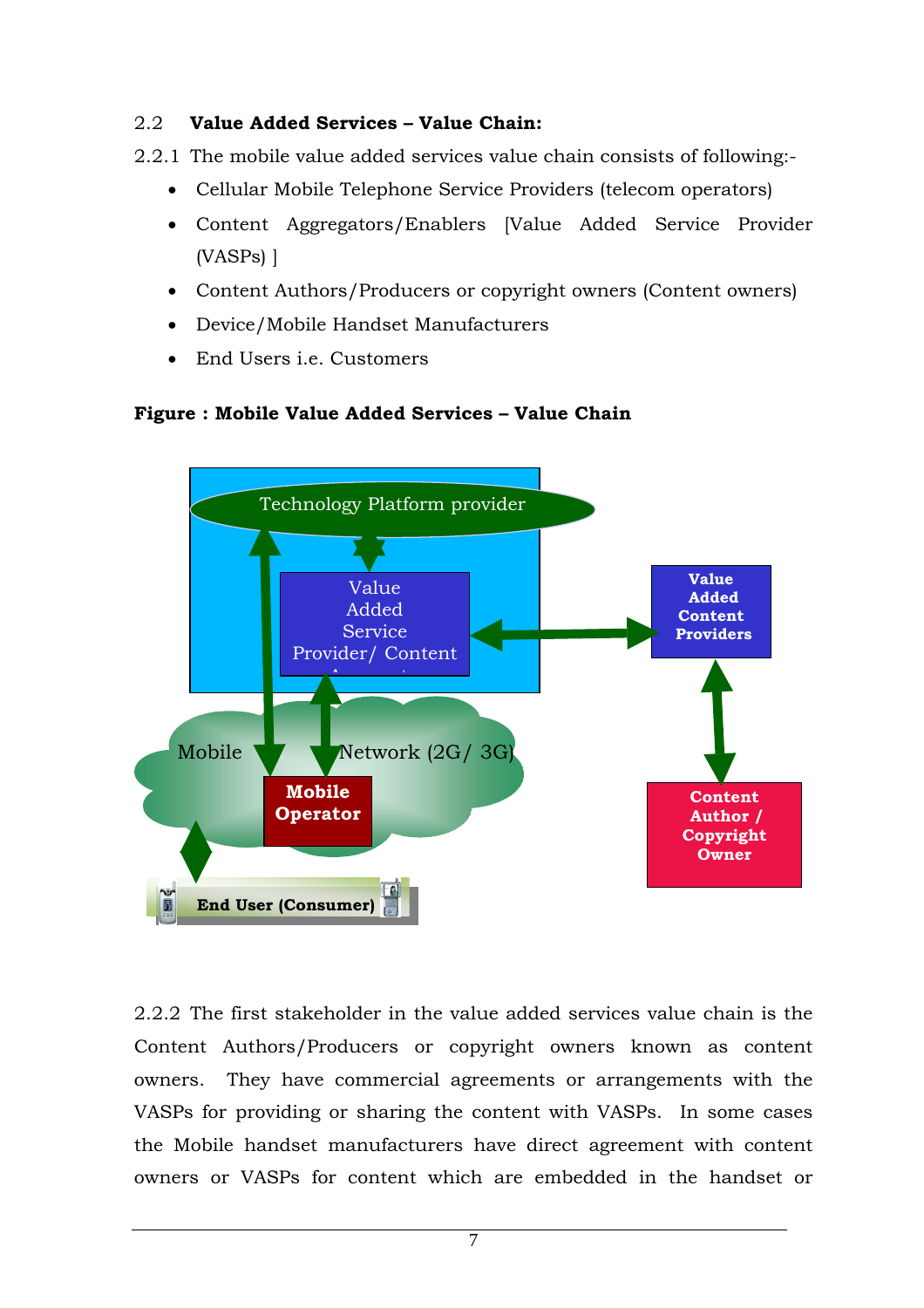terminal device. An example of such content is games coming with the mobile handset. The role of VASPs is to provide contents for telecom operators. Contents are at times developed by the telecom operators themselves or directly by the VASPs, where the Telecom operators provides necessary platform to facilitate provision of value added services to the customers. Presently, the VASPs are neither regulated nor licensed and mainly they act as channel partners of telecom operator. The telecom operators are nevertheless the core in the value chain as they own network infrastructure and have a large customer base. The VASPs can provide services to the last link in the chain i.e. the end users through the network infrastructure including billing and customer care owned by the Telecom operators. The telecom operators by virtue of being owners of the network have near monopoly advantage in the value chain.

2.2.3 The issue is to create congenial environment for the orderly growth of value chain in India through licensing by Department of Telecommunications and also through appropriate regulatory regime by the Telecom Regulatory Authority of India.

#### 2.3 **VAS Business Model:**

2.3.1 A number of entities are involved in the value chain and various studies made by market research organisations reveal that in the Indian context the well defined structure do not exist. Sometimes one entity performs one or more roles and try to expand their existing roles. As discussed in the preceding para, revenue share arrangements/commercial agreements do exist in the mobile value added services value chain between VASPs and telecom operators. Similarly, at the backend VASPs have commercial agreements with content providers or copyright owners including technology platform enablers or solution providers.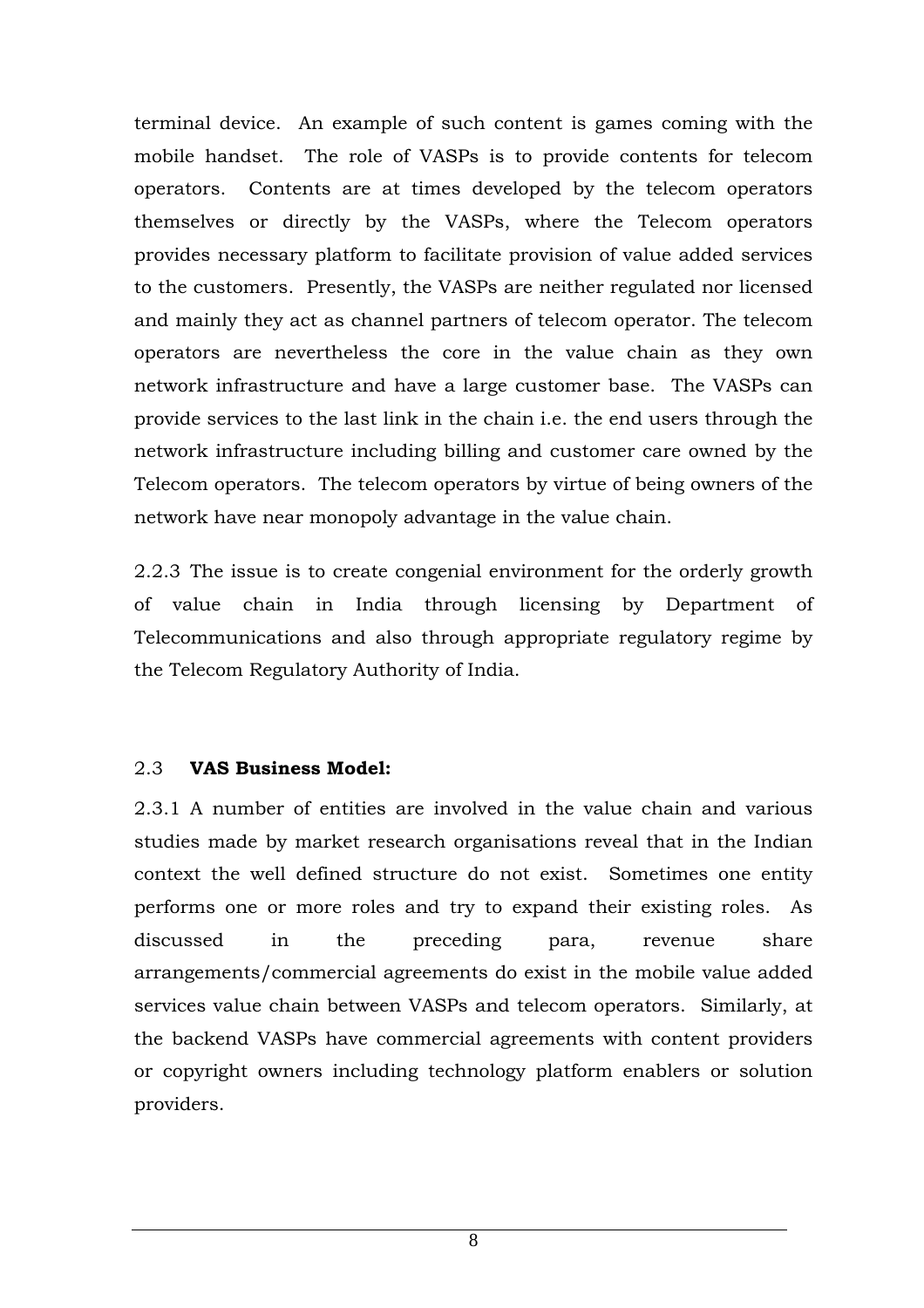2.3.2 Further, the study of some of the telecom operators' commercial agreements for different value added services indicate different revenue share. For example, on account of Airtime revenue, the telecom operator retain as high as 80% of the revenue while the VASP is given 20%. However, the services such as Mobile Commerce (M-Commerce) which are transaction based, the VASP is allowed 75% of the transaction revenue and only 25% is retained by the telecom operator. In the value added services like Music Messaging Service, the revenue is shared on 50-50 basis. Some of the value added services are priced to the consumer which may not be affordable to mass market as they may not be commensurate with value perceived by the consumers. Therefore, unless there is a rationalization in the revenue sharing and pricing, the stakeholders in the value chain of value added services would not feel enthused for subscribing and providing high quality contents/services.

2.3.3 In view of the above situation, there is a need to deliberate on the revenue share model for value added services. Any regulatory facilitation for revenue model can be evolved if the VASPs are also brought under the licensing regime. One of the options could be to have an indicative self regulatory revenue model and another option is to have mandatory revenue model in which a determination can be made for revenue share within the regulatory framework. **The stakeholders' suggestions, keeping in view the need to facilitate the growth of value added services, will be key inputs for initiating any regulatory measure.**

2.4 **Value Added Services Offerings**: In addition to SMS and Voice mail, the other value added services presently being provided by the telecom operators are listed below:-

| <b>S1.</b> | <b>Types of VAS</b> | Description                                                            |
|------------|---------------------|------------------------------------------------------------------------|
|            | <b>News</b>         | Business,<br>National,<br>International,<br>Entertainment, Sports News |
| -2.        | Finance             | Stocks (NSE, BSE, NASDAQ etc.), Forex                                  |

9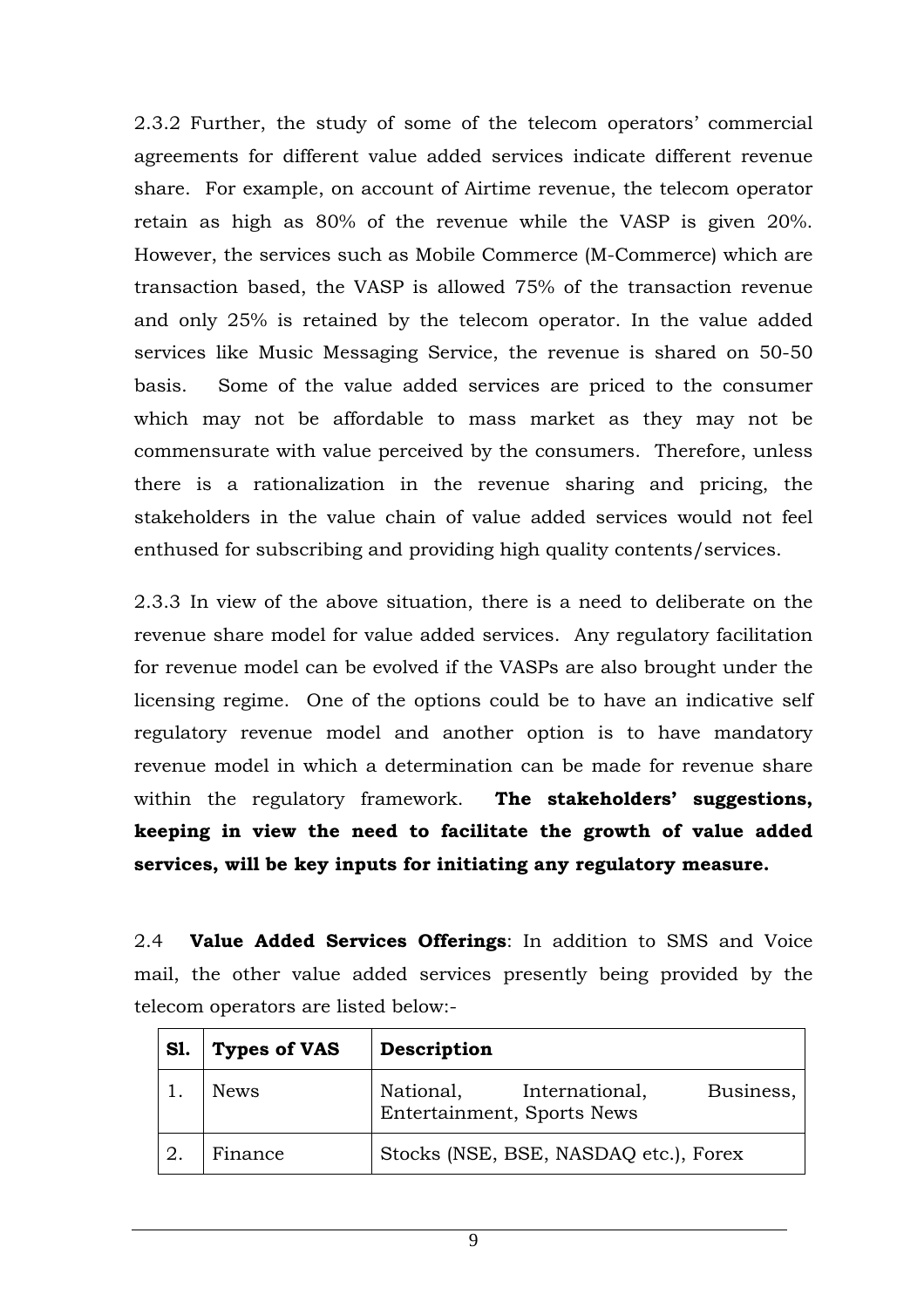| 3.  | Entertainment         | Games, Mobile TV and jokes                                                                                                         |
|-----|-----------------------|------------------------------------------------------------------------------------------------------------------------------------|
| 4.  | <b>Travel</b>         | Railways, Airlines                                                                                                                 |
| 5.  | Downloads             | Logos, Ringtones, Caller tones etc.                                                                                                |
| 6.  | Astrology<br>service  | Personal Horoscope/Personalized Prediction                                                                                         |
| 7.  | Cricket               | Cricket Score, Match<br>clippings,<br>cricket<br>commentary                                                                        |
| 8.  | Missed call alert     | Subscriber to get a SMS alert of incoming<br>calls when the subscriber's mobile phone is<br>switched off / not reachable and busy. |
| 9.  | E-mail                | E-mail through SMS                                                                                                                 |
|     |                       |                                                                                                                                    |
| 10. | Music<br>on<br>demand | Dial a song                                                                                                                        |
| 11. | Contest               | <b>Reality Shows</b>                                                                                                               |
| 12. | GPRS/WAP              | Mobile Internet, Mobile Chat, Mobile TV                                                                                            |
| 13. | <b>MMS</b>            | Picture Messages, Picture clippings                                                                                                |
| 14. | Health                | Health Tips, Beauty Tips                                                                                                           |
| 15. | M-Commerce            | Transaction based services with<br>multiple<br>payment modes and supporting<br>multiple<br>domains like WAP, GPRS, SMS, IVR & Web. |

#### 2.5 **Technical Arrangement/VAS Platforms accessed by customers**

For provisioning of Mobile Value Added Services, the Short Codes are allotted by the telecom operators as authorized by Department of Telecommunications within the framework of the National Numbering Plan (NNP). Following technical arrangement/structure is presently being used by telecom operators for enabling customer to access and acquire Mobile Value Added Services: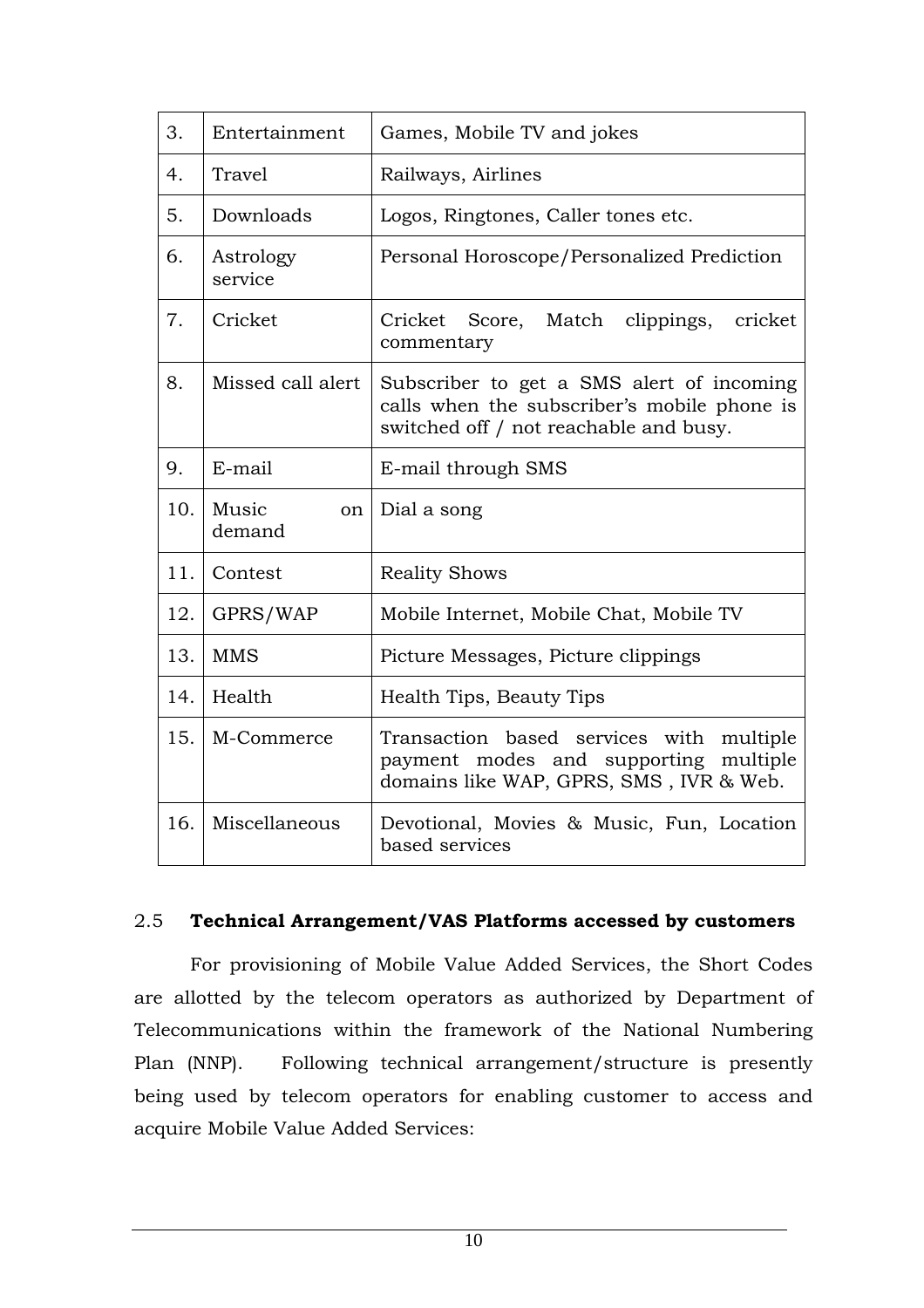- i. **Short Message Services (SMS)** SMS can be person to person (P 2 P), person to application (P 2 A). SMSC Platform is used by the telecom service providers to process and deliver SMS based value added services, SMS short codes, E-mail on SMS, Chatting on SMS, and Content down load through SMS, Cricket scores etc.
- ii. **Interactive Voice Response (IVR)** It is a computer and telephony integrated technology through which one uses a touch tone phone to interact with a data base to acquire information from other end. These are voice based value added services such as news, live talk to astrologer, movie information, jokes, cricket commentary etc. which can be accessed by subscribers.
- iii. **Unstructured Supplementary Services Data (USSD)** This is a method of transmitting information/instructions over GSM network. It is a session oriented service where user gets a flash message in real time. Services like content download, cricket updates, jokes, news alerts etc. can be acquired by consumers through process of using USSD.
- iv. **General Packet Radio Service (GPRS)** It is a service which enable users the access to Internet on the mobile. These include basically data based value added services such as Internet browsing, MMS, Content download like wall paper, Ringtones, Themes, Games and Mobile TV etc.
- v. **Call Management Services (CMS)** Services like missed call alerts, call forwarding, voice mail, incoming call block etc. come under this category.

2.6 Most of the services like SMS Short Codes, Music/Media contents including GPRS based content are served by external content providers which involves testing and integration with the platforms/gateways and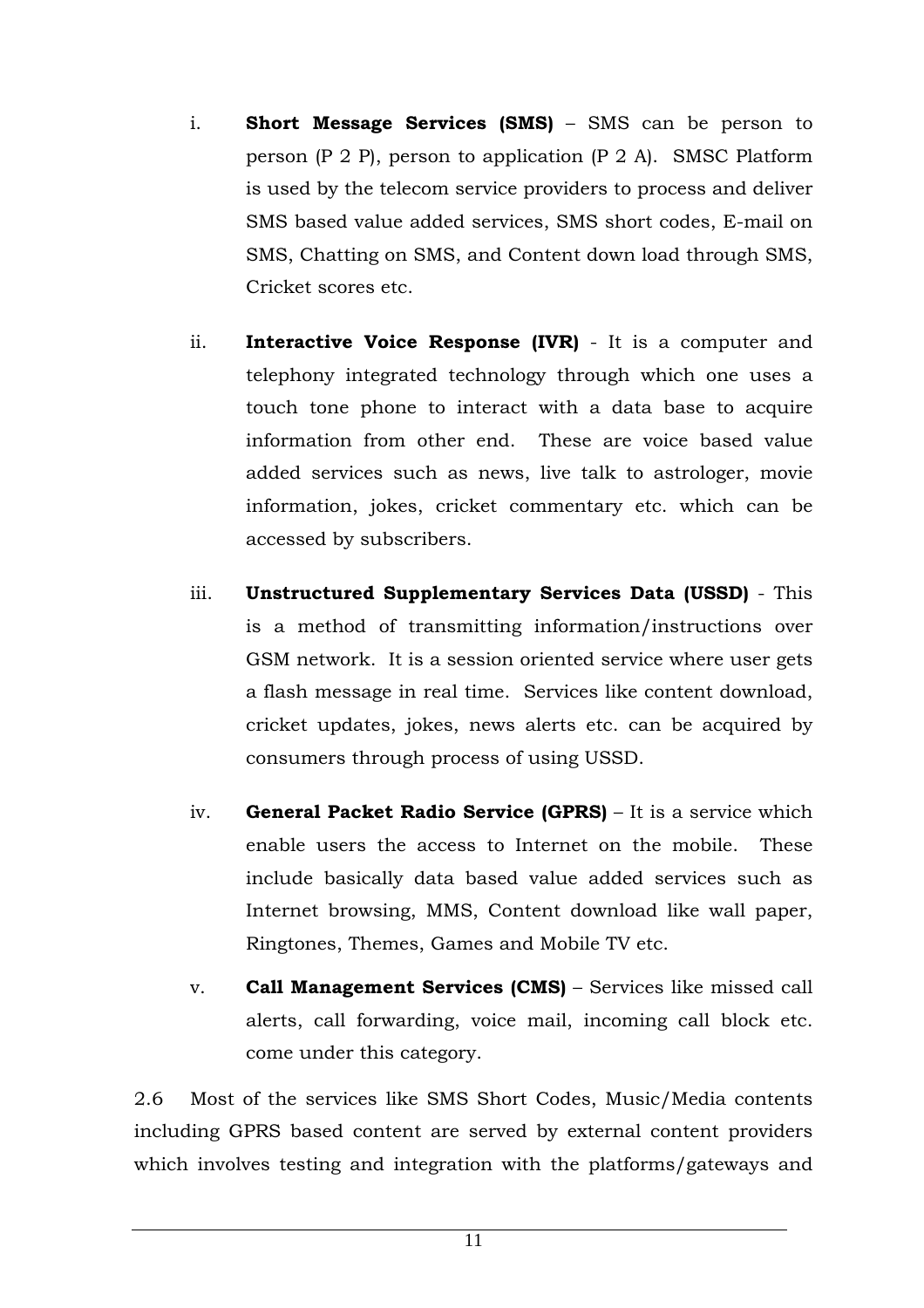including middleware/billing systems of telecom operators. For SMS Short Code, the VASPs need to integrate with telecom operators SMSC. Music contents for download/listening, the content generally lies with the Server of the VASPs. All the content can be uploaded on a common server of the telecom operator for various services like caller ring back tone (CRBT), background music and radio etc. For GPRS based contents, the content provider needs to integrate with telecom operators' WAP/GPRS Gateway, billing system and SMSC. In this process, during the integration of the system of external content providers' with the equipment of telecom service providers, interface development and testing is generally required.

2.7 Some of the companies have acquired Short Code Numbers and have made commercial arrangement with third party clients. The commercial arrangement made enables the customers of different telecom operators to send the SMS to the same number. As per the market research conducted by IMRB in December, 2006, operators ask for minimum deposit and also a minimum guaranteed volume of SMSs per month for entering into an arrangement with the Short Code Provider. Content provider/content aggregators are mostly small and medium enterprises (SMEs) who provide in addition to contents the platform/software and authoring tool. These VAS platforms are the backbone of the telecom operators for managing of various entertainment services such as games, streaming audio/video and ringtone downloads etc. The authoring tools and digital rights management software are necessary components for delivering various applications/contents by application developers.

## 2.8 **Issues that determine growth of Mobile Value Added Services in India**

2.8.1 Mobile Value Added Services segment of the Indian telecom sector is burgeoning and framework is still to be evolved. It is also to be noted here that in the value chain of Value Added Services, telecom operators are very big entity in comparison to the content providers/content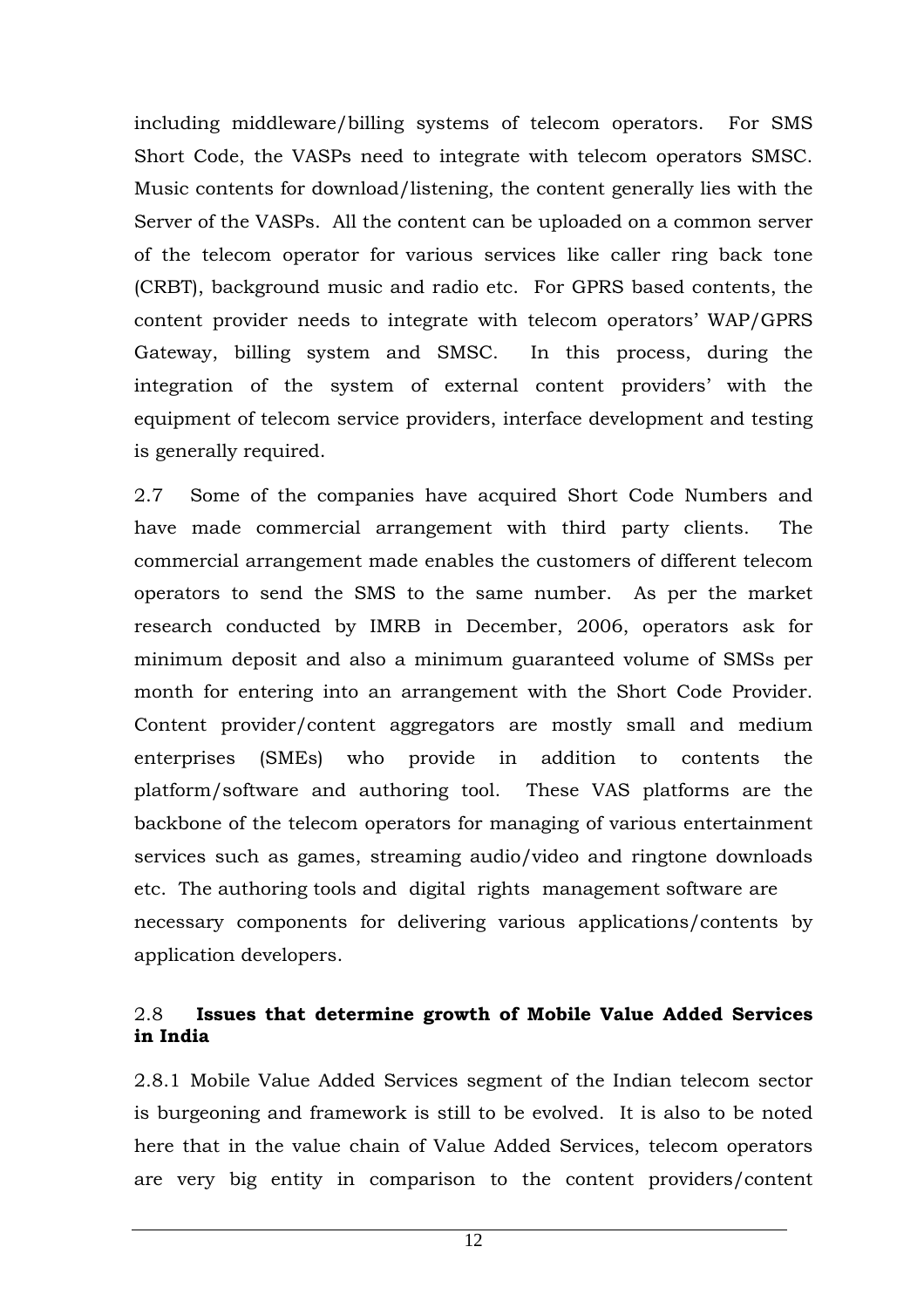aggregators who are basically SMEs. Some of the issues are listed below, which need to be addressed for the growth of the Value Added Services:-

 i. **Handset features**: for Value Added Services consumption consumer need feature handsets which enable the easy access and display/storage of contents. There has been phenomenal growth in mobile subscriber base but the low feature handsets continue to be in large proportion. Basically the purchasing of handsets is driven by voice utility of mobile connection. The lack of feature rich mobile handset thus continues to be a barrier to the growth of Mobile Value Added Services. It is expected that the prices of feature rich mobile handsets will decline with increasing competition among manufacturers and also because of technological advancement.

 ii. **GPRS connectivity**: GPRS connectivity is relatively low due to number of reasons such as handset capability, telecom operators network capability and consumer education i.e. user friendliness for accessing the services. GPRS is capable of providing rich information and also online delivery experiences.

 iii. **Copyright Protection:** To encourage the content producer/creator and protect their copyrights, the need is to have stringent regulatory framework. This will encourage the branded content at lower cost and also will create trust among various stakeholders in the value chain. Content providers/content aggregators (VASPs) will have to ensure the copyrights and digital rights management.

 iv. **Regulatory Framework:** Presently there is no regulatory framework for Value Added Services except the consumer protection issues addressed by Telecom Regulatory Authority of India through directions on Value Added Services. There is need to develop/adopt new technology, bring consolidation in the industry and confidence in the investors particularly foreign investors. Value Added Services which will be provided through 3G and Broadband Wireless Access will need foreign technology/investment. Creation of mass market will happen with the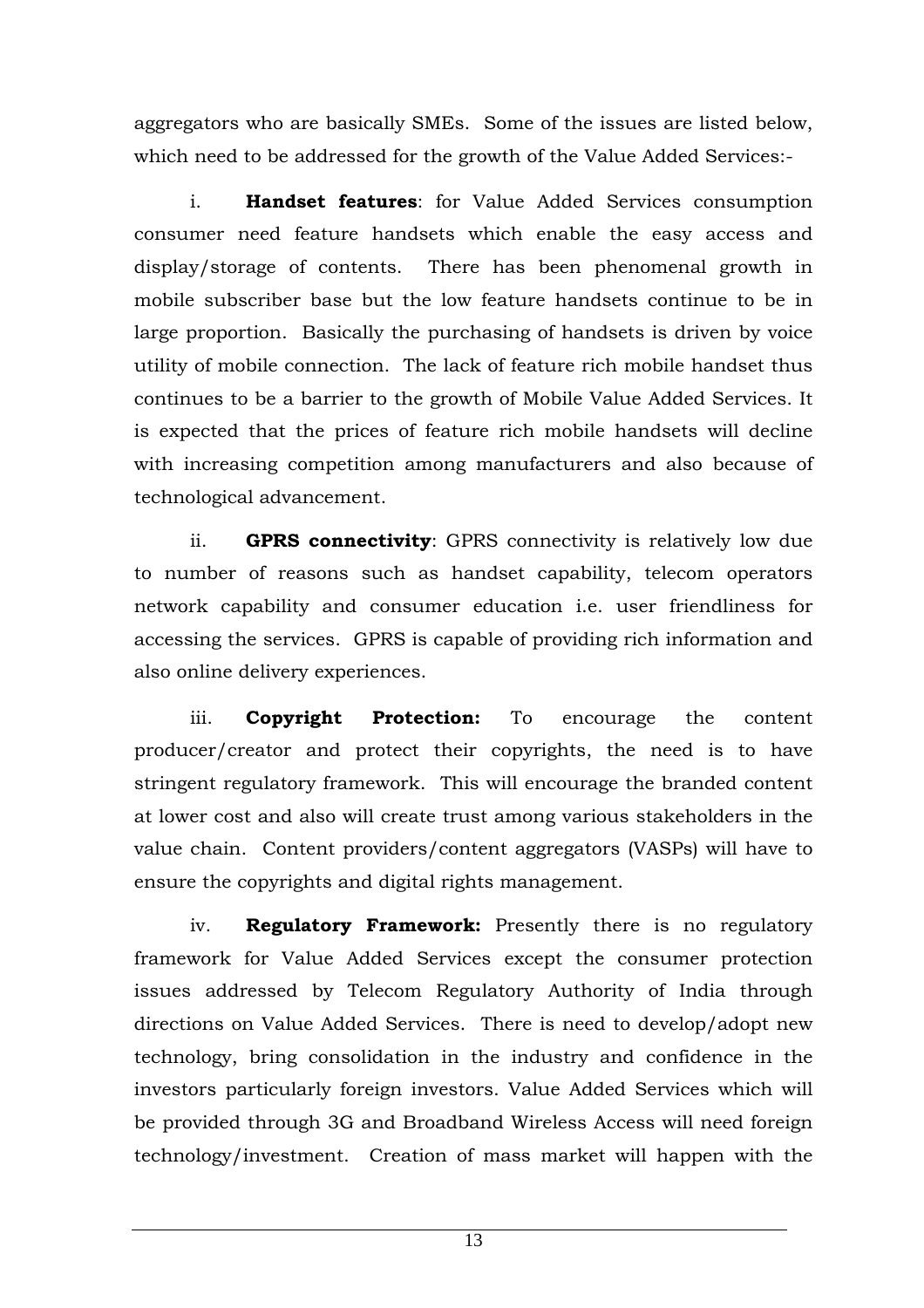content branding rationalized pricing and consumer education. Therefore, for encouraging investment particularly Foreign Direct Investment, there is need to evolve a proper regulatory framework.

 v. **Mobile Commerce (M-Commerce):** In Indian context transaction based Value Added Services are still in very nascent stage that too in metropolitan/major cities. Primarily, the M-Commerce services can be categorized as under:

- ♦ Mobile financial services the services facilitate investors by providing real time stock market information and also allow them to participate on line.
- $\bullet$  Mobile banking in this a customer basically has an account with the bank and uses the mobile phone to carry out banking transactions such as balance enquiry, bill payments, money transfer etc. This service is limited to the telecom consumers having bank accounts.
- ♦ Mobile payments the services covered in this category are bill payments, remittances, payment for goods and services through a mobile phone. The mobile payment forum (MPF) defines mobile payment "as the process of two parties exchanging financial value using a mobile device in return for goods or services". In mobile payments system the bank account is not directly linked but there could be a virtual account with a telecom operator or mobile payments service provider (VASP). In this model the benefit is that the service reach covers unbanked population i.e. telecom consumers those who do not have bank accounts. This type of payment may be found very convenient particularly in rural and remote areas where there is easy accessibility of mobile phone services but banks are not in the closed vicinity. The mobile payments is a service enabled by the collaboration of companies belonging to two different sectors i.e. the financial/banking sector and the telecom sector. Mobile payments are a payment method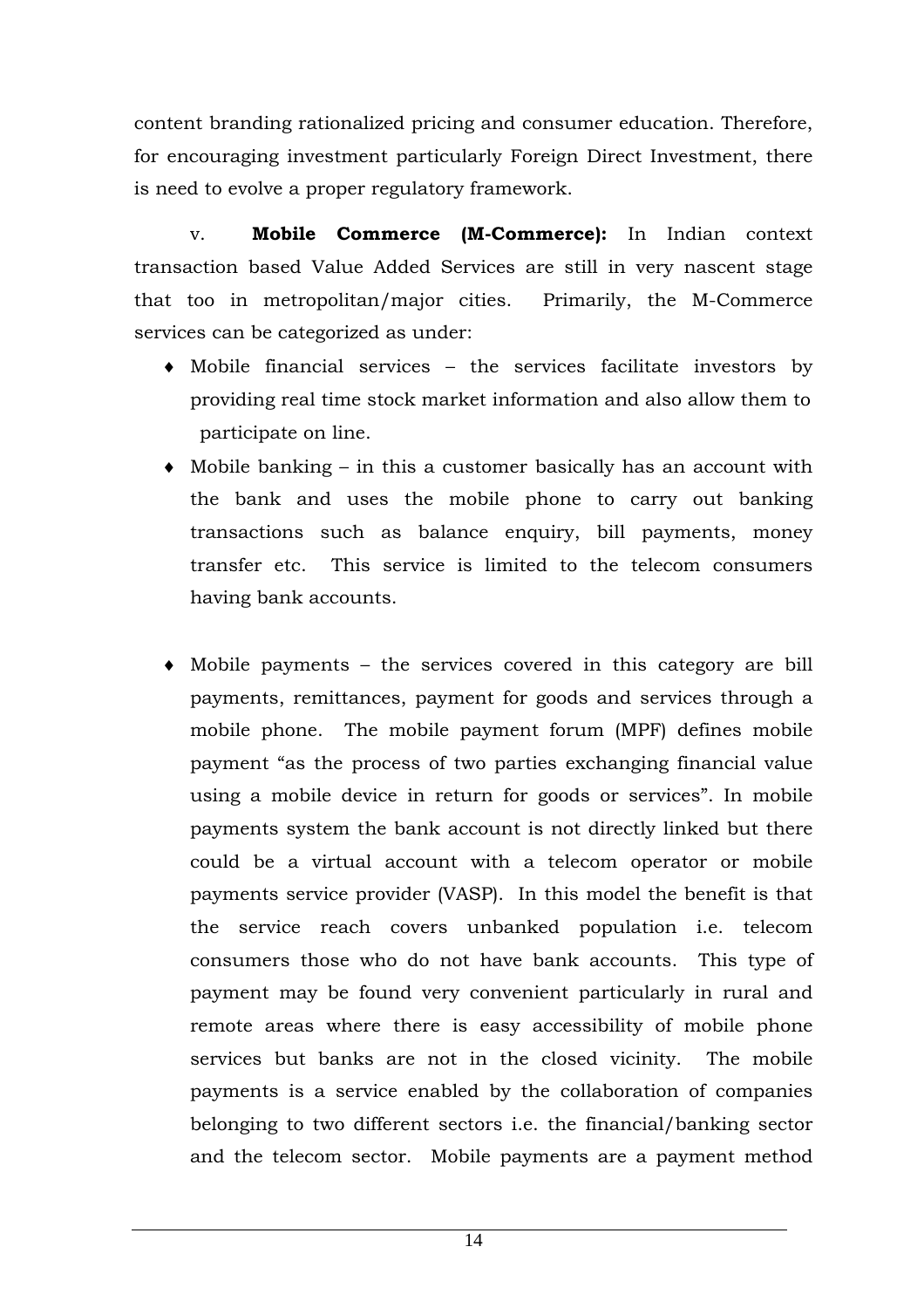which substitutes or compliments existing payment instruments such as cheques, bank drafts, credit cards, Internet banking and cash. The usefulness of this service grows with electronic commerce/M-Commerce expansion. Mobile payments provide users with mobility and user can complete money transactions/bank transactions any time, anywhere. Mobile payments provides users greater flexibility of service than other electronic payment instruments such as debit/credit cards which can be used only at places/shops that have card readers. Mobile payments may become the most convenient, secure and efficient payment method. Reserve Bank of India restricts non banking entities from providing monetary transactions. Mobile Commerce services are offered by banks or their affiliates. RBI will have to consider for developing a regulatory framework for mobile banking/M-Commerce so that a vast unbanked population can be brought in the electronic payments transaction system. Further, the mass scale adoption of mobile payments will also depend on the transaction fee set by the service provider. Mobile payments are more convenient than other payment instruments in terms of mobility and ubiquity of use and they can be made as secure as electronic payments such as ATM Cards, Credit Cards and Internet Banking. To facilitate the growth of mobile payment the strong cooperation in the value chain is required and also regulatory/monetary issues need to be addressed. Mobile payment systems can become more popular if there is close coordination, transparency between banks, value added service providers (VASPs) and telecom operators. Authentication standards and other confidence building measures need to be evolved for the success of mobile payments and mobile banking. The potential issue need to be addressed in this mobile banking service is the functions of financial institutions within the regulatory framework of Reserve Bank of India. Mobile value added service provider/telecom operator can of course function as the franchisee of the banks. The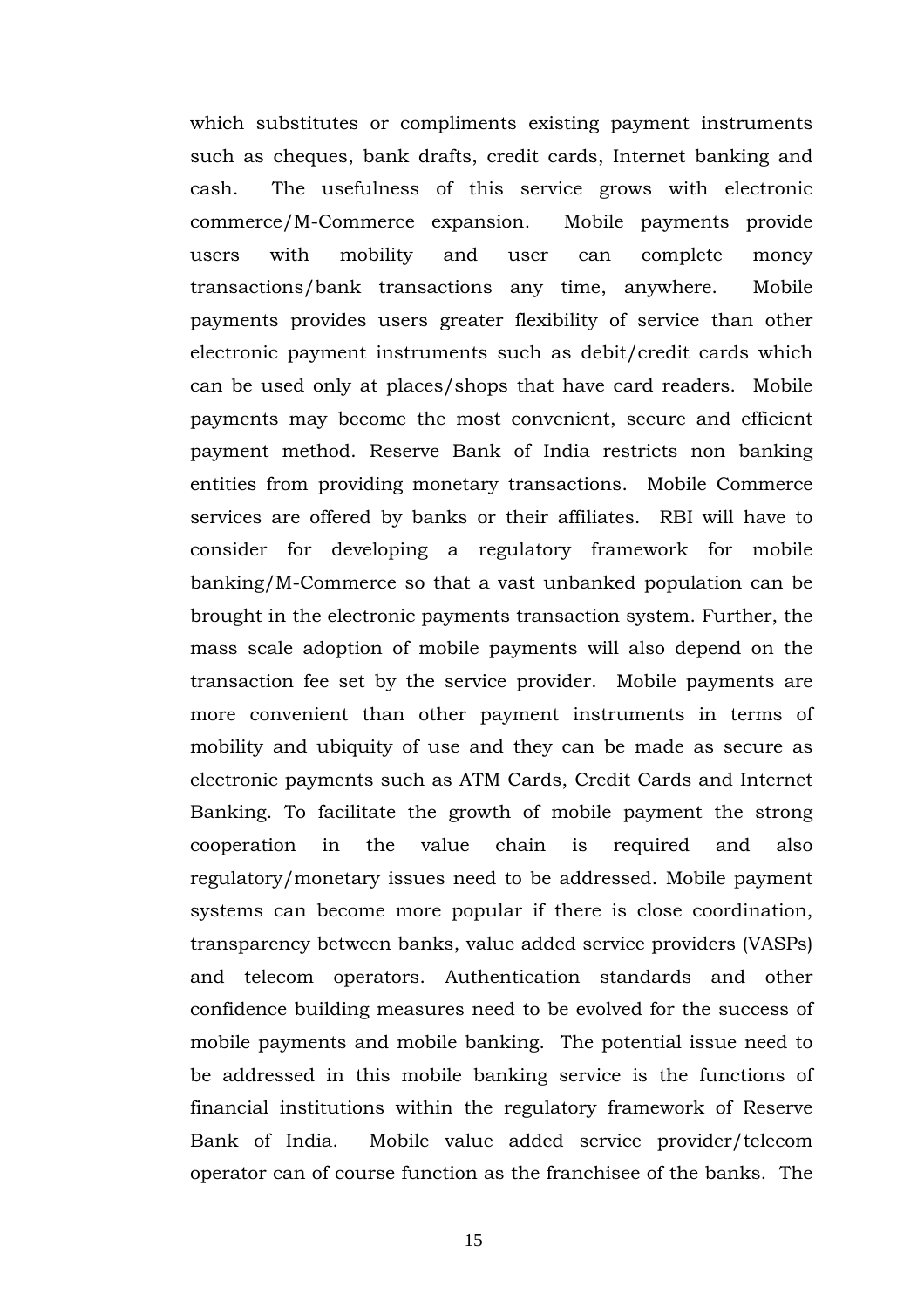concept of bank account with an individual bank and a virtual account with the mobile value added service provider/telecom operator need to be linked and proper checks and balances need to be evolved to avoid any fraud.

- $\bullet$  In the Value Added Services there is one value added service which is popular particularly abroad called M2M i.e. Machine to Machine for collecting Toll Tax from moving vehicles. The technology advancement and provisioning of back-end system for money transaction through mobile phone is near reality once the proper framework is established and user's confidence is built. The concept of micro finance is developing through Mobile phones.
- ♦ The views of the stakeholders will be useful in identifying the business models, regulations required to facilitate M-Commerce and also get if there are any regulatory hurdles faced by the service providers. The policy changes can be made by the government to enable faster adoption of Mobile Commerce (M-Commerce) in India. In the process, TRAI, RBI and Government can create an environment for the orderly growth of M-Commerce and particularly mobile banking and mobile payments system.

vi. **Consumer education and protection measures:** There is need to bring greater awareness about the usefulness of Value Added Services and also how to use it among telecom consumers. A transparent and effective system for redressal of consumer complaints needs to be developed by the Telecom Service Providers. User friendly IVRS, SMS and proper authentication for the subscription of Value Added Services is required. Particularly for transaction based Value Added Services where money transaction is involved the high level of accuracy and confidentiality needs to be built. Content providers/content aggregators (VASPs) will have to play a greater role in such confidence building measures along with telecom operators. This also calls for a proper regulatory framework.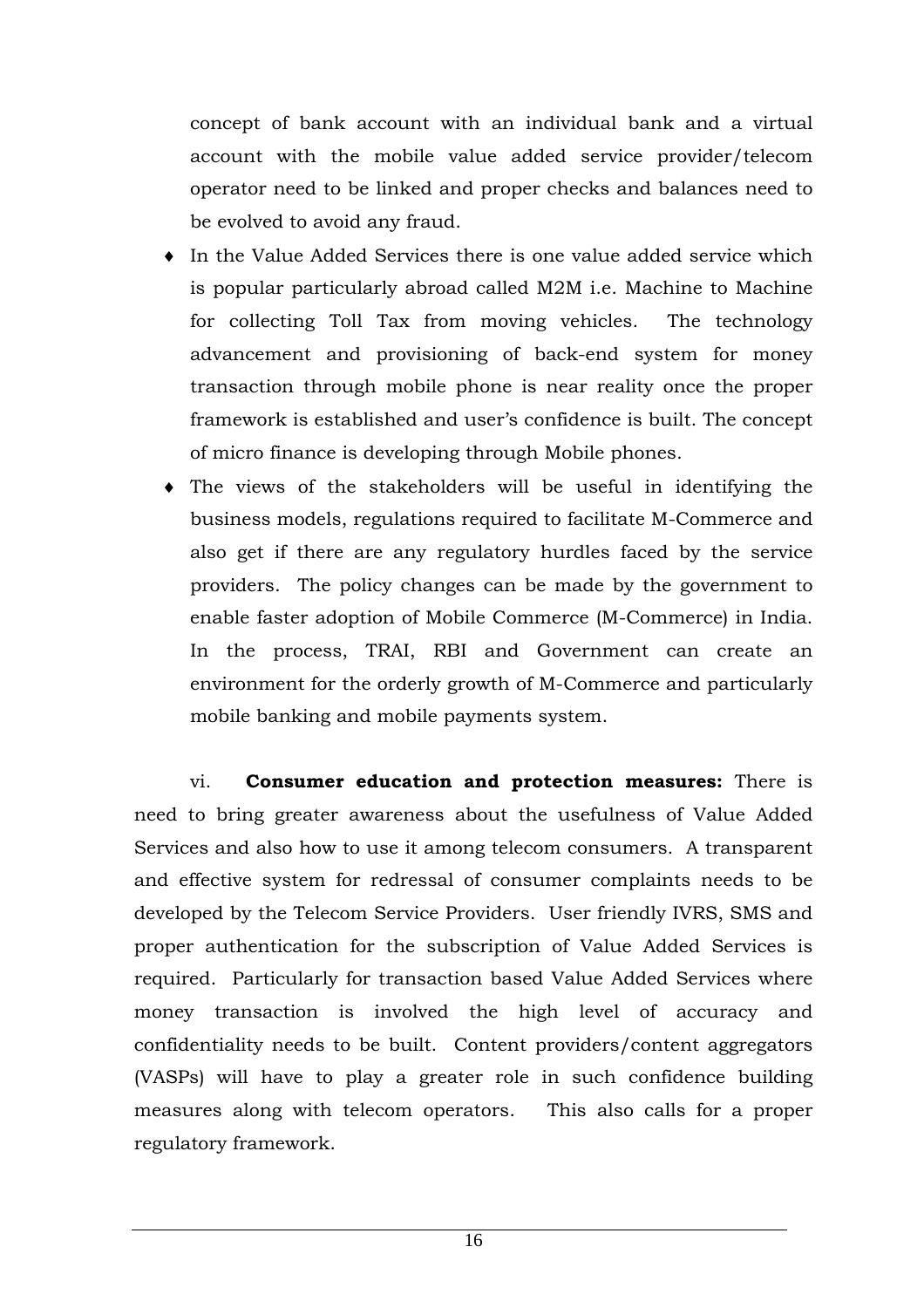vii. **Revenue sharing arrangements in the Value Chain**: Generally, the content providers/content aggregators (VASPs) express their feelings that telecom operators in India do not compensate properly as they retain large share of revenue earned through mobile Value Added Services. Therefore, there is a need to have an organized business model as established in other markets such as China, Japan and Europe. The telecom operators and VASPs would need to look at the best practices in those countries and design a fair revenue sharing system where the content providers/content aggregators (VASPs) and content owners do get their due share.

 viii. **Need to focus on Utility based Value Added Services:**  Presently, the Mobile Value Added Services market in India is centered on entertainment, music and sports. It is generally the younger segment of the consumers who take maximum advantage of such Value Added Services. There is, therefore, need to the focus on to other Value Added Services such as Informational Value Added Services, Transactional Value Added Services etc. so that all segments of the consumers get the benefits of the growth of Value Added Services sector.

## 2.9 **Representation made by CII on behalf of Content Providers/Copyright owners and Content Aggregators/Enablers:**

The Confederation of Indian Industry (CII) had made a presentation to TRAI on Mobile VAS Ecosystem. Some of the issues raised in their presentation are outlined below:

(a) Inequitable Revenue Share: The mobile VAS value chain is controlled by Telecom Operators, which are large corporate entities. Being in control of the VAS value chain and the access, bulk of the revenue from value added services is retained by the telecom operator. The telecom operator justifies its revenue share with three costs viz cost of building the market (i.e. licence fees, subscriber acquisition etc.); cost of usage of the network infrastructure (i.e. capex/opex); and cost of billing and collection. At the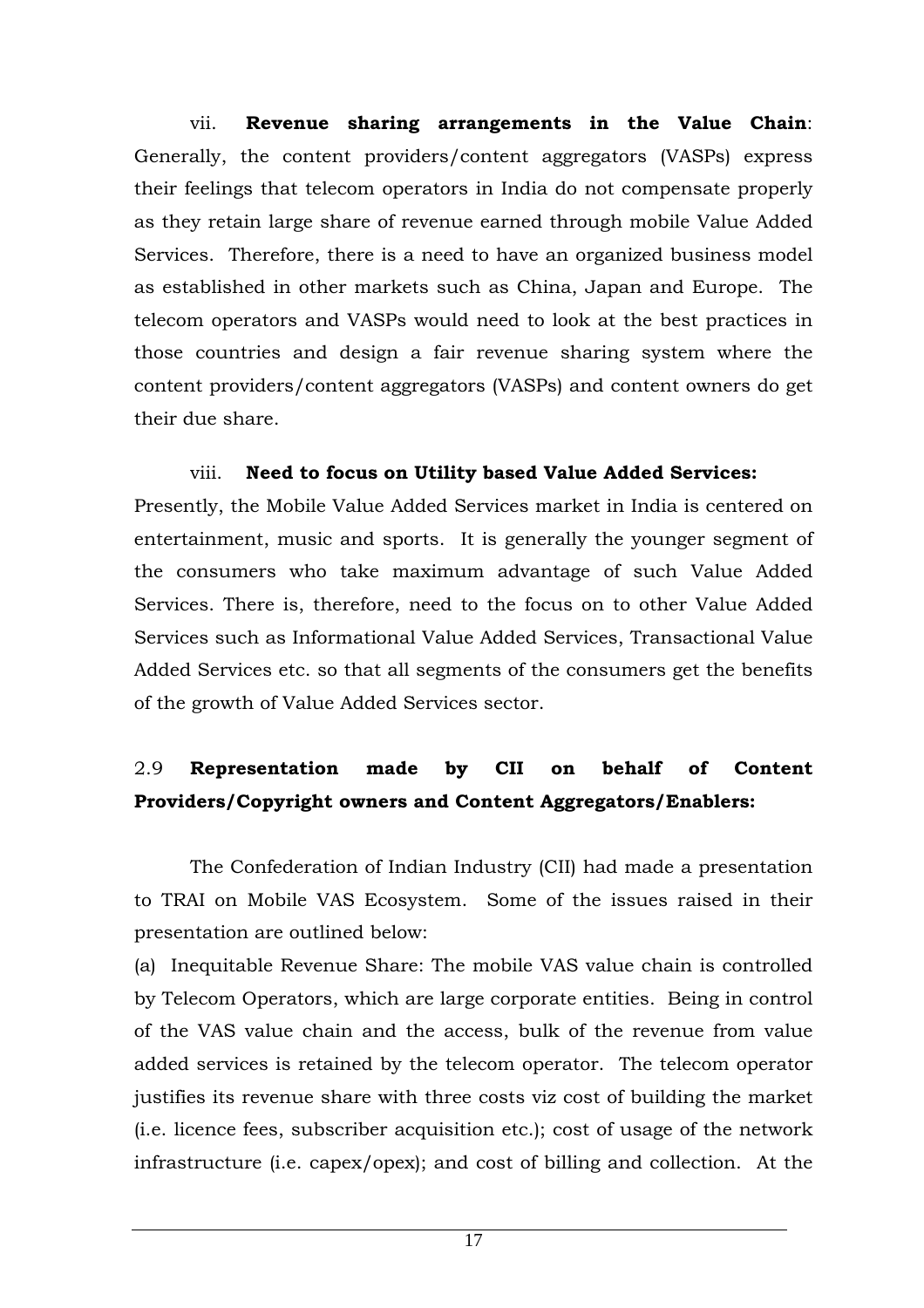existing revenue sharing model, the content providers sell content at 1/4th of its sales price, the rest is distribution mark up kept by the telecom operator or VASP. **The selling prices are set by the telecom operator, even though the content providers are owners of the content.**

(b) Management Information System (MIS), Reconciliation and Payments: The traffic reconciliation process is also dictated by the telecom operators. Some operators' contracts do not allow any reconciliation process till the difference in MIS is upto 5%. Others do not even provide for any formal scope for reconciliation in the contract, compelling the VAS vendor to accept the telecom operator's MIS figures. VAS vendors are compelled to provide for bad debt at the end of the financial year in the region of 5%+ (in certain cases it has crossed even 25%). According to CII, the contracts should allow for a formal process of reconciliation of MIS for difference above 2% - including the right of both parties to seek arbitration proceedings, if necessary. Further, **transparency in MIS and payment settlement between VAS vendor (VASP) and Content Owners is an issue.** There is a need for Content owners to book their mobile content download revenues at the end of the month – based on the Online MIS provided by the VAS vendor – and accepting an adjusted revenue collection later on. The VAS vendor is reluctant to share its On-line MIS with the Content Owner since it is not able to estimate (with any reasonable accuracy) the final MIS that it may have to settle for with the telecom operator, after reconciliation of traffic figures. This has resulted in a lack of transparency – with some large content publishers doubting the integrity of VAS vendors – and insisting of payment on the basis of their own traffic figures. However, this **lack of transparency has its roots in the current reconciliation and payment settlement process.**

(c) Bundling Access and Content: **Under ideal circumstances, the operators should open their pipes, charge for access and this access revenue (after paying out a minority share of this to the other players of the value chain), charge a fee for billing and collection of the content revenue.** This will bring down walled gardens and help the telecom operators grow VAS adoption and revenues by giving the freedom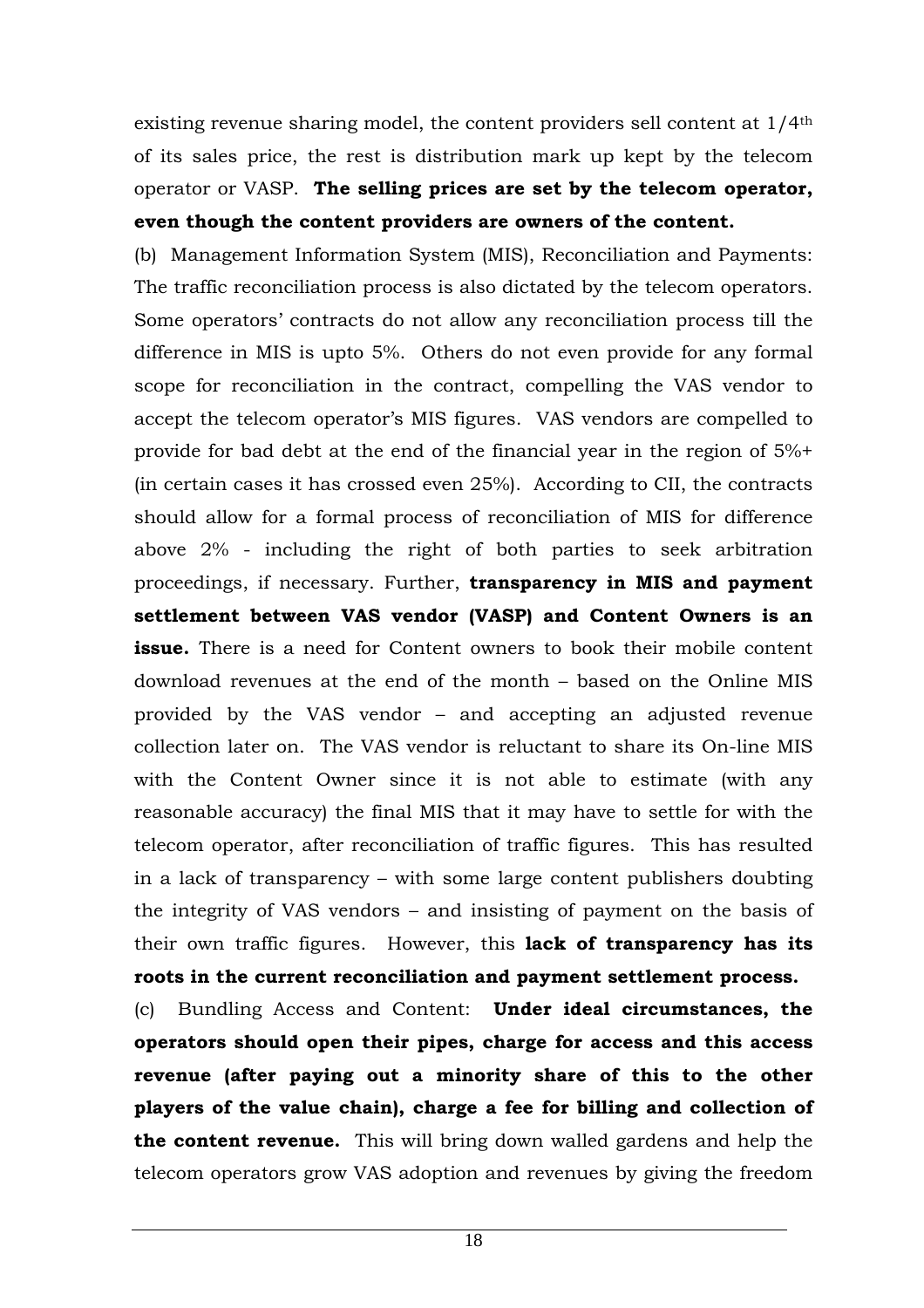to those who are in the content and service business. In the present scenario VASPs are not encouraged to do direct billing to consumers through pre-paid/ credit card or other modes. **This calls for separation of accounts of telecom operators for content and distribution businesses through appropriate license conditions.** 

## 2.10 **Growth Potential of Value Added Services**

As already mentioned in the preceding paragraphs, the revenue sharing arrangements, existing copyright system protection do not encourage orderly growth of the Value Added Services in India. Though the content providers/content aggregators are developing high value contents, they do not get a reasonable share of the revenue earned by the telecom operators through delivery of such contents to the consumers. As per the IMRB Survey Report of December 2006 on Mobile Value Added Services in India, 60% of the revenue earned from Value Added Services is retained by the telecom operators while 25% goes to the content aggregators and 15% to the copyright owners. On the contrary, in developed markets like China, the telecom operator retains only 20-30% of the revenue while the content providers/content aggregators keep much higher amount.

## 2.11 **Development of regional and linguistic contents**

The diversity in languages, culture and religion in India also gives ample scope for development of regional and linguistic contents. Regional content is getting popular both in voice and non-voice services. The companies have to be receptive to the local and customized needs of the consumers. Development of regional contents and vernacular news portals would give a significant boost to the content market especially in entertainment segment. Similarly, the facilities to download devotional ringtones, wallpapers and clips to suit individual requirements would further enhance the growth of Value Added Services market in India.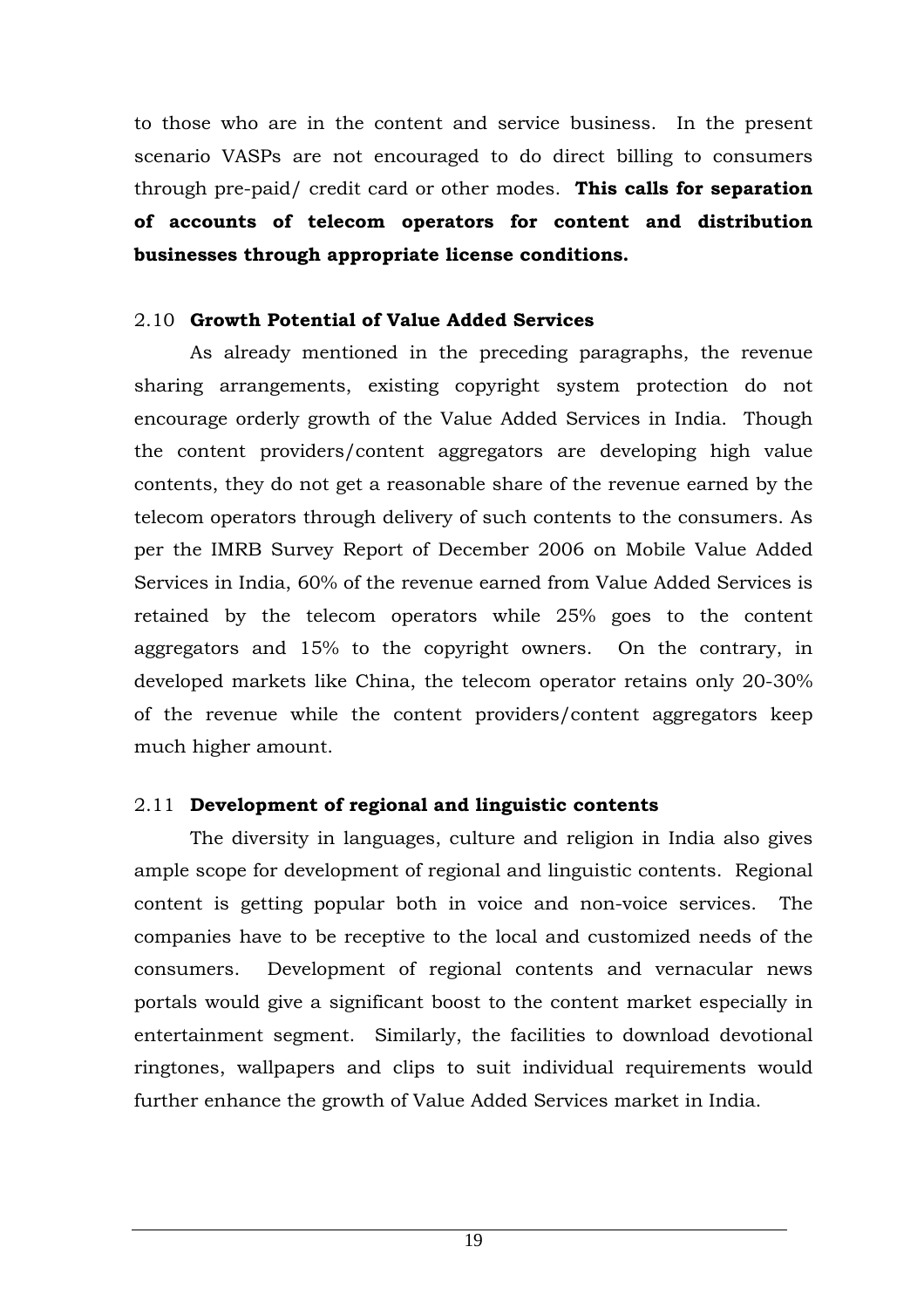## 2.12 **Potential for growth of value added services in Rural India**

There is also great potential for growth of Mobile Value Added Services in rural India. Since mobile penetration in urban India is already very high, the Service Providers would naturally look for opportunities in areas so far untapped. The rural areas will be the focal point for further growth of mobile telephone services. Simultaneous provision for development of customized value added services such as crop price alerts, microfinance scheme information, installment dues alerts, weather alerts, mobile payments etc. through mobile telephones would encourage the rural population to subscribe to mobile telephone services.

2.13 **Revenue potential of value added services:** As per the information available with the TRAI the revenue from provisioning of value added services by Cellular Mobile Telephone Service Providers is Rs.3676 crores (INR 36.76 billion) for the year 2005-06 and Rs.5904 crores (INR 59.04 billion) for the year 2006-07. The percentage increase in the revenue from year 2005-06 to 2006-07 is above 60%. With such growth potential the mobile value added services revenue is expected to reach above Rs.25000 crores (INR 250 billion) by the year 2009-10. Further, the growth potential will also be compounded after the introduction of 3G service. As per the analysis by M/s. zinnov, Cellular Operator Association of India (COAI) has projected that VAS will contribute upto 20% of total telecom revenue by 2009-10. Further the analysis indicates revenue projection of order of US Dollar 10 billion by 2010.

## 2.14 **3G and Value Added Services Market in India**

2.14.1 3rd generation mobile communications networks (3G) have been heralded as a paradigm shift that will irreversibly change the structure of the telecommunications industry, particularly mobile value added services offerings. In an ideal 3G scenario, users would get abundance of value added services developed by independent service providers with plethora of business combinations and technical implementations. 3G will enhance the application of VAS and also help to add more features to the existing application. Therefore, it is expected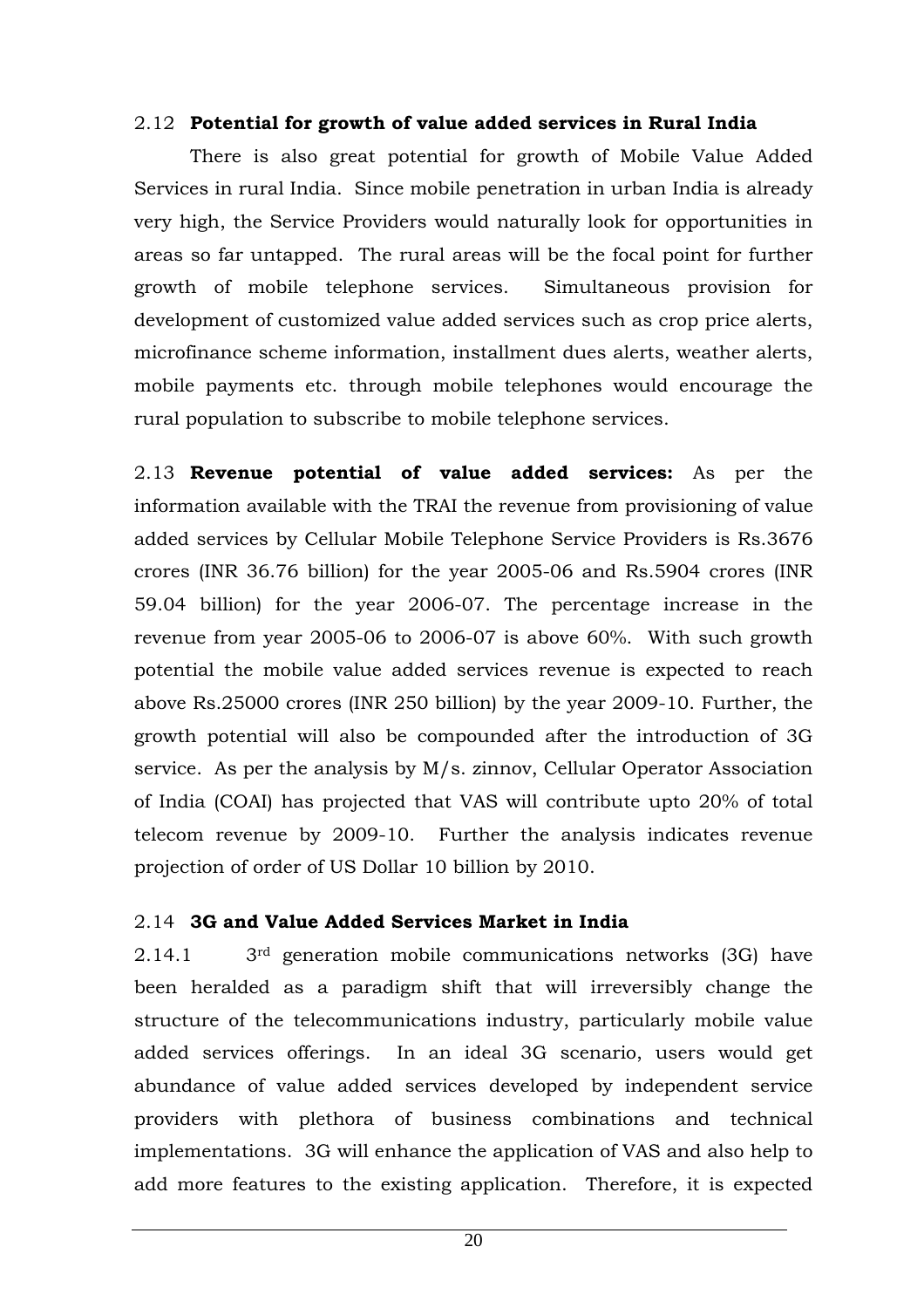that with the introduction of 3G services, the mobile value added services will get a big boost both in terms of variety and revenue. 3G applications will drive ARPU and traffic, improve brand image and increase customer loyalty.

2.14.2 Accessing the Internet on mobile devices, downloading music, pictures, playing games, particularly 3D games and even sending multimedia messages will be extensively used by the customers. 3G would enable a high bit-rate of mobile data, offer greater network capacity and facilitate rich-data applications such as Voice over Internet Protocol, video telephony, mobile multimedia including video conferencing and interactive online gaming. Increased bandwidth allows for quicker and more convenient downloads such as personalized music recommendations, full length tracks, polyphonic ringtones, master-tones, full length videos, artist greetings, logos, ring back tone etc. Thus the demand for downloading applications or contents on the mobile phone is bound to increase leading to more usage. In such a scenario, the role of international VAS technology platform providers would be more prominent.

## 2.15 **Next Generation Network (NGN) and Value Added Services growth:**

In the Next Generation Network soft switch technology is used, which is based on Packet Switching/IP phone. The NGN architecture provides applications services at the top layer. This soft switch based NGN enables introduction of new value added services rapidly at low cost. Soft switch in NGN provides basic and supplementary services called core services whereas the value added services are outside the soft switch as application services configured through value added application servers. Generally the application servers are interfaced with soft switch with open and flexible application programming interfaces. Thus, the process basically reduces the time to launch new value added service and also costs. Therefore, it is envisaged that with deployment of NGN network in Indian telecommunications, more and more feature rich value added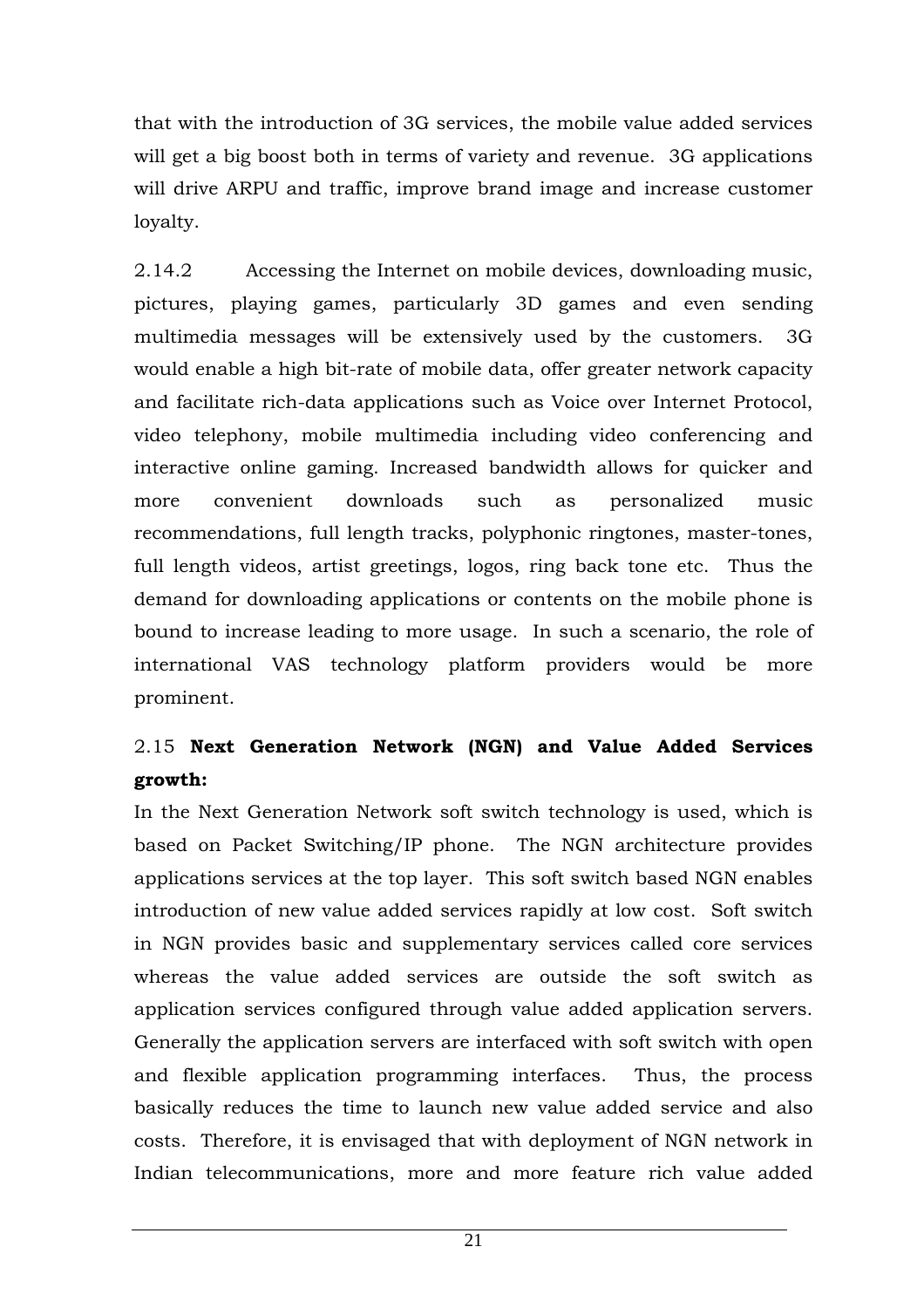services will be available to the telephone consumers. Similar impact is envisaged after the introduction of IP multimedia system (IMS) in the cellular mobile telecommunication network. Further, the adoption of feature rich value added services will get enhanced through fixed mobile convergence (FMC). New communication possibilities enabled by IMS include voice, telephony, Push-to-Talk, MMS, SMS, Messaging, Community, Sharing, TV participation etc.

## **Figure- Value Added Services as application services in NGN /IMS**



*Source Yankee Group, 2006* 

## 2.16 **Convergence:**

2.16.1 Services convergence such as voice with Mobile TV, IP-TV over Broadband, TV participation through 3G and Broadband Wireless Access (BWA) etc. and device convergence at the user end and network convergence at core will facilitate the rapid adoption of value added services by the consumers and also rapid deployment by the service providers. In such a scenario voice may not be a primary source of revenue, but provisioning of value added services will have large revenue potential for telecom operators. The service provider will explore the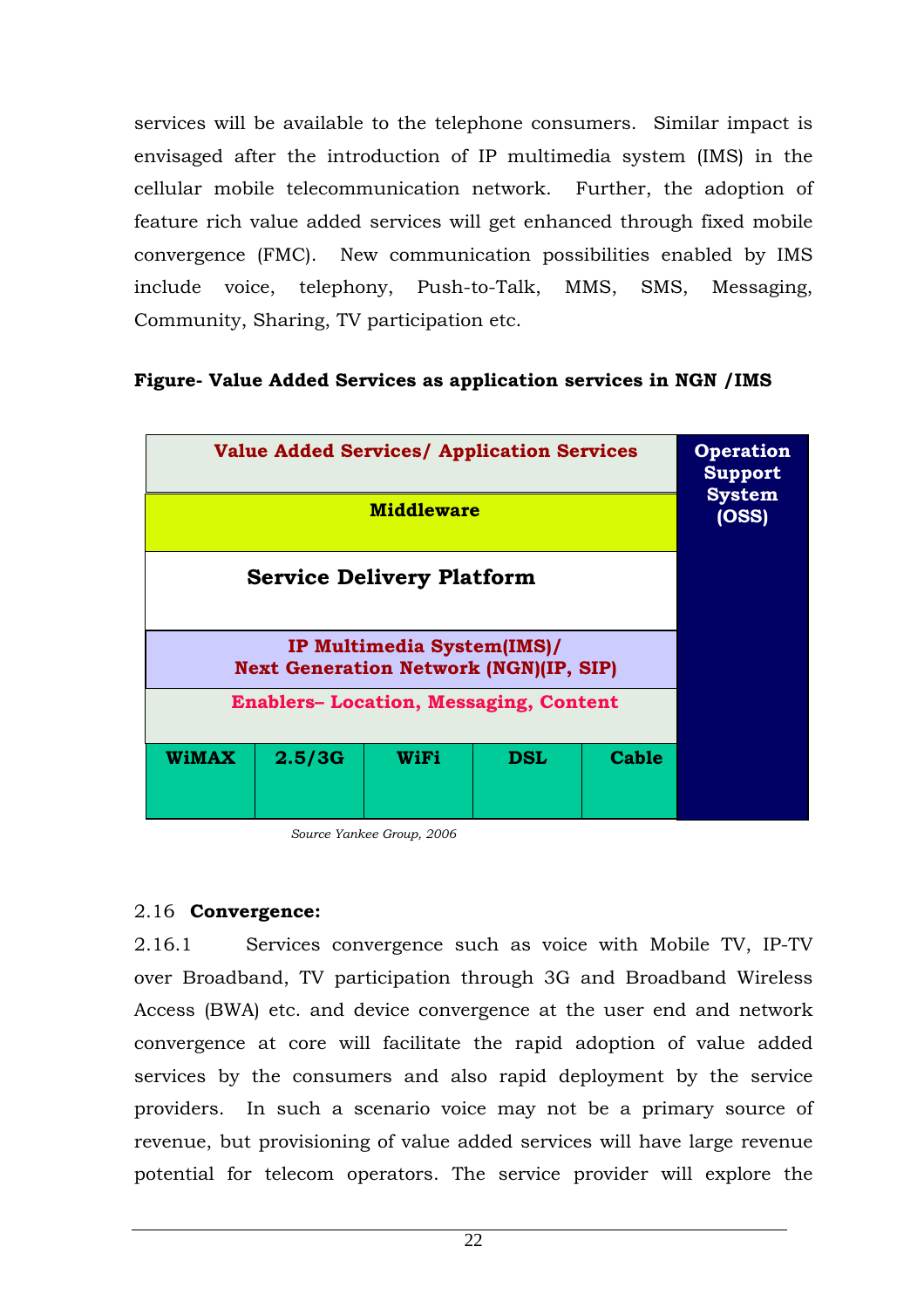capabilities offered by the converged network to introduce and market value added services that will enhance the communication experience of individual customers and increase the benefits to corporate customers. These services will be the differentiating characteristics of competing telecom operators. The need to differentiate will continue to drive the convergence of networks. In this context telecom operators will have to adopt strategies to diversify the service portfolio through cooperation and collaboration with cable television and broadcasting companies, Internet service providers and value added service providers (VASPs).

2.16.2 **Impact in society:** Convergence potentially offers many attributes for value added services, easier use, lower cost, ubiquity, greater interactivity etc. The many different communication channels such as telephone, Internet, mobile phone, broadcast TV, cable, satellite etc. is converging into a single interface for all communications. Initially, the passage of information necessary for a free society only required freedom of the press, later broadcasting opened new channels for society to receive information. The telephone both fixed and wireless provided both way interactivity and then came the Internet and Broadband which facilitated multimedia interactions. Now with convergence and competition, the society may get information, entertainment, both way communication and transactions of money on single device through single interface.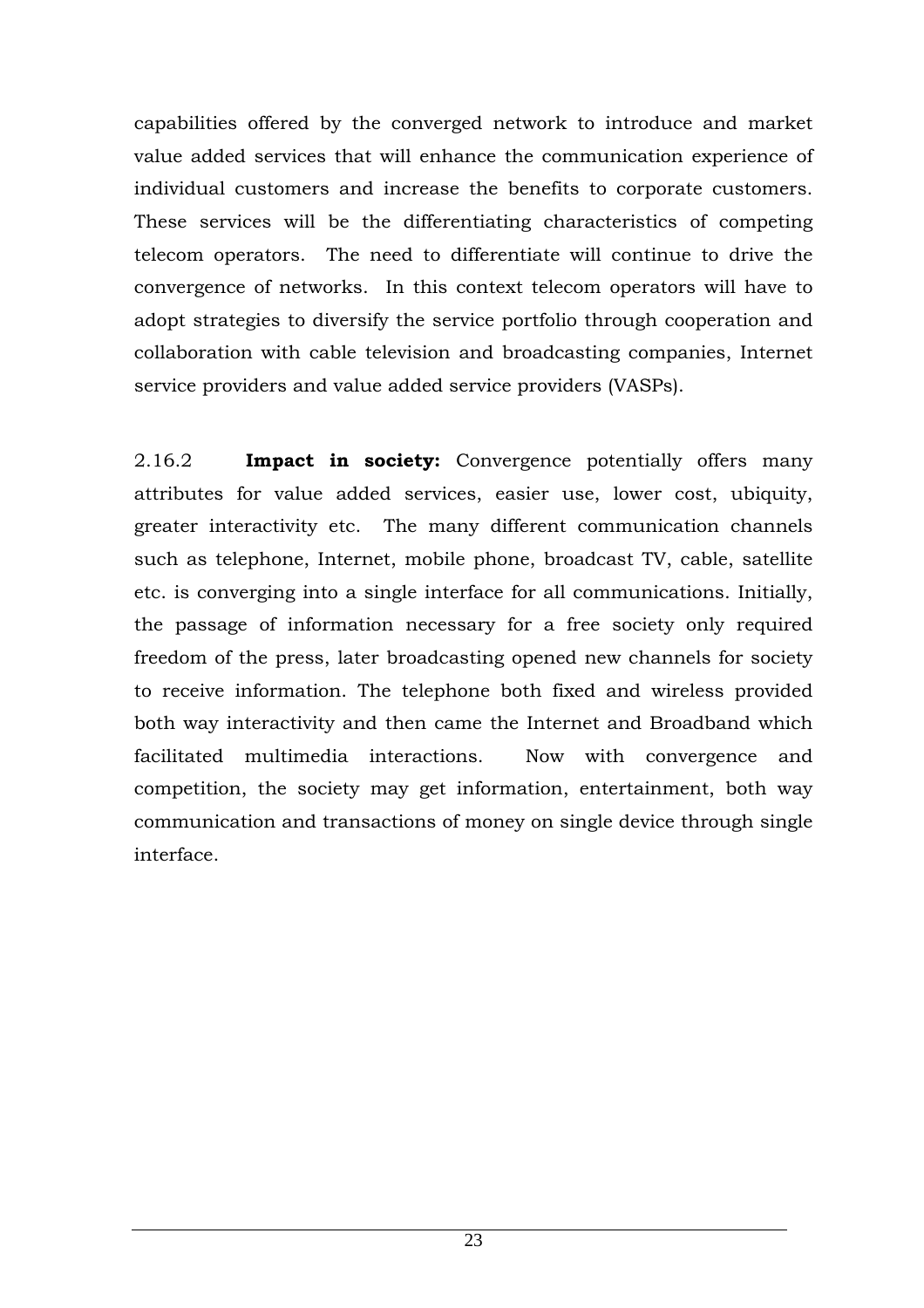#### **CHAPTER-III**

#### **EXISTING PROVISIONS IN THE VARIOUS LICENSES AND CONSUMER PROTECTION ISSUES**

3.1 The Department of Telecom has a provision for licence and guidelines also exist for issue of licence in respect of value added services namely, voice mail, audiotex, unified message service, video conferencing, videotex, e-mail, Closed User Group (CUG) facilities etc. In a scenario of expansion in content based mobile value added services and acceleration in transaction through M-Commerce, the contribution of these services to the telecom sector will increase the productivity and enhance the efficiency at various levels which will spur the growth of the Indian economy. Thus, there will be a need to closely monitor the value added services in telecom sector in India to ensure that barriers to its growth are removed.

#### 3.2 **Existing Licence Provisions**

There is no uniformity or clarity in the licensing conditions of the cellular mobile telecom service licensees/unified access service licensees with regard to provision of value added services. This is evident from the following:

## 3.2.1 **Unified Access Service (UAS) Licence:-**

(i) Under UASL the access providers have scope for providing: -

- Broadband services including triple play i.e. voice, video and data.
- Value added services such as voice mail, audiotex services, video conferencing, videotex, e-mail, Closed User Group (CUG) facilities over its network to the subscribers falling within its Service Area on non-discriminatory basis.

(ii) The Licensee cannot provide any service except as mentioned above, which require a separate licence. However, intimation before providing any other Value Added Service has to be sent to the Licensor and TRAI. No separate entry fee is charged for voice mail, audiotex, video conferencing, videotex, e-mail service provided by UAS Licensee.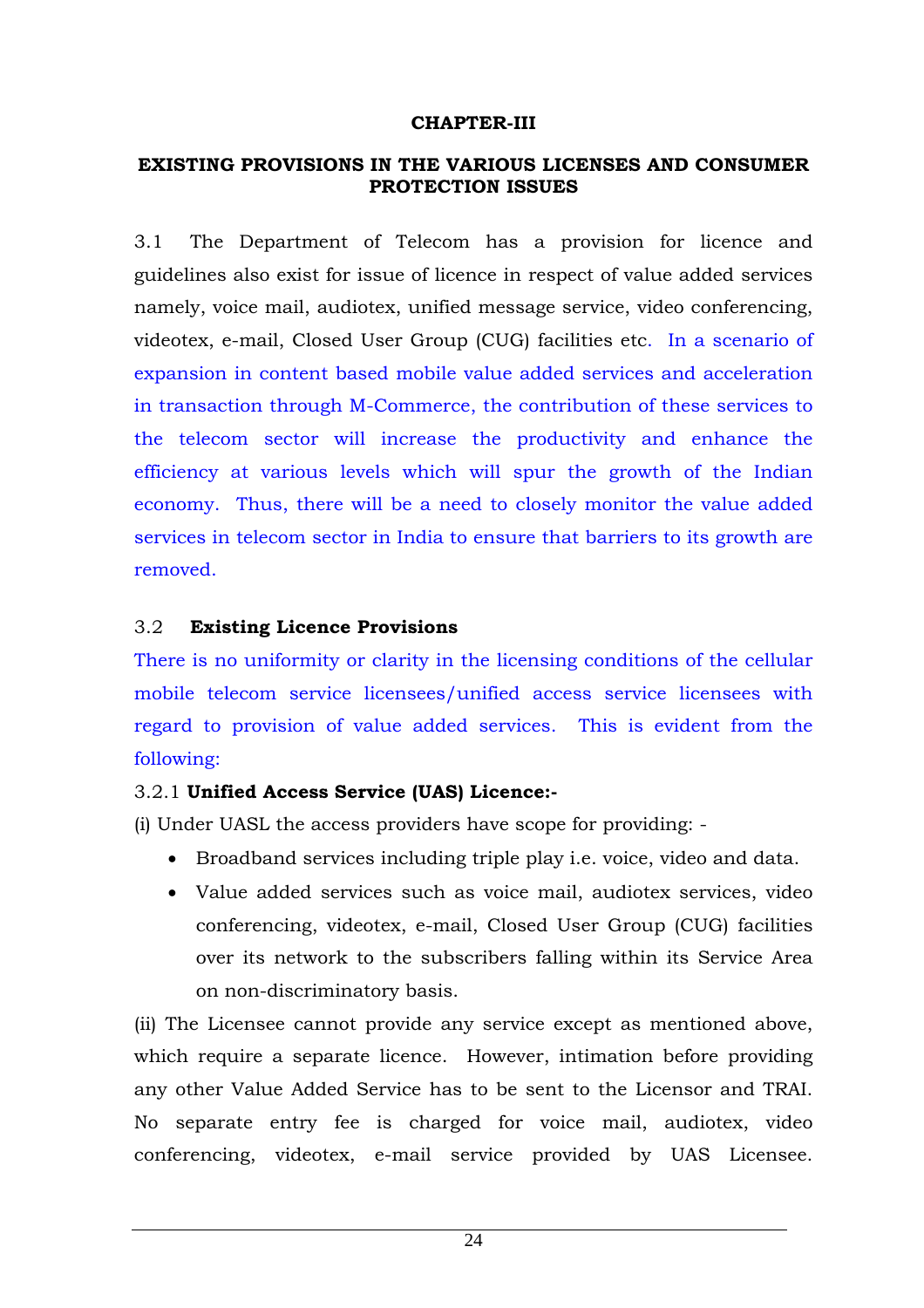However, all revenue earned by the UAS Licensee through these services is counted towards the revenue for the purpose of paying licence fee.

## 3.2.2 **Cellular Mobile Telephone Service (CMTS) Licence (fourth)**

(i) Scope of the Licence has been stated as under:-

The licensee shall be permitted to provide in its area of operation, all types of mobile services including voice and non-voice messages, data services and PCOs utilizing any type of network equipment (however, the technology must be digital) including circuit and or packet switches that meet the relevant International Telecommunication Union (ITU)/Telecommunication Engineering Center (TEC) standards.

(ii) As per the amendment in CMTS License Agreement issued in 2001 or thereafter, Licensee can provide Internet Telephony, Internet Services and Broadband Services including triple play i.e. voice, video and data.

(iii) The licensee shall be free to enter an agreement with other service providers in India or abroad for providing roaming facility to its subscribers under full mobility service unless advised/directed by licensor otherwise.

(iv) However, Licensee cannot provide any service except as mentioned above, which require a separate licence.

(v) In the scope of the Licence Agreement of the Cellular Mobile Telephone there is no mention of provisioning of Value Added Services. However, it may be implied that they can provide Short Message Service (SMS) and data service as Value Added Services. Further at clause 24.10 of Licence Agreement it is stated that "The Licensee may provide additional facilities in case of any value addition/upgradation that the technology permits at later date, subject to approval of Licensor".

There is need for bringing about clarity in the scope of licence agreement for Cellular Mobile Telephone Service (CMTS) about various Value Added Services.

## 3.2.3 **Cellular Mobile Telephone Service (CMTS) Licence (Old)**

(i) In the Licence Agreement under the heading "Permitted Services" following clauses exist:-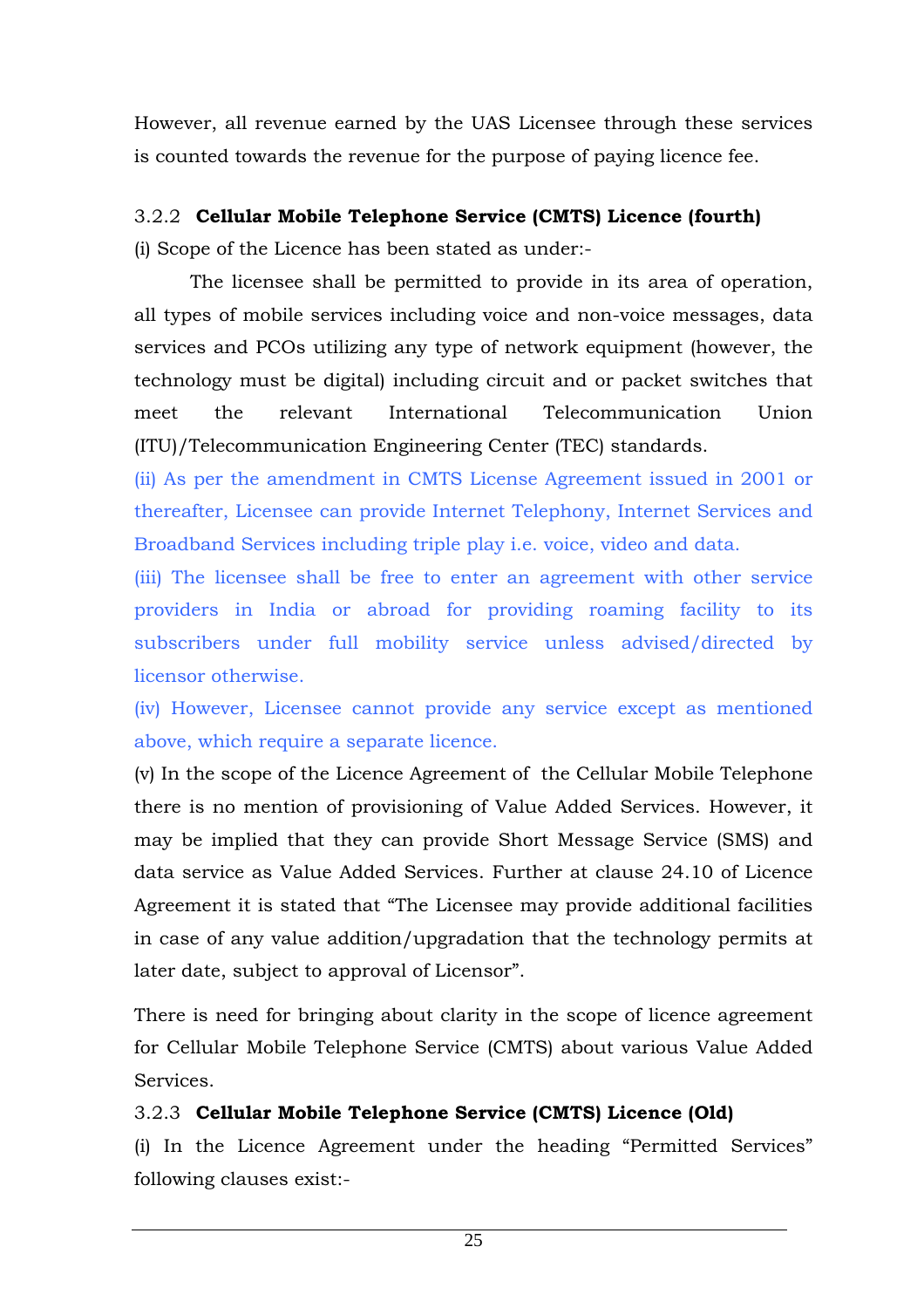"12.2 The Licensee shall provide all such services which are available in GSM MoU 90 days prior to the date of commissioning and decided by the Authority (*Director General of Telecommunications, Govt. of India*).

12.3 The Licensee shall provide unrestricted access for his subscribers to all services including Value Added Services available on PSTN.

12.4 The Licensee shall not engage in the business of the provision of Value Added Services based on the Cellular Mobile Service without specific permission of the Authority".

## 3.2.4 **Basic Services**

(i) In the Licence Agreement the scope of Licensee is stated as under:-

Clause 2.2(a) The service covers collection, carriage, transmission and delivery of voice or non-voice messages over Licensee's PSTN in the Service Area and includes provision of all types of services except those which require a separate licence.

(ii) Access service providers have been permitted to provide Internet Telephony, Internet Services and Broadband Services including triple play vide amendment letter no, 10-21/2005-BS-I(Vol. II)/56 dated 14.12.2005

## 3.2.5 **Internet Service:**

(i) As per the Licence condition the scope of Internet Service Licence is defined as under:-

"Internet Access: Internet access means use of any device/ technology /methodology to provide access to Internet including IPTV and all content available without access restriction on Internet including web hosting, webcolocation but it does not include service provider's configured Closed User Group Services (VPN). The content for IPTV shall be regulated as per law in force from time to time. Permission to provide IPTV services shall be granted on application by licensee provided the licensee has networth of Rs. 100 crore or more.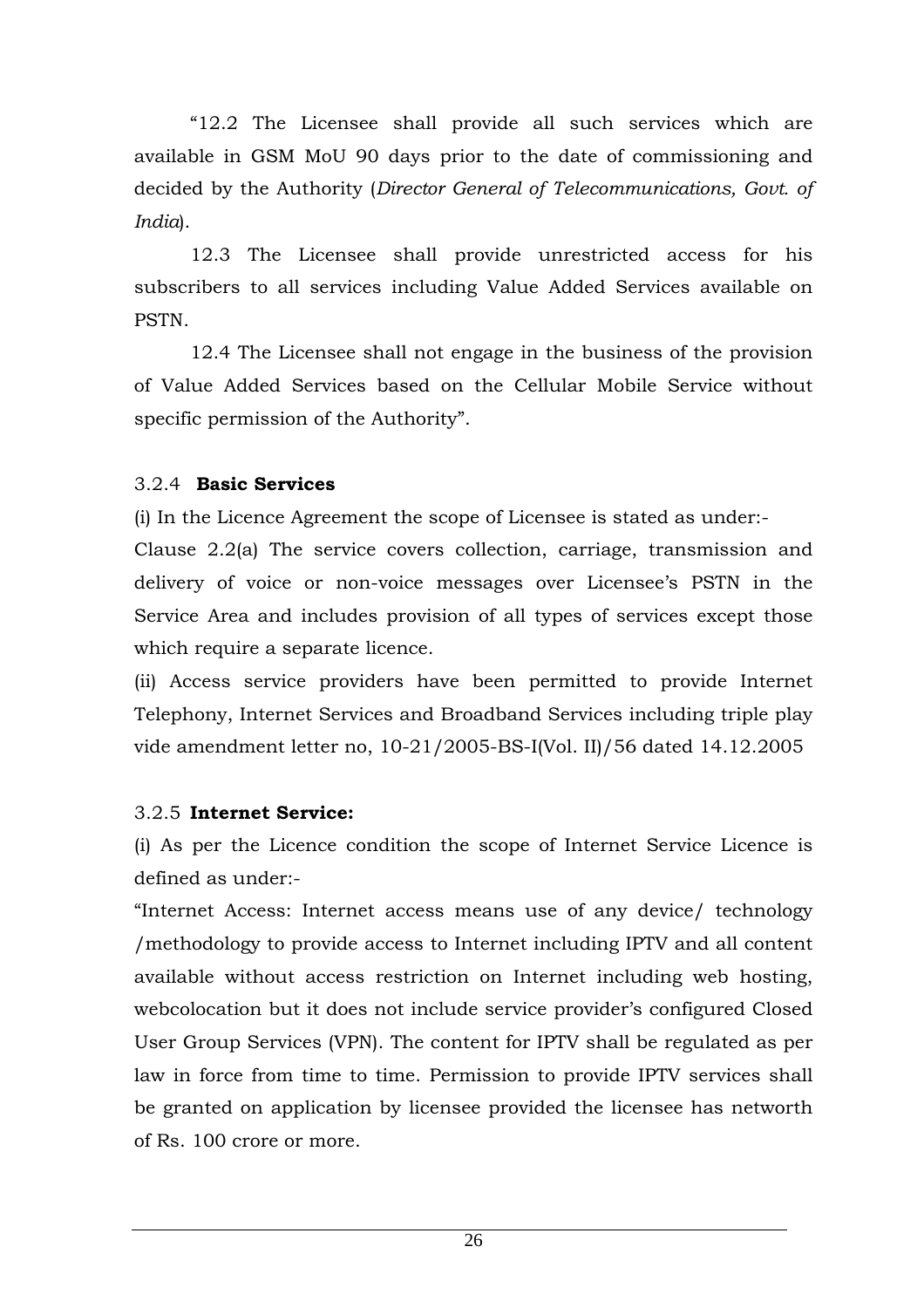(ii) Internet Telephony: Internet Telephony means a service to process and carry voice signals offered through Public Internet by the use of Personal Computers (PC) or IP based Customer Premises Equipment (CPE) connecting the following:

- a) PC to PC; within or outside India
- b) PC / a device / Adapter conforming to standard of any international agencies like- ITU or IETF etc. in India to PSTN/PLMN abroad.
- c) Any device / Adapter conforming to standards of International agencies like ITU, IETF etc. connected to ISP node with static IP address to similar device / Adapter; within or outside India".

(iii) The scope of the ISP License states that "all content available without access restriction on Internet including web hosting". The value added service providers particularly providing transaction based services may use the content services such as web portal and payment gateway etc. so, therefore, basically in the provisioning of value added services the Mobile Internet may be used as the media. Some of the value added services like music download, games, etc. are available through the Internet provided by the ISPs.

3.3In the present scenario, there are quite a large number of small and medium size content aggregators /content enablers called Value Added Service Providers (VASPs). Sometime, such Value Adder Service Providers depend on the facilities provided by the telecom operators. Here the issue of revenue share becomes a major issue. There are no concerted efforts to facilitate the industry growth. There is need to have more transparency in the delivery of the value added services and more efforts are needed to educate the customer on usage of Value Added Services. Therefore, effective cooperation and collaboration amongst various participants is a key factor to form a healthy value chain of value added services. It will ensure development of advance technology, attract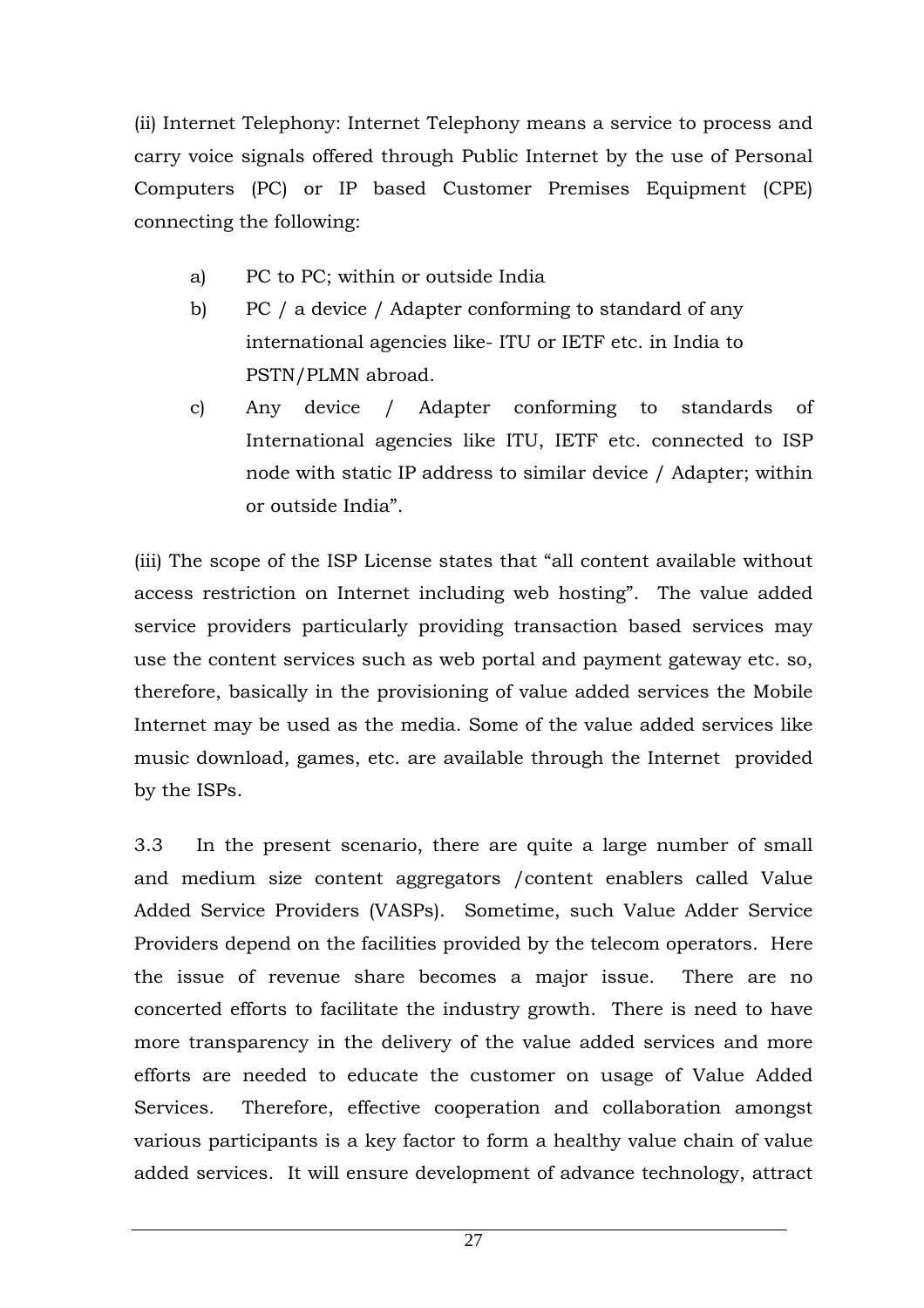investment, consolidation in the industry and free entry for both domestic and international investors. Technological developments and foreign direct investment will ensure upgradation of technology platform for provisioning of value added services particularly 3G, Broadband Wireless Access (BWA) and Next Generation Network (NGN)based high bandwidth content services.

#### 3.4 **Security Issues:**

3.4.1. One of the important issues relating to some of the value added services is security. A case in point is the Blackberry service of Canada based service provider Research In Motion (RIM) which came under a cloud ever since security agencies expressed fears that terror groups could use the service, including e-mail feature, to communicate without being monitored by Indian security agencies as data is routed through servers abroad with higher order encryption. Ideally, for security reasons it would be appropriate that the value added services provisioning platforms or servers are located within India. In such arrangements any e-mail or message/voice call will get routed within India when both the calling and called customers are located within India. Any message going to abroad has to be routed through international long distance operator. Therefore, in such cases a licensing and appropriate regulatory regime will provide clarity and telecom operator need to source the content for value added services from authorized/licensed /registered content aggregators called value added service providers (VASPs) in India.

3.4.2 The present licensing regime for Cellular Mobile Telephone Service provide for provision of appropriate monitoring facilities for all types of Value Added Services and additional facilities. However, the licensor had noticed that Telecom Service Providers expand their operations by introducing different value added services and additional facilities without implementing systems to monitor these services/facilities. Therefore, the Department of Telecommunications vide letter No.842-336/2004-VAS/19 dated 17th September, 2004 and No.842-336/2004-VAS/22 dated 21st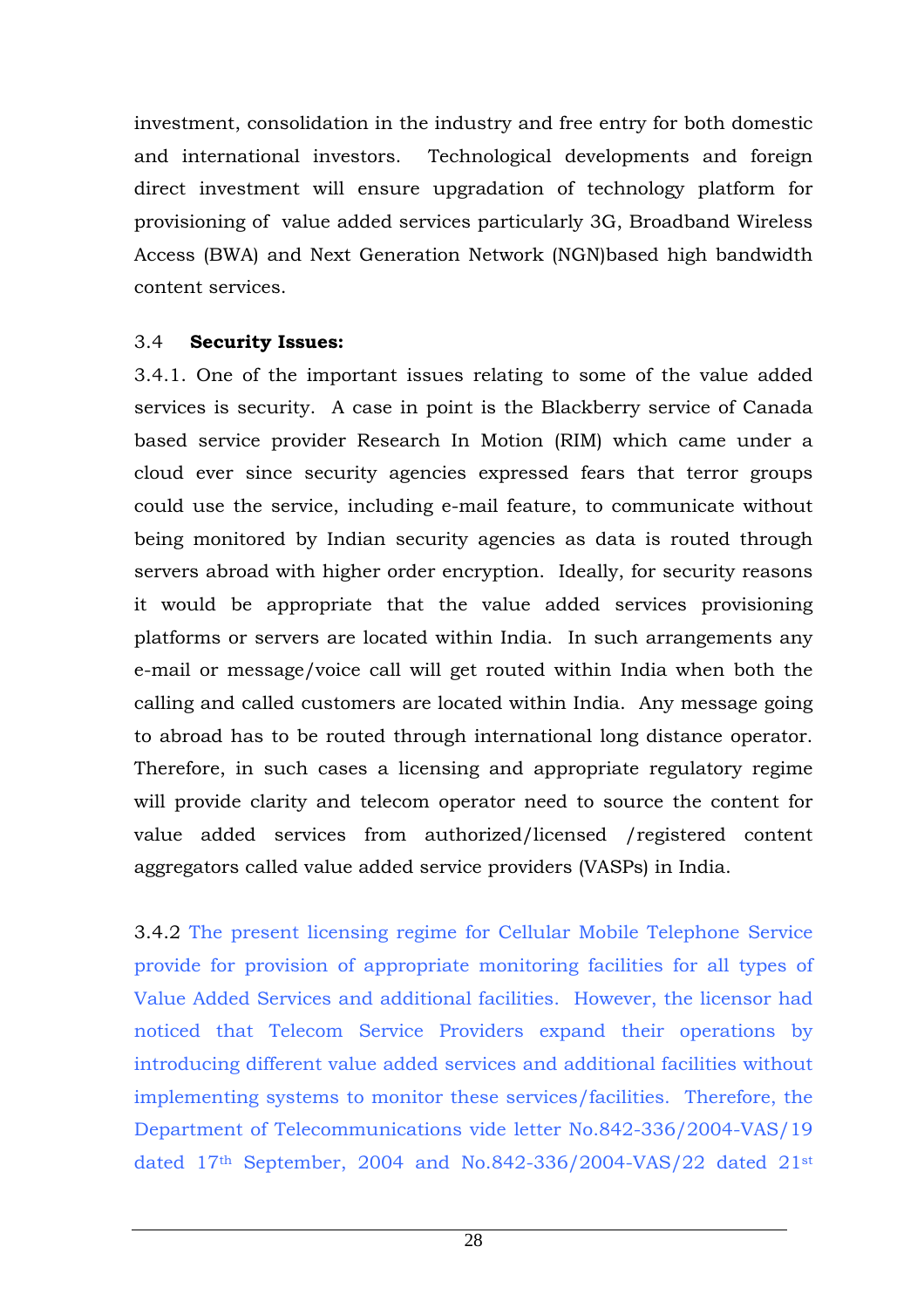October, 2004 directed all Cellular Mobile Telephone Service Providers (including those migrated to UASL) "to intimate the details of various value added services and additional facilities available in their network along with the details of provision made for lawful interception and monitoring of these services/facilities within 10 days from the date of receipt of this letter and if monitoring facility is not available, plans to provide these monitoring facilities with specific time frame. In future licensee should intimate the licensor about provision of any new service/facility along with details of provision made for lawful interception/monitoring of these facilities at least 15 days in advance before the introduction of these services/facilities".

3.5 **Consumer Protection Issues:** A key consumer issue which has emerged in the recent times on provision of value added services is provisioning of value added service without explicit consent of the consumers. To address issues relating to provision of value added services and maintaining transparency thereto, TRAI has made the following provisions:

3.5.1 through the Direction on Value Added Services dated 3rd May, 2005, the Authority mandated all the Cellular Mobile Service Providers and Unified Access Service Providers that no chargeable value added service, shall be provided to a customer without his explicit consent. Any value added service, which was earlier being provided free of charge, shall not be made chargeable without the explicit consent of the customer.

3.5.2 through the Direction on Premium Rate Services dated 3rd May, 2005, the Authority mandated all the Cellular Mobile Service Providers and Unified Access Service Providers to publish in all communications/ advertisements relating to premium rate services, the pulse rate/ tariff for the service.

3.5.3 through the Direction dated 29th August, 2006 the Authority, interalia, directed all the Cellular Mobile Service Providers, Basic Service Operators and Unified Access Service Providers to acknowledge through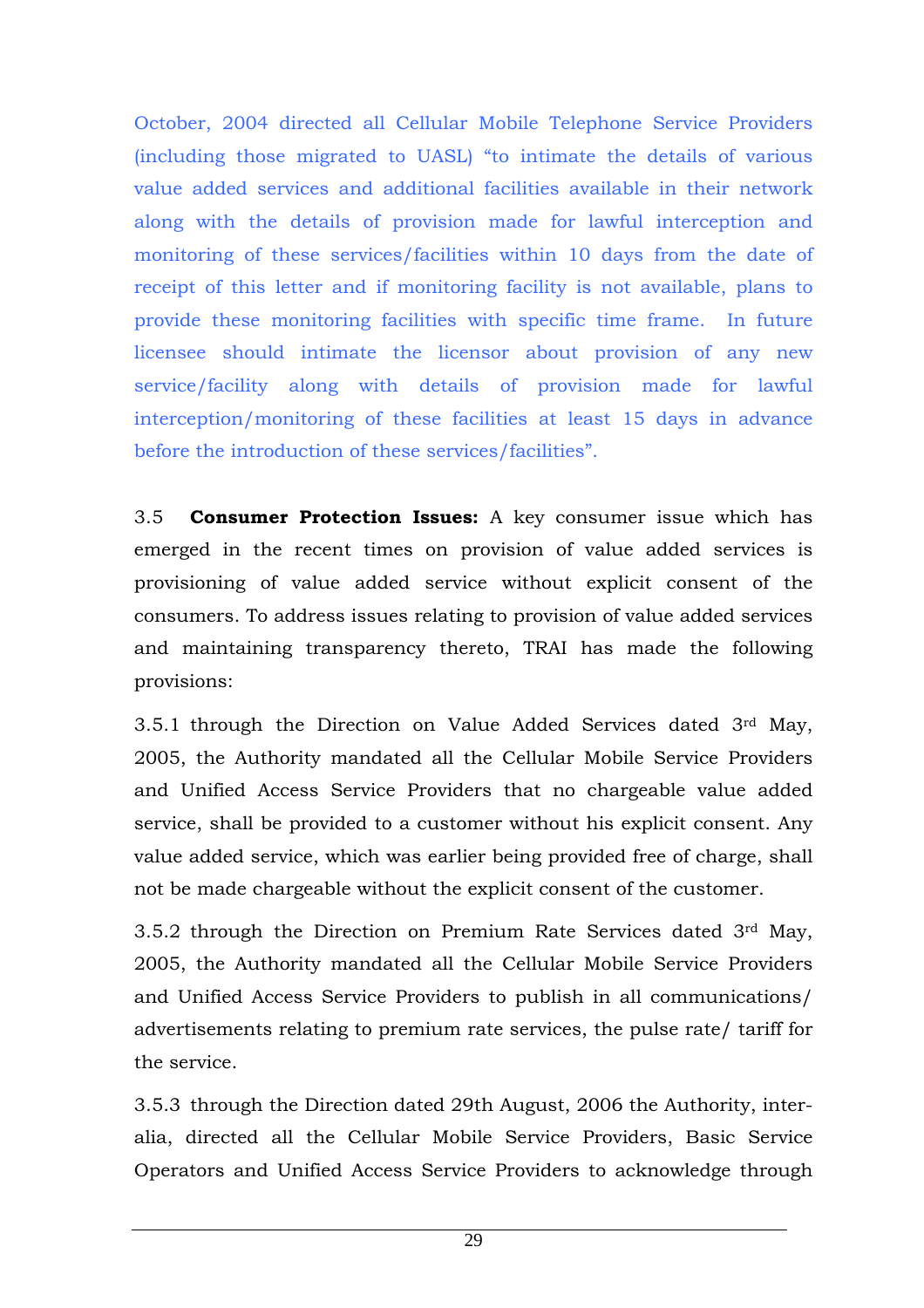SMS followed by entry in the next bill the requests made through Telephone call, FAX, SMS, e-mail etc for value added services, the charges for which are of a recurring nature;

3.5.4 through the Direction dated 30th October, 2007 the Authority directed all the Access Service Providers (including M/s Bharat Sanchar Nigam Ltd. and M/s Mahanagar Telephone Nigam Ltd.) to, --

(a) provide, within one month from the date of issue of this Direction, the facility to all their customers for registering their requests for unsubscribing of any value added service by such customers ---

(i) through e-mail or FAX or any other means (other than telephone calls and SMS);

(ii) through telephone calls and SMS made to the customer care/helpline/toll-free number (other than e-mail or FAX) without incurring of any cost for such telephone calls and SMS made by their customers;

(b) continue to extend the facility referred to in the preceding subparagraph to their customers;

(c) give adequate publicity to the facility, as referred to in subparagraphs (a) and (b) above, by publishing complete information about such facility on their websites and by communicating the same through SMS and other means to the customers;

(d) ensure that-----

(i) in case of any offer for any value added service, made in writing or through SMS or FAX or e-mail,(other than tele-calling) to the customer, such offer shall contain all relevant details of the value added service offered to the customer including the charges for such value added service and seek and obtain the explicit consent of the customer, through telephone or SMS or FAX or e-mail or by other electronic means, for availing by such customers of such value added service, before activation of such value added service; and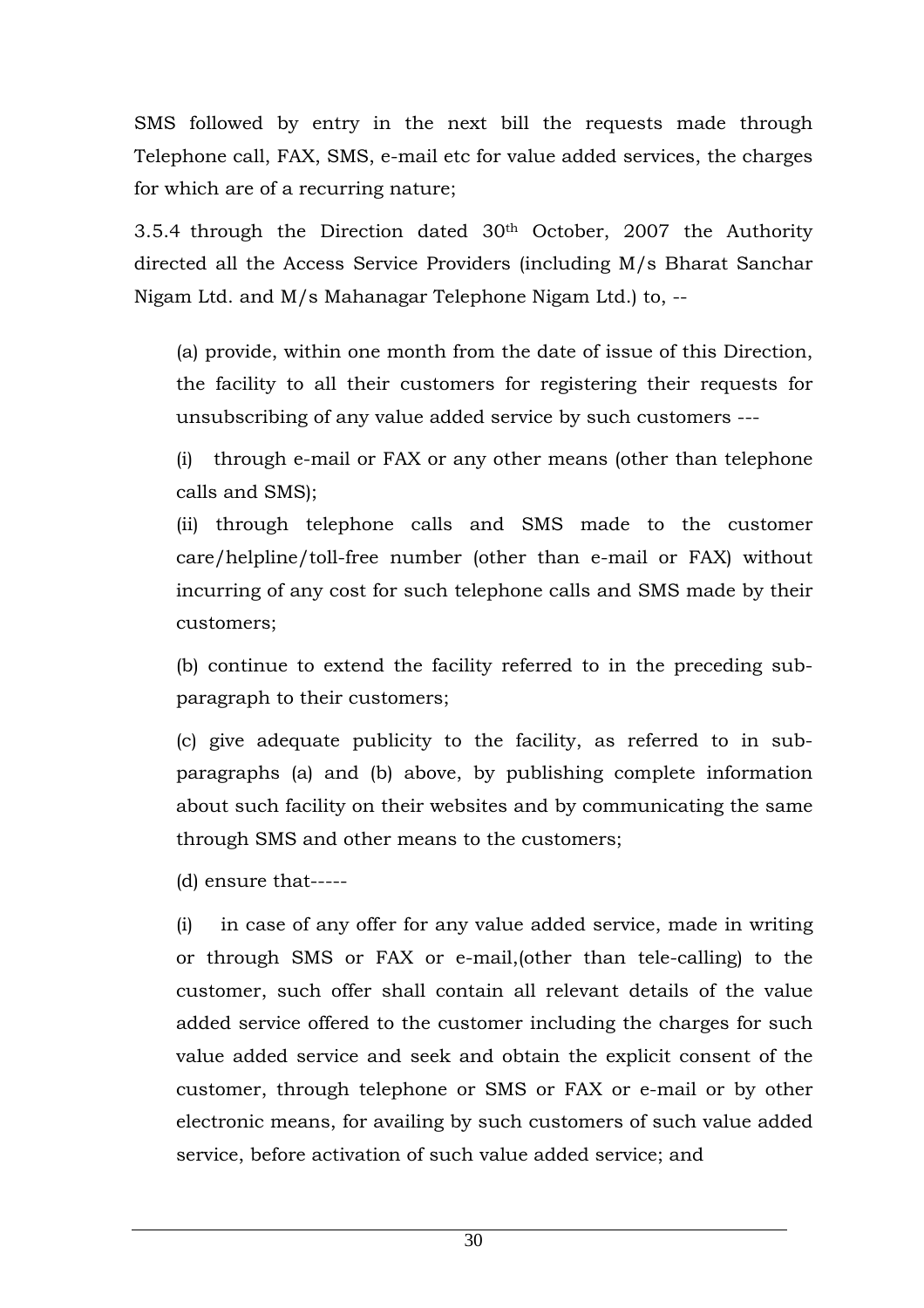(ii) in case of any offer for any value added service, made through tele-calling or by any other means [except means referred to in item (i) above] to the customer, such offer shall be subsequently made in writing or through SMS or FAX or e-mail, containing all relevant details of the value added service offered to the customer including the charges for such value added service and seek and obtain the explicit consent of the customer, through telephone or SMS or FAX or e-mail or by other electronic means for availing such value added service before activation of such value added service;

(iii) the consent referred to in item (i) or item (ii), as the case may be, shall be acknowledged through SMS before activation of such value added service, or immediately after such activation, and also reflect the same in the next bill, if issued to the customer, giving relevant details of the said explicit consent;

(e) keep complete records of such explicit consent obtained from the customer for subscription to the chargeable value added services and the records of the acknowledgements of such explicit consent by the service provider, for verification, for a period of one year from the date of such explicit consent.

3.5.5 through Quality of Service (Code of Practice for Metering and Billing Accuracy) Regulation, 2006 dated 21st March, 2006 which, inter alia, mandated all access service providers that where a valueadded service (e.g. download of content, such as a film clip or ring tone) or entry to an interactive service (such as a game) can be selected through a choice of the service user (e.g. by dialing a specific number) then the charge for the service must be provided to him before he commits to use the service.

3.6 The Authority has been receiving complaints from consumers regarding activation of Value Added Services without their consent. The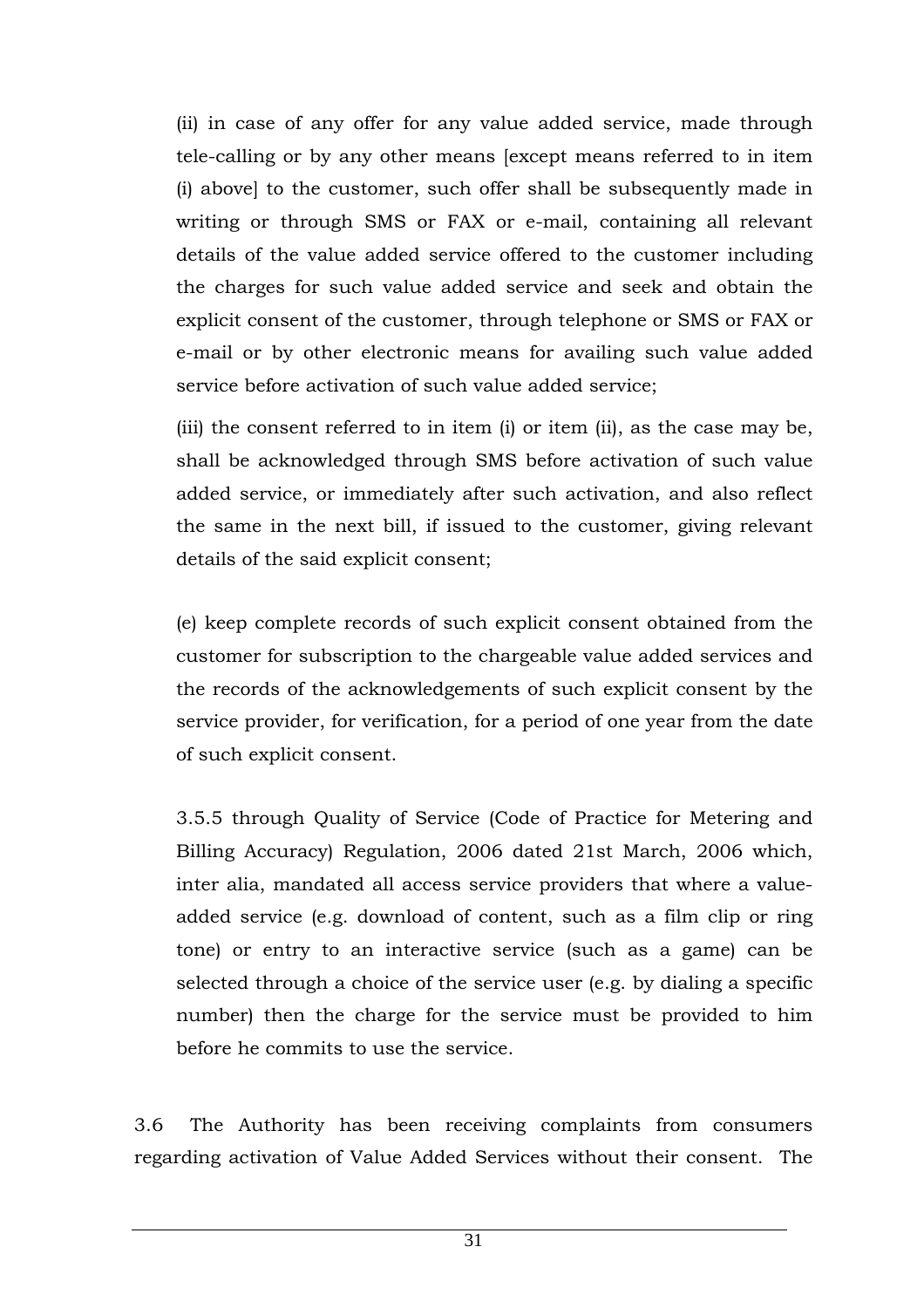Authority has examined some of the complaints and in a few cases Directions/Orders have also been issued to the concerned telecom operators to refund charges levied for value added services wherever the customer has complained or disputed about giving consent for such service. Some of the recent complaints received in TRAI shows accidental activation of value added services such as 'Copy Tune'. The telecom operators need to take adequate measures to avoid accidental activation of value added services. The telecom operators are introducing new methods for delivering value added services. There is also a need for creation of awareness amongst the consumers about the utility, usage and charges for any services so that such service is well received by the consumers and the chances of disputes/complaints are minimized.

3.7 Branding is one of the ways for inducing customer confidence in a particular service. Presently, the telecom operators as well as the value added service providers advertise about the service in some of the cases. There is a need for consolidation in the industry which will not only provide value added service providers (VASPs) the bargaining power for revenue share with telecom operators but will also lead to creation of branding of the various content based value added services.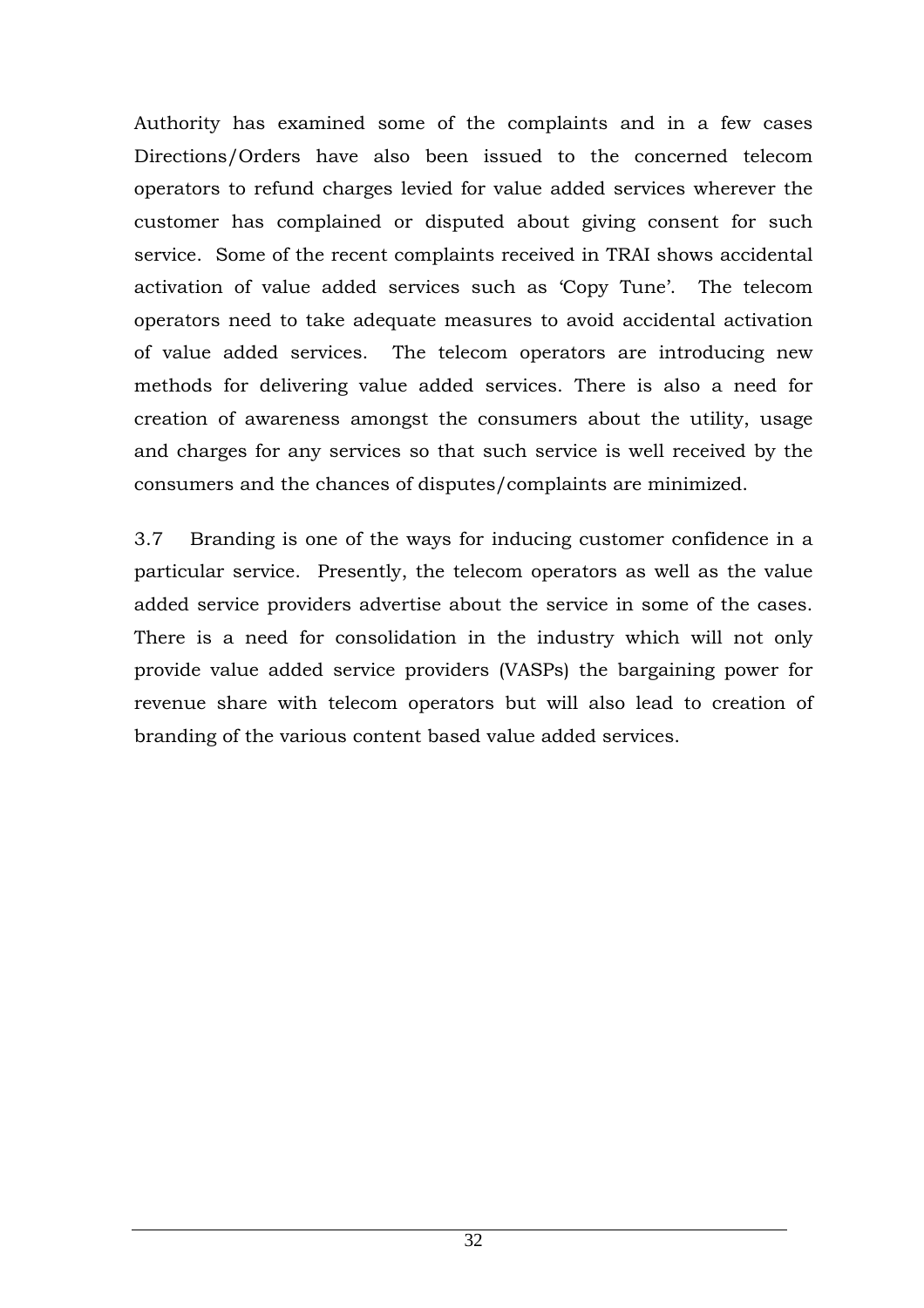#### **CHAPTER-IV**

#### **INTERNATIONAL EXPERIENCE**

4.1 International Experience indicates that Mobile Value Added Services are provided to customers by telecom operators through premium short codes or via mobile Internet (WAP). The country specific studies made reveal following:

4.1.1 **African Countries**: The Position Paper on the challenges of the development of the mobile value added services market in Nigeria by Dr.- Ing. Pierre-Francois KAMANOU quotes following:

"In the field of liberalization of the value added services, it aims at building offers complimentary to the services of the mobile operators so as to meet most effectively the various users needs by developing a wide range of applications across all mobile operators…....observed that specific market of value added SMS/IVR services branded by third party service providers (other than mobile operators) is not well structured for sustainable development".

It is noted that in African countries there are basically two environments for provisioning of value added services. First case, Regulators have issued a telecommunication value added services licence and allotted short codes called special numbers. In the second case, Regulators has not yet set-up specific lawful environment. However, mobile operators have established agreements with value added service providers and most of these agreements are not favourable for a sustainable development. As per the Position Paper referred above of Dr.- Ing. Pierre-Francois, the following are two best practice cases:

> • In Cameroon, the Regulatory Board (ART) has introduced a telecommunications VAS license type under the regime of Authorization since 2002, and had organized and managed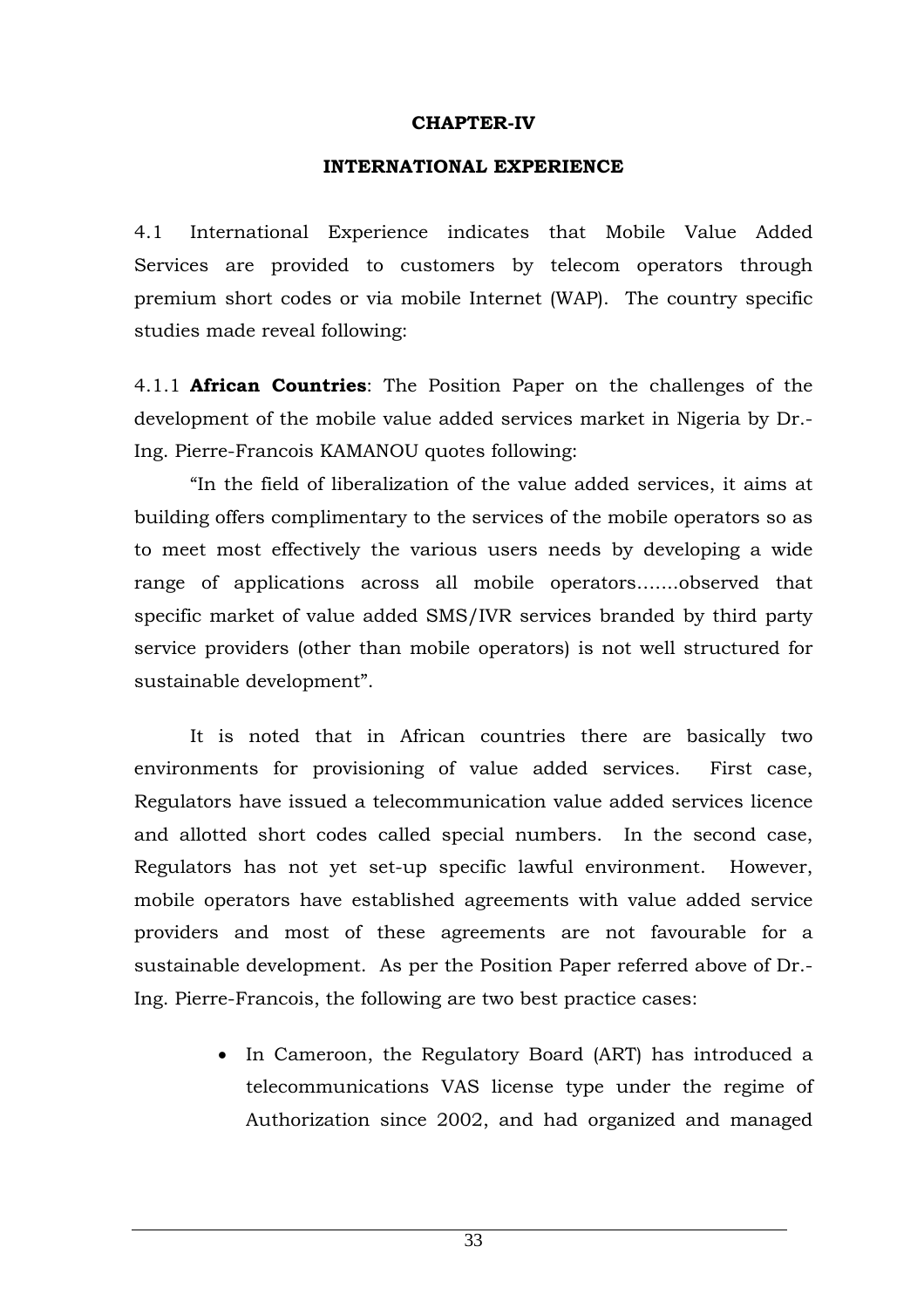the special numbering plan including short-codes and longcodes since 2003.

In Senegal, the Sonatel-Orange Operator applies a very good revenue sharing model with the VAS Providers for premium SMS services, with an out-payment of 90% based on the premium tariff in applicable (end-user tariff less the off-net normal tariff).

Dr.-Ing. Pierre-Francois has also mentioned in his Position Paper that in the context of Nigerian market the position of the VAS aggregator is missing, which results to the very low development of the mobile VAS market by mobile operators and very few VAS providers. He has also stated that GTS – Infotel Nigeria was created which intends to position itself as the Mobile VAS Aggregator with main activities revolving around the provision of special numbering service across all mobile operators to third party VAS providers. GTS is basically a VAS platform provider and special number provider.

*(Source – Position Paper on the challenges of the development of the mobile value added services market in Nigeria by Dr.-Ing. Pierre-Francois KAMANOU)* 

4.1.2 In **Germany**, there is a wide range of service providers that act as distributors for SMS and MMS, have specialized on particular VAS services (e.g. mobile advertising), or provide VAS services that are related to their core business. As examples for the latter category the VAS offers of Deutsche Bahn (German railway, see www.bahn.de), Lufthanss (German airline, see www.lufthansa.de) and Vodafone (www.voadfone.com). These companies provide customer services like check in/reservation services or entertainment services. Vodafone also offers business services for fleet management and for M2M as well as mobile office services. Established technologies in the VAS domain are SMS, MMS, WAP, information download, cell-based location detection, WLAN and mobile Internet access. Upcoming technologies are Voice over IP (VoIP), video telephone, mobile TV and WIMAX.

*[Source : Mobile Value Added Service in China – Project Report by Bernhard Holtkamp, Fraunhofer ISST (Ed.)]*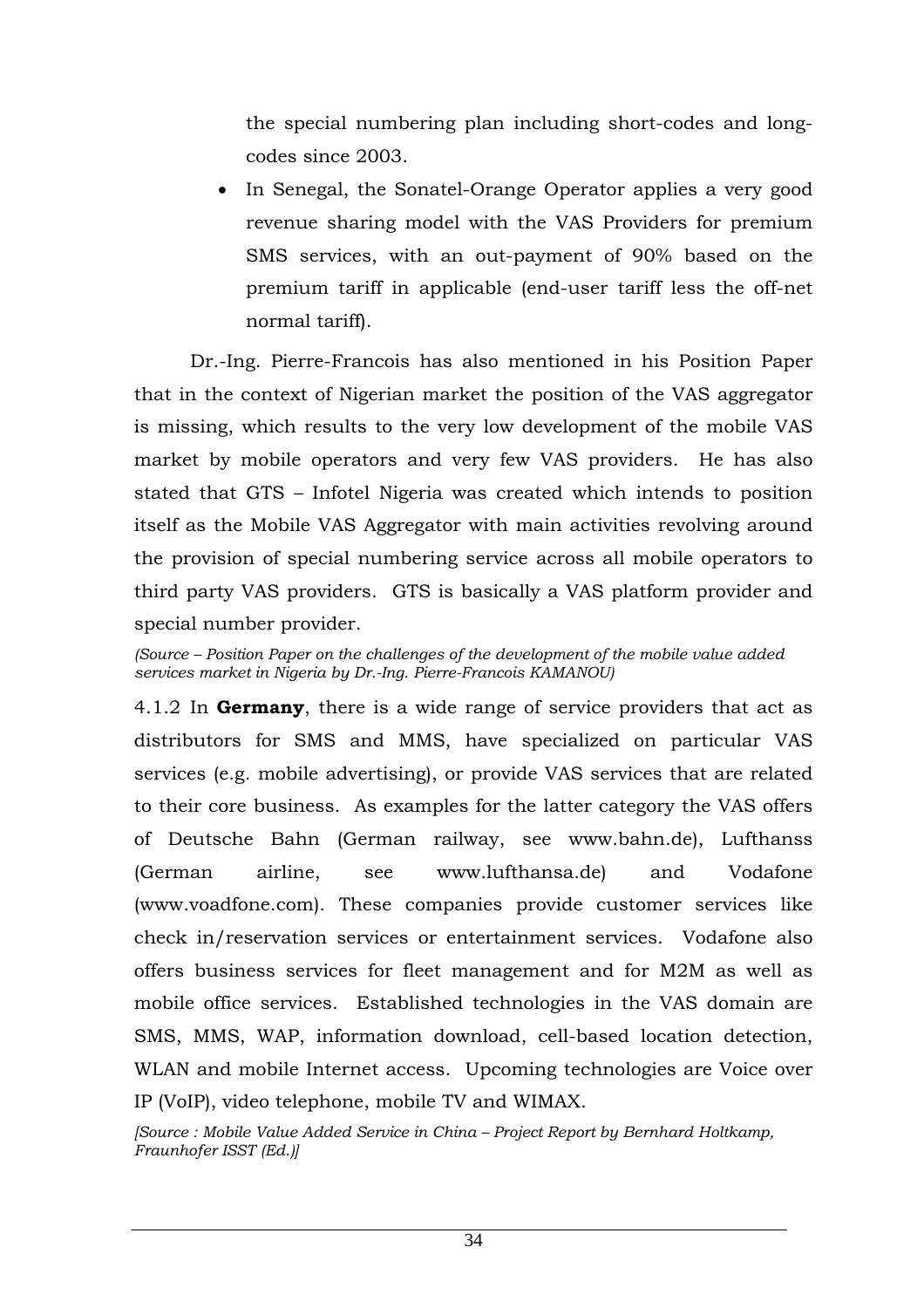4.1.3 **China**: In China foreign companies that intend to provide value added services in the Chinese mobile communication market have to pass 3 phases:

- Partnering with a Chinese company
- Applying for a license as a service provider
- Cooperation with a mobile operator

For value-added services, the third step of opening has already been reached and foreign companies are allowed to found nationwide joint enterprises and hold up to 50% shares. According to WTO agreements for mobile communication and data services the second step of opening has been reached that allows foreign companies to found joint enterprises in the cities Chengdu, Chongqing, Dalian, Fuzhou, Hangzhou, Nanjing, Ningbo, Qingdao, Shenyang, Shenzhen, Xiamen, Xi'an, Taiyuan and Wuhan. If the foreign companies invest in telecom enterprises to provide nationwide VAS, the registered capital must be more than 10 million RMB. If the foreign companies invest in telecom enterprises to provide VAS within a certain province, the registered capital must be more than 1 million RMB. Foreign investors which will invest in telecom companies to provide VAS in China must have good reputation for providing VAS. SPs must have a customer services system, sound technical capability and market risk controlling capability.

**In China there is Value Added Services Licensing process,** MII is incharge of the examination and approval of all the primary telecommunication services. The company must apply to the local Telecom Administration Bureau for the license to provide value-added services within a single province. The company must apply to MII for the license to provide value-added services covering multi-provinces. Neither MII nor operators do charge for the license. The VAS license, a company can apply for is defined in a service classification list that has been defined by MII. This list exists in two different versions: the original version from 2001 and a revised version from 2003. So far over 16,000 value added service licences have been granted. Among them are 831 with domestic licences, the rest is limited to province level. Till June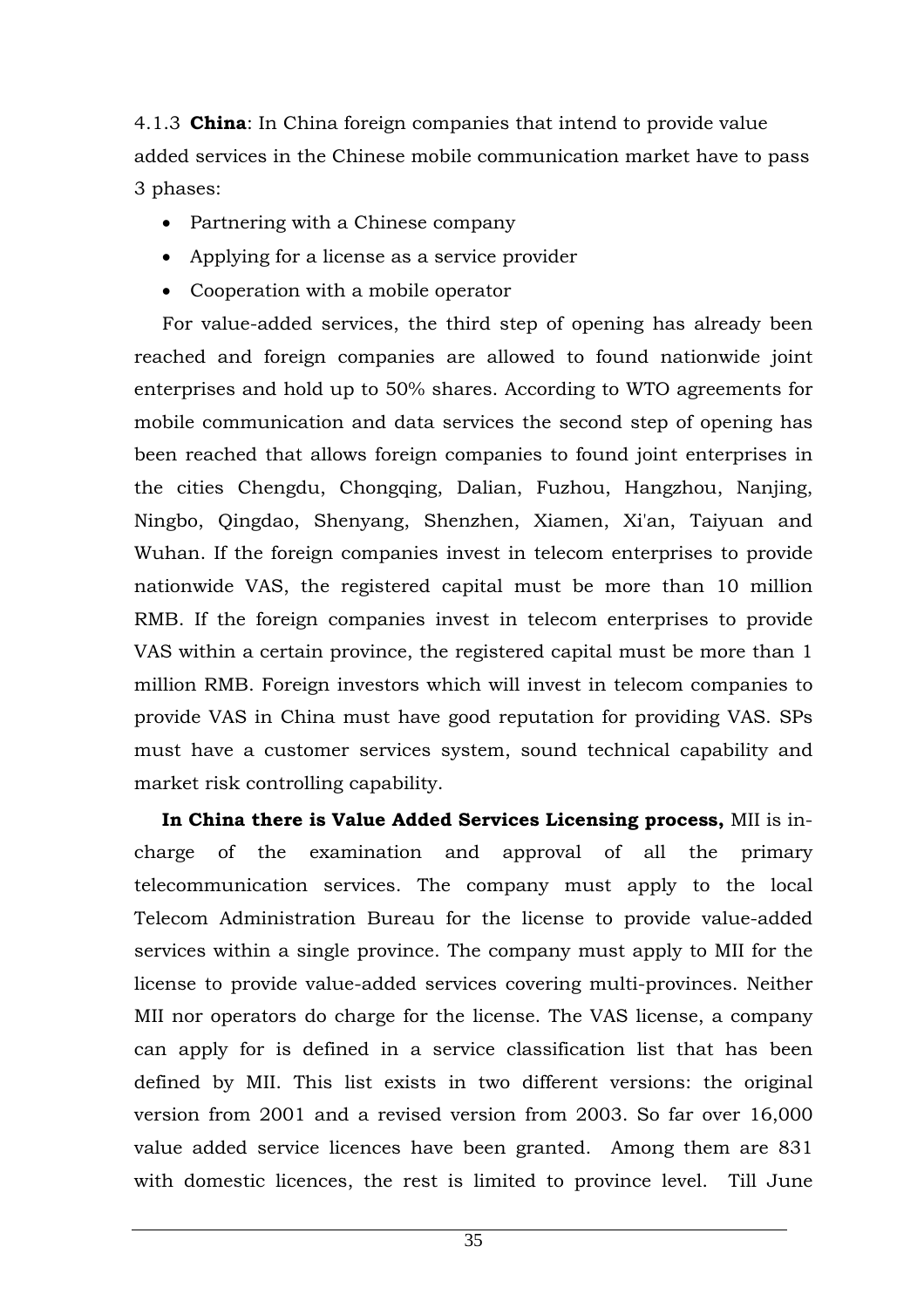2005, 22 Foreign Investment Telecommunications Enterprises (FITEs) have also been given licence for providing value added services. The value added service providers can only offer their services through mobile operators. Hence, a close cooperation between mobile operators and value added service providers is mandatory. Mobile operators regulates the VAS market to a significant extent, by determining VAS service fees, by selecting VAS service providers according to their service portfolio they want to offer, by excluding service providers who do not generate sufficient revenues, by monitoring service contents and service quality and by controlling service access and billing. Cooperation between value added service providers and mobile operators include the passing of conformance test and negotiation of contracts for service provision.

*[Source : Mobile Value Added Service in China – Project Report by Bernhard Holtkamp, Fraunhofer ISST (Ed.)]* 

#### 4.1.4 **Malaysia:**

(i) In Malaysia there is a concept of Application Service Provider including Content Application Service Provider. There is individual licence and class licence system as per the following: (a) **Applications Service Providers** - who provide particular functions such as voice services, data services, content-based services, electronic commerce and other transmission services. Applications services are essentially the functions or capabilities, which are delivered to end-users.

(b) **Content Applications Service Providers** - who are special subset of applications service providers including traditional broadcast services and newer services such as online publishing and information services.

Within the different categories of licences, there are two types of licences provided for - INDIVIDUAL LICENCE and CLASS LICENCE. Individual licences are granted for activities where a high degree of regulatory control is required. Class Licences are annually renewable and are entered into Registers maintained by the Malaysian Communications and Multimedia Commission.

(ii) The Communications and Multimedia (Licensing) Regulations 2000 provides for standard licence conditions for all licences, and special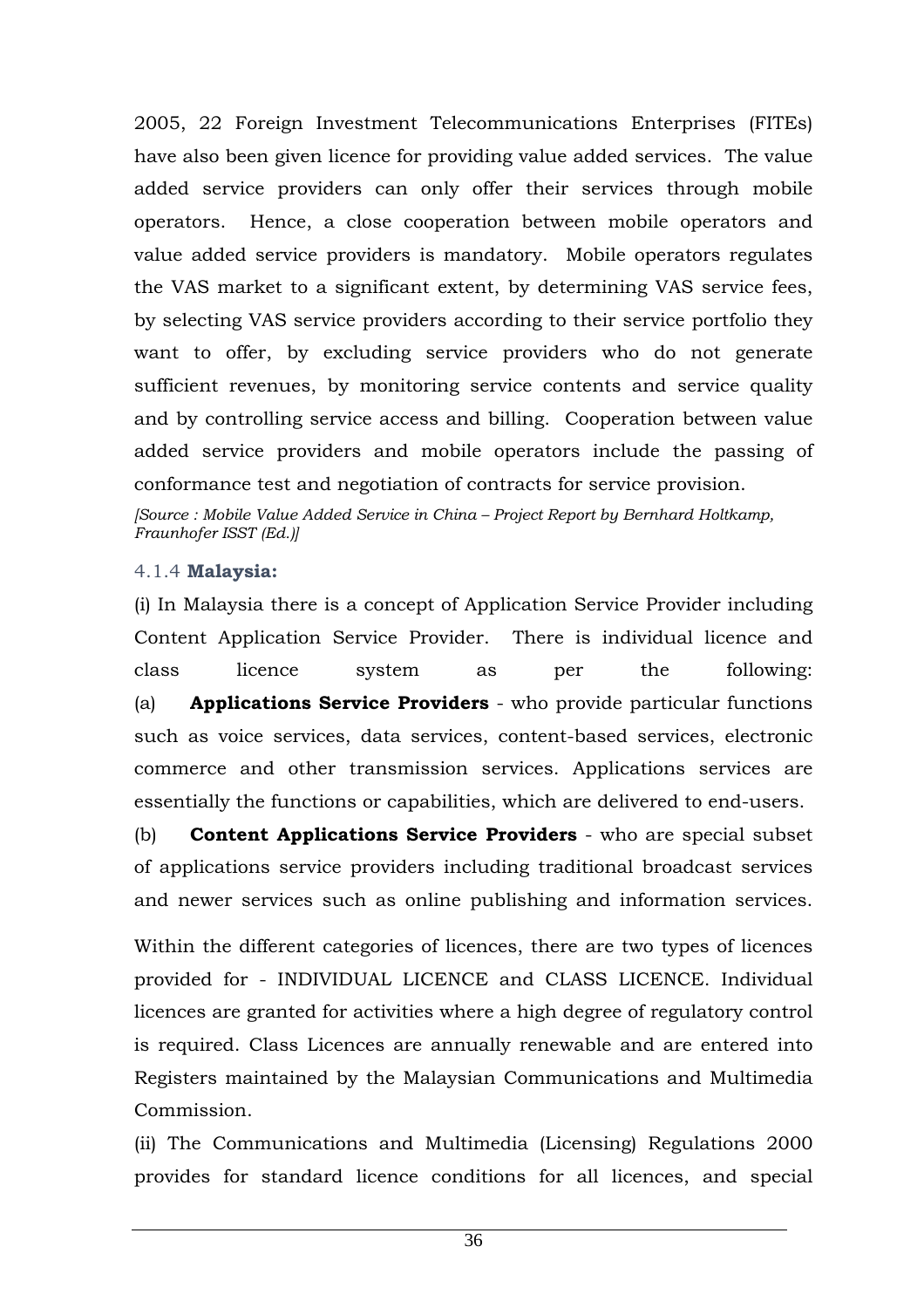licence conditions for each category of Individual licence. The Communications and Multimedia Act 1998 (CMA 98) seeks to promote Malaysia's enshrined national policy aspirations via the communications and multimedia industry. A vital provision in the Act's chartered objectives is the establishment of a regime of self-regulation, to better achieve its noble purpose and keep it unblemished. The activities regulated under the CMA 98 cover traditional broadcasting, telecommunications and online services including the facilities and networks employed in providing such services, as well as the content supplied via facilities and networks. Cognisant of the evolving nature of this emerging media landscape in which gamut of standalone industries are converging, the CMA 98 provides for the formation of CMCF. Designated by the Malaysian Communications and Multimedia Commission (MCMC), this Forum acts as the mechanism to formulate and implement developed codes of practice for the communications and multimedia industry. The CMCF will uphold these codes, to ensure they serve as a guide for the industry to operate and flourish.

(iii) The CMCF will govern content by self regulation in line with the Malaysian Communications and Multimedia Content Code. By virtue of it being a voluntary Code, those subscribing to it have undertaken the commitment and responsibility to uphold its objectives and principles. The Constitution of the CMCF states that a Complaints Bureau be established under Article XIII, to deal with complaints. The Bureau is empowered by the Council to impose sanctions on any member who is considered to have breached the Content Code.

(iv) The CMCF will govern content by self regulation in line with the Malaysian Communications and Multimedia Content Code. The Content Code will set out guidelines and procedures for good practice and standards of content disseminated for public consumption by service providers in the communications and multimedia industry. The Content Code will demonstrate a commitment toward self-regulation by the industry in compliance with the Communications and Multimedia Act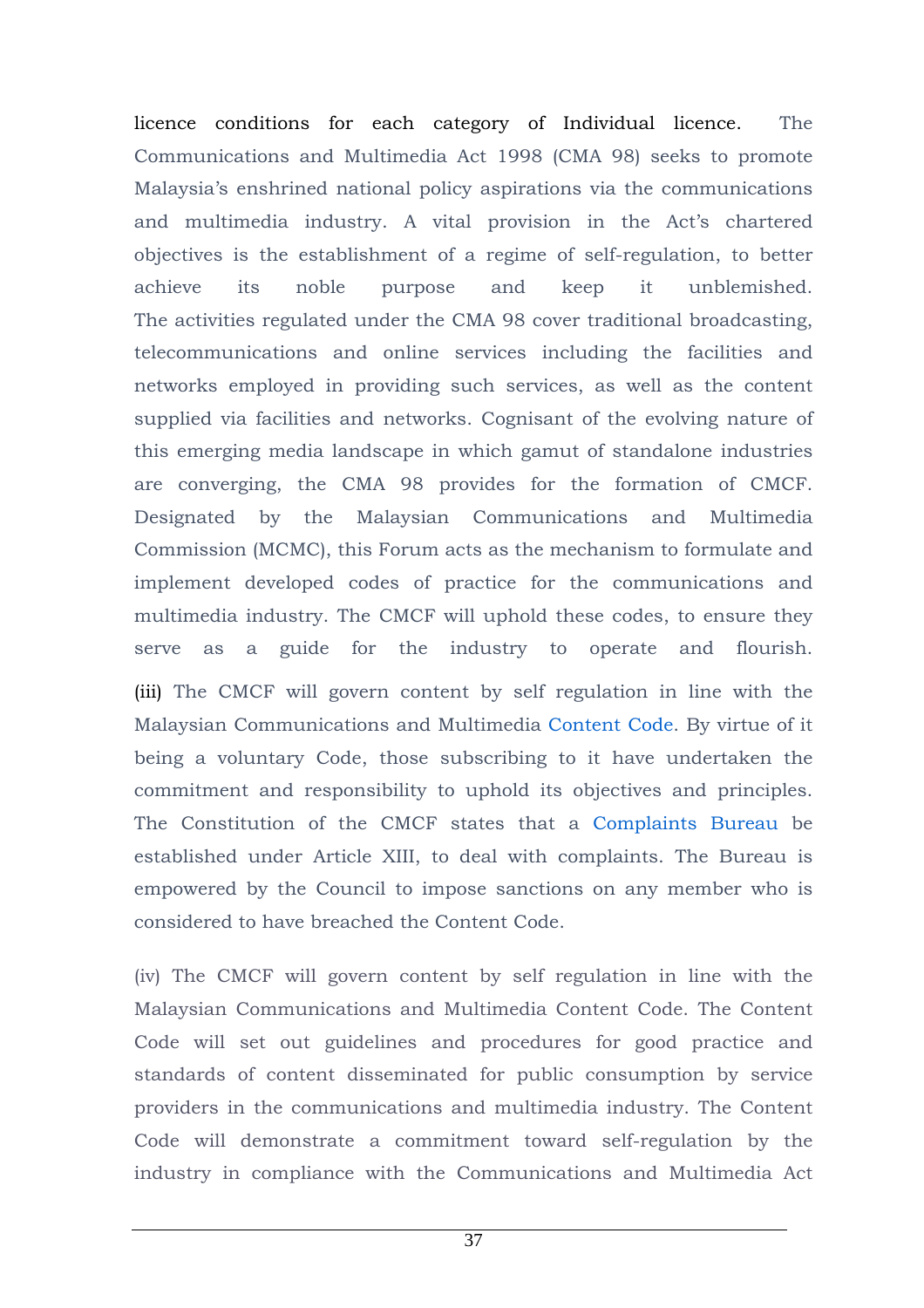1998 (CMA 98). It will seek to identify offensive and objectionable content while spelling out the obligations of content providers within the context of social values in this country. The Content Code will provide the platform for creativity, innovation and healthy growth of a fast changing industry. The ambit of the Content Code is defined under Section 213 (1) CMA 98 which states that the Content Code "shall include model procedures for dealing with offensive and indecent content".

Section 213 (2) CMA 98, lists the matters that maybe addressed by the Code, but are not limited to:

- a) restrictions on the provision of unsuitable content;
- b) methods of classifying content;
- c) procedures for handling public complaints and for reporting information about complaints to the Commission;
- d) representation of Malaysian culture and national identity;
- e) public information and education regarding content regulation and technologies for the end user control of content and
- f) other matters of concern to the community

Section 211 CMA 98 states that no content applications service provider shall provide content which is indecent, obscene, false, menacing, or offensive in character with intent to annoy, abuse, threaten or harass any person. Section 6 CMA 98 defines content as any sound, text, still picture, moving picture, audio-visual or tactile representation, which can be manipulated, stored, retrieved or communicated. The Content Code would comprise the following parts:

Guidelines on Content, Specific Advertisement Code, Specific Broadcasting Guidelines, Specific Online Guidelines, Specific Audiotext Hosting Service Guidelines, Specific Closed Content, Consumer Protection, Public Education and Code Administration. For the Code to be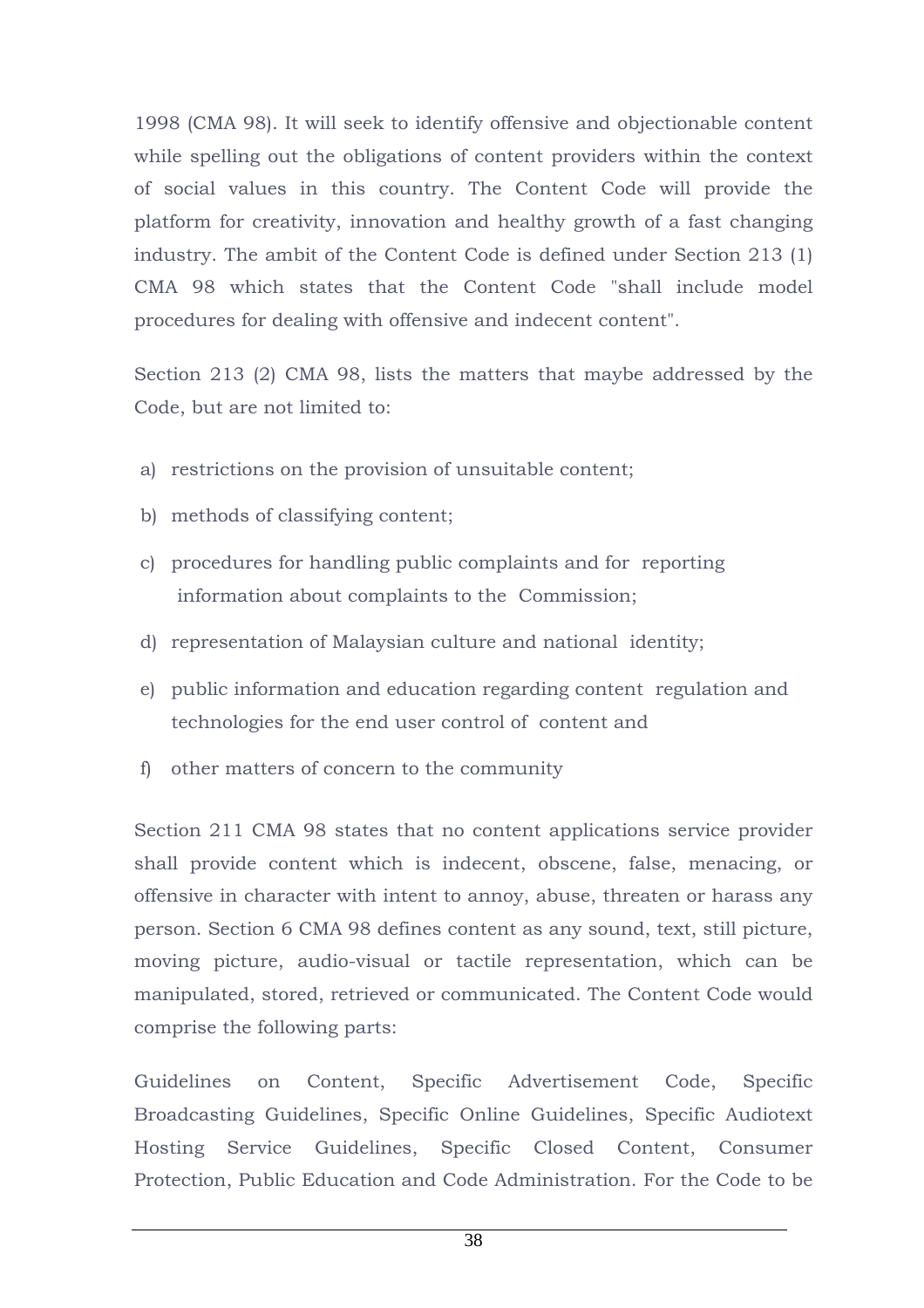truly effective in obtaining deliverables and meeting it's objectives, there needs to be ongoing administration of the Content Code. Therefore ongoing administration would include:

- a) promoting public and industry awareness of the Code and compliance requirements
- b) financial and sanctions administration
- c) monitoring for Code compliance
- d) reporting and reviews
- e) amendments of the Code

From the above it is seen that provision of licensing for application services do exists and also there is content code which is implemented through self regulation.

## 4.1.5 **Singapore:**

(i) In Singapore there is a concept of class licence for value added network services. The value added network services have been defined as under:

Definition: Store-and-retrieve value-added network services are any of the following services provided by telecommunication systems, built over and above the telecommunication systems operated by a Facilities Based Operator (FBO) and accessed through public telecommunication systems or leased circuits, which allow telecommunication traffic between a user and the value added network or between users:

(a) on-line information and database retrieval services;

(b) on-line information and data processing services;

- (c) voice information services;
- (d) electronic broking services;

(e) transaction services such as on-line shopping, on-line reservation service, etc.;

(f) remote computing services;

(g) on-line games;

(h) mailbox services including e-mailbox, voice-mailbox, facsimile-mailbox and multimedia mailbox;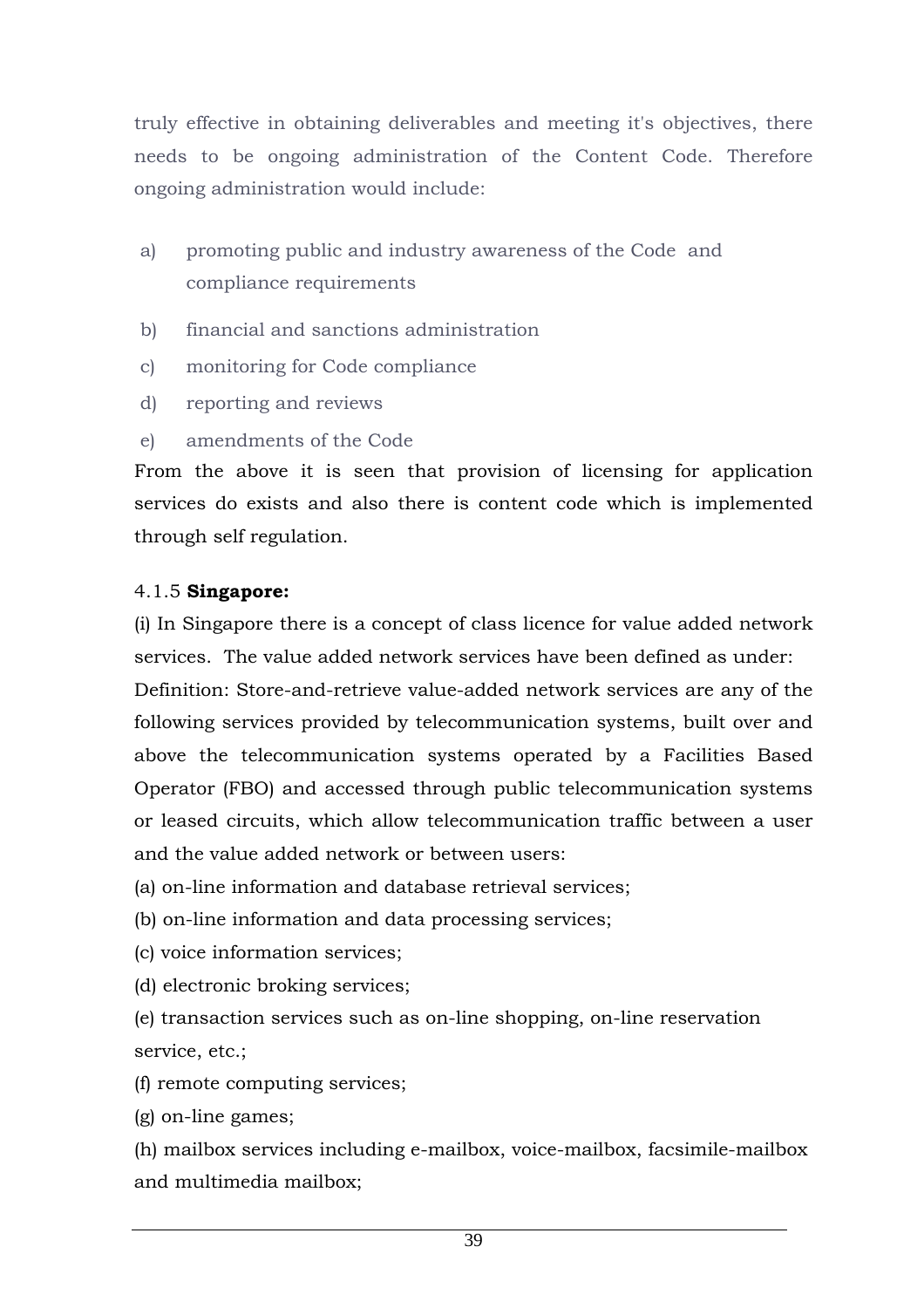(i) electronic data interchange services;

(j) store-and-retrieve file transfer services;

(k) electronic chatting services;

(l) bulletin board services;

(m) other multimedia services where the content or format of the telecommunication traffic is changed or processed.

Singapore has a Code of Practice for Premium Rate Services. The definition of Premium Rate Service as per this Code is given below:

"Premium rate service" means any value-added service provided over a public telecommunications network which consists of –

(a) the provision of content to any person including but not limited to content such as information, news, updates, data, quizzes, jokes, greeting messages, ringtones, wallpapers, logos and games for which charges are imposed over and above the standard network charges of the relevant network operator;

(b) the provision of a facility to any person including but not limited to facilities for chat services, contest participation, charitable fundraising and votelines for which charges are imposed over and above the standard network charges of the relevant network operator; or

(c) a combination of (a) and (b), but shall not include value-added services provided by network operators such as auto redial, back-up SIM card, call barring, call directory, call divert, call transfer, call waiting, caller ID, caller number non-display, conference call, favourite numbers, IDD, missed call alert, multi-SIM card, number retention, number porting, mobile voice and message roaming, speed dial, voicemail or video call services.

Further, the Code defines Premium Rate Service Provider as under: "Premium rate service provider" means a licensee that engages in the provision of a premium rate service. For the avoidance of doubt, –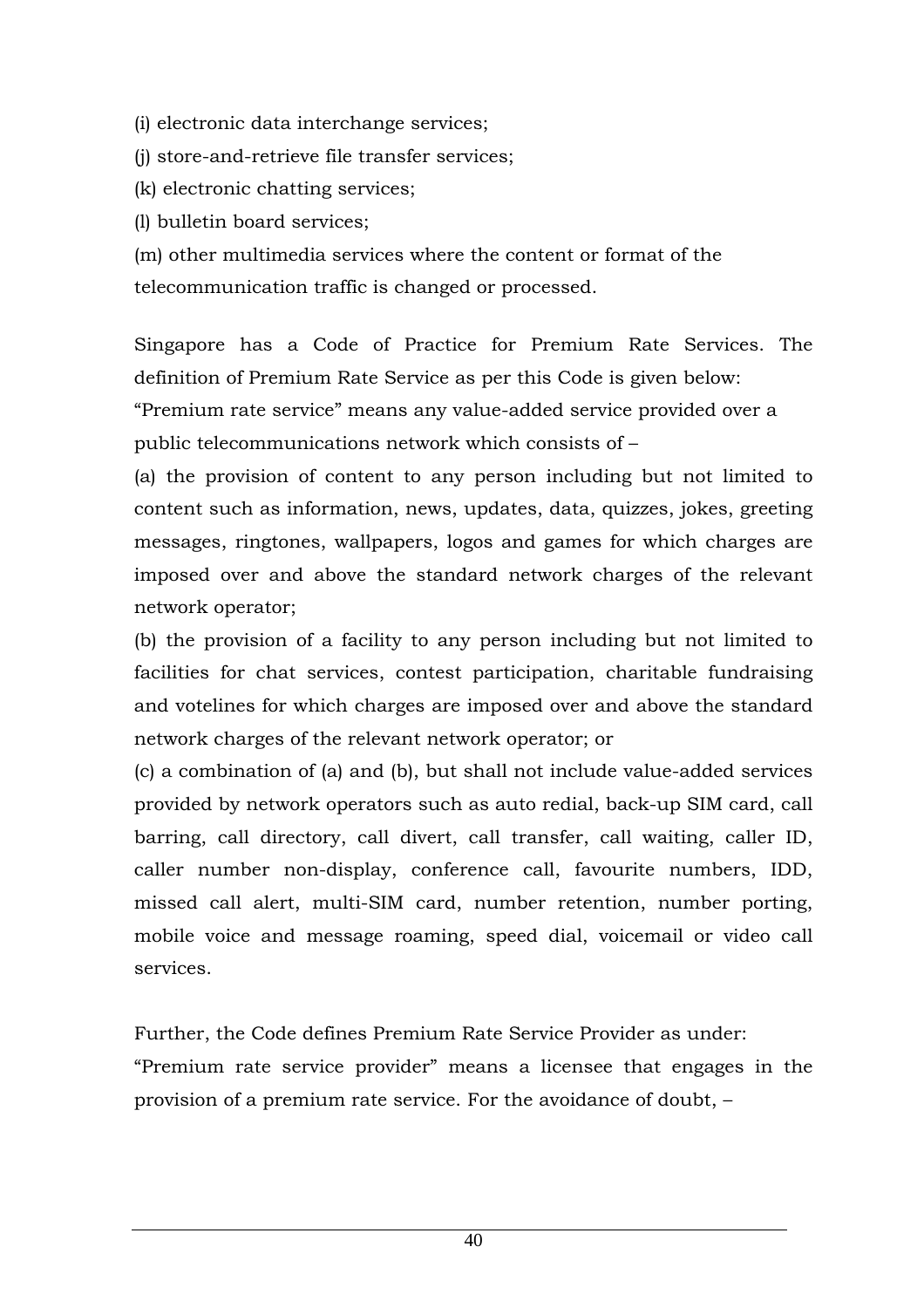(a) a network operator that enables a third party premium rate service provider to provide a premium rate service over its network shall not be treated as the premium rate service provider of that service;

(b) a network operator who itself provides a premium rate service over its network shall be treated as the premium rate service provider of that service; and

(c) where a licensee, such as an aggregator, facilitates the provision of a premium rate service that is controlled, managed or operated by any other party who is not a licensee, the facilitating licensee shall be treated as the premium rate service provider of that service and shall be responsible for complying with this Code notwithstanding that the service is controlled, managed or operated by the other party;

*Illustration:* Licensee A leases a 5-digit short code from a network operator and enters into an arrangement with Company B, a nonlicensee, under which Licensee A enables Company B to deliver a premium rate service to consumers via the short code. Licensee A shall be treated as the premium rate service provider of that premium rate service notwithstanding that it is operated by Company B.

Thus, it may be seen from the above provisions prevailing in Singapore that there exists licensing and regulatory regime for provision of value added services.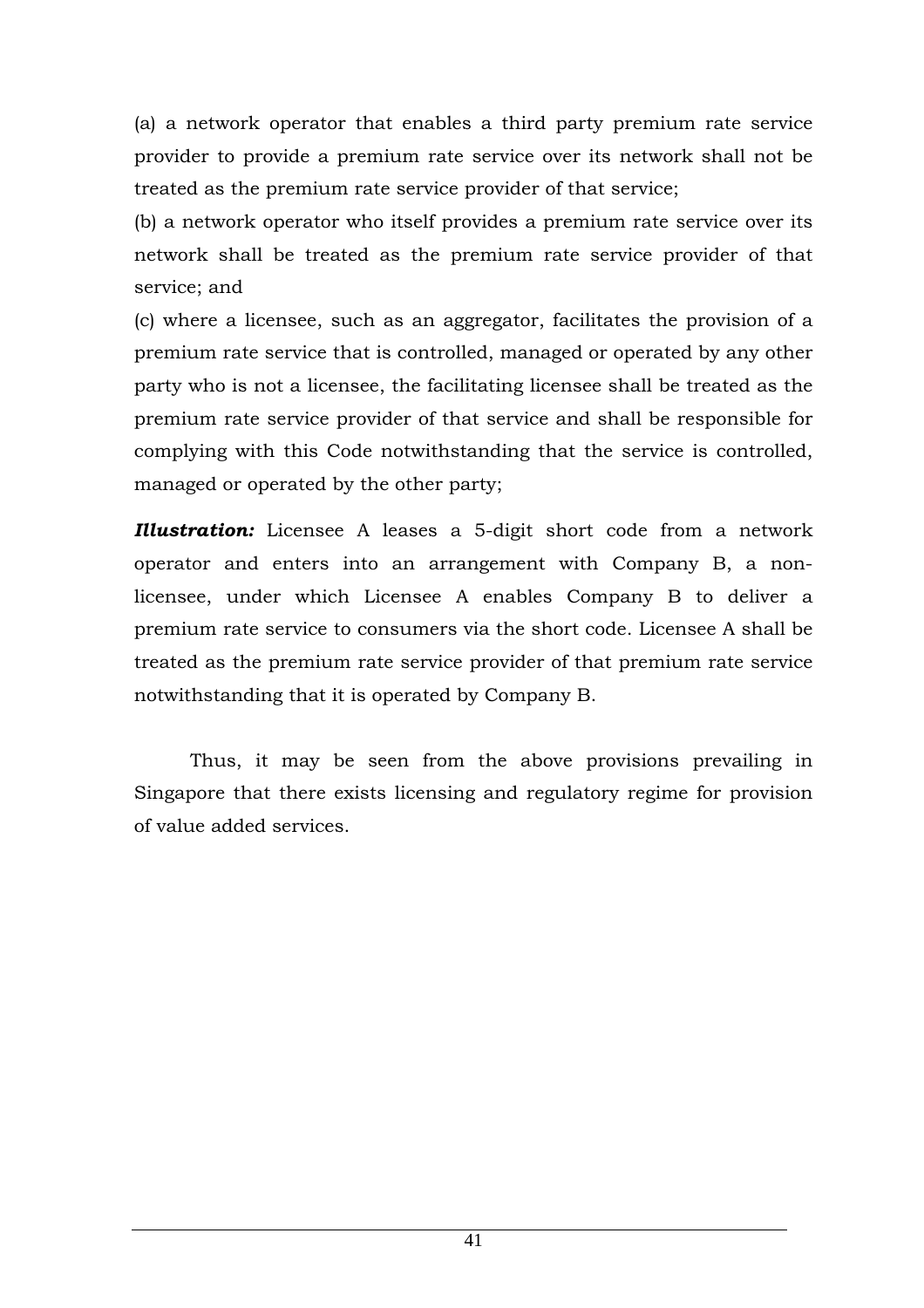#### **CHAPTER-V**

#### **LICENSING ISSUES – TERMS & CONDITIONS FOR LICENSING MOBILE VALUE ADDED SERVICES AND VALUE ADDED SERVICES TO BE PROVIDED THROUGH 3G, NEXT GENERATION NETWORK (NGN)**

5.1 To address the issues for growth of Mobile Value Added Services including such services to be provided in the 3G, next generation network (NGN) environment in India, as discussed in Chapter-II and III, particularly, Copyright Protection, Regulatory Framework and Mobile Commerce, Consumer Education & Protection and Revenue sharing arrangements in the Value Added Services Value Chain, the clarity in licensing framework is needed.

5.2 For the analysis purpose there could be two approaches for regulating value added services. The first approach could be to address the issues as and when it arise, leaving the status quo to continue. One of the examples in this approach is Blackberry issue. The second approach could be to bring transparency and clarity through appropriate licensing regime for Mobile Value Added Services including such services provided through 3G, Next Generation Network (NGN).

5.3 As per the provisions in the UAS Licence, the Licensee has to intimate before providing any other value added service to Licensor and TRAI except for Voicemail/Audiotex/Video conferencing, Videotex and CUG. As per the Department of Telecommunications letter No.842- 336/2004-VAS/19 dated 17th September, 2004 and No.842-336/2004- VAS/22 dated 21st October, 2004 directed all Cellular Mobile Telephone Service Providers (including those migrated to UASL) all Cellular Mobile Telephone Service Providers (including those migrated to UASL) should intimate the licensor about provision of any new service/facility along with details of provision made for lawful interception/monitoring of these facilities at least 15 days in advance before the introduction of these services/facilities". From this it is clear that the Cellular Mobile Telephone Service Providers are generally allowed to provide mobile value added services without any further licensing. However, prior intimation is required to be given to Licensor and also to TRAI. Thus the light touch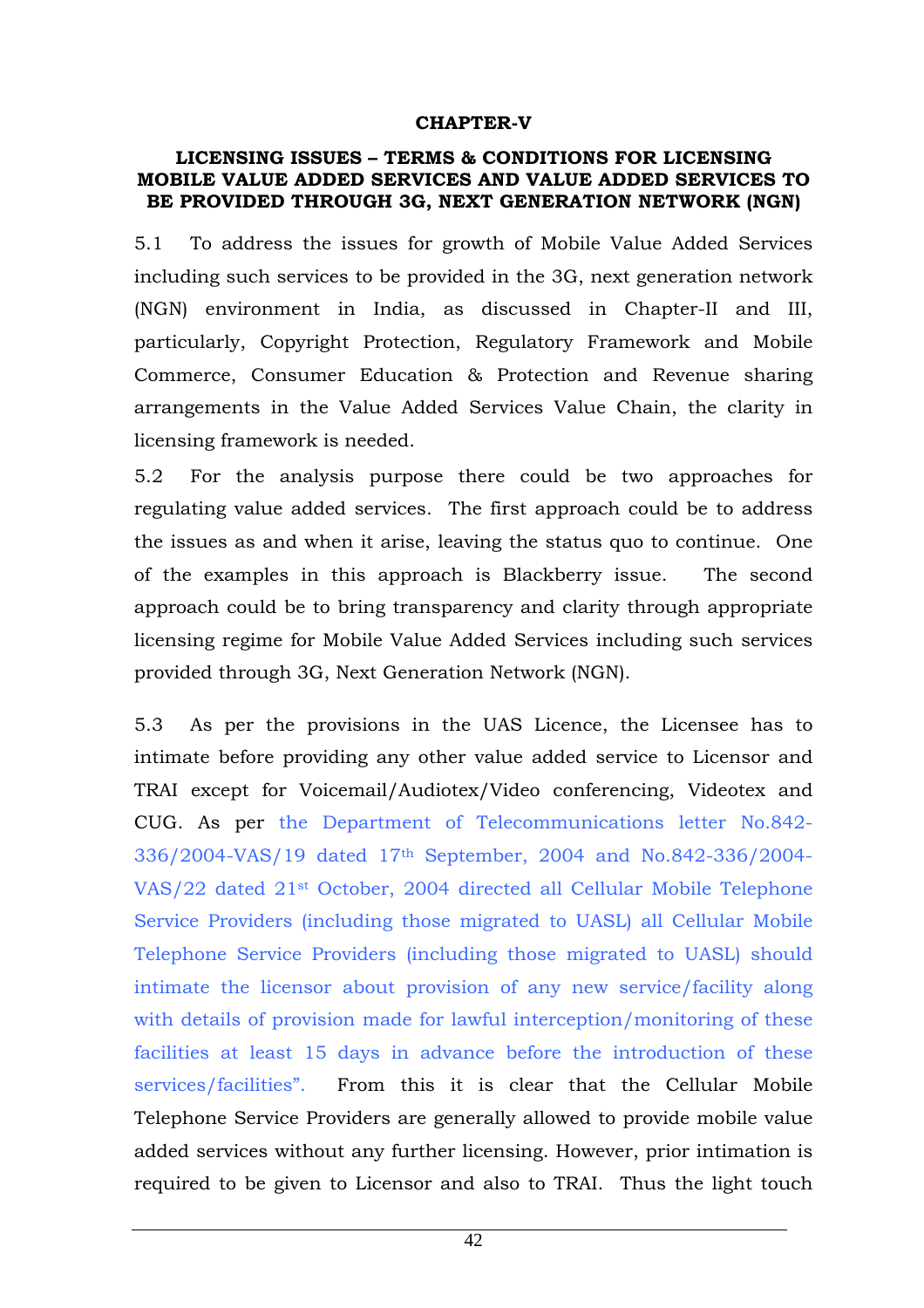licensing framework already exists for provisioning of value added services by telecom operators.

5.4 However, there is no licensing framework for the content providers/content aggregators who act as value added service providers (VASPs) in the value added services value chain. The question, therefore is, "Is there a need to bring such value added service providers (VASPs) who not only provide the contents to telecom operators but also provide and operate technology platform/servers under the ambit of licensing regime?" There could also be services which could be directly marketed, provided and charged by the value added service providers using payment gateway etc. This could be particularly used for M-Commerce value added services which are transaction based. The carriage/network usage charges per minute for such cases could be charged by the telecom operators.

5.5 In view of the growing significance of value added services, it may be appropriate to consider whether the licensing system is to be resorted for licensing of mobile value added services including new/enhanced services in 3G, next generation network (NGN) environment. There is a scope to define a value added service in clear terms and what should be the terms and conditions of such licence if it is decided to issue a separate licence. Content is an important ingredient for plethora of value added services being provided by telecom operators. For these services, the telecom operators mainly depend upon the content providers/aggregators but as per the representation from content providers, the revenue sharing arrangements between them are tilted against the content providers/aggregators. In addition an issue of level playing field and transparency has also emerged. In view of the growing and likely unprecedented expansion in these services and their contribution to the telecom sector in particular and economy in general cannot be overlooked. Therefore, level playing field and transparency between content providers/aggregators and telecom operators by rationalizing the revenue sharing arrangement between content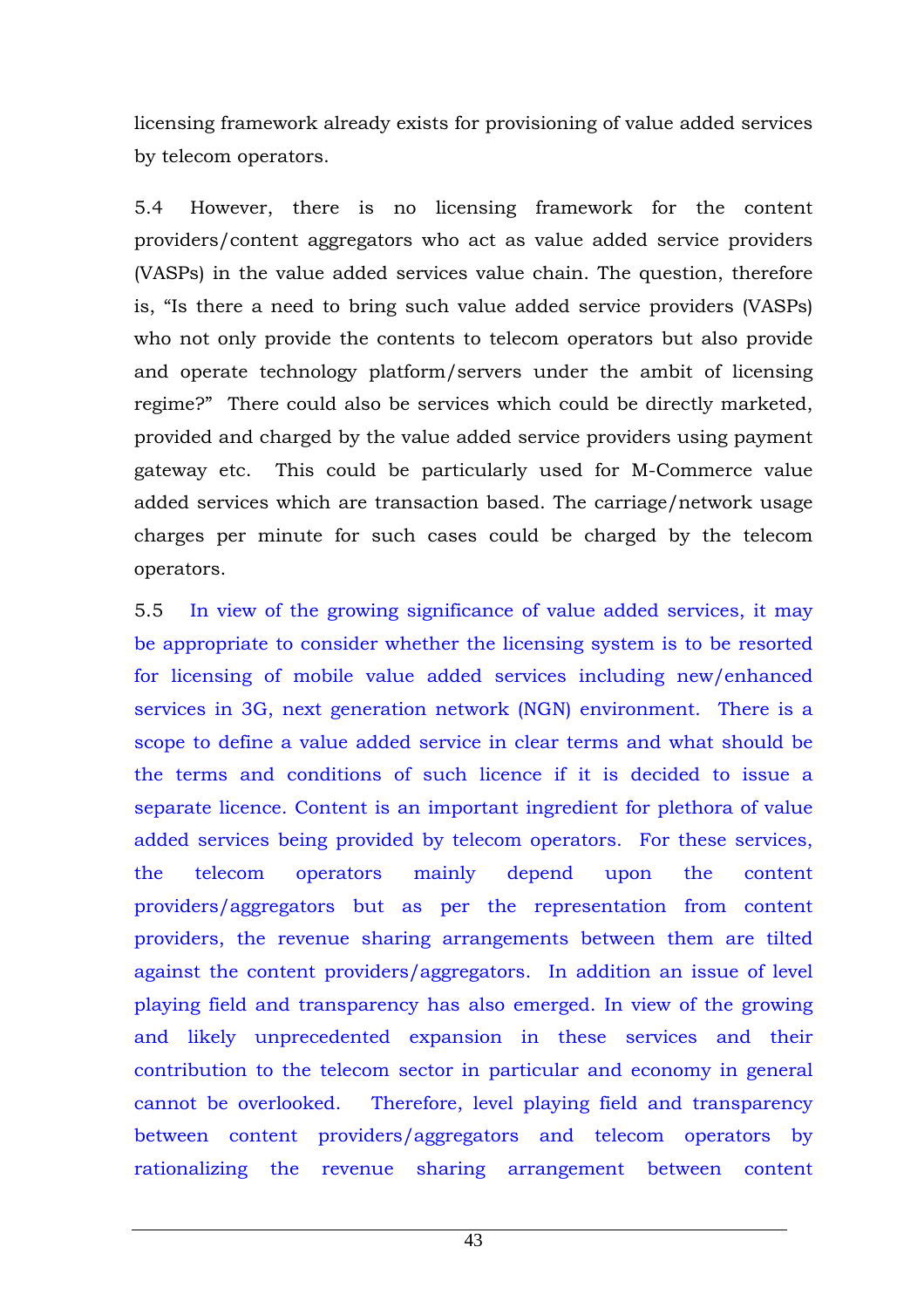providers/aggregators and telecom operators assume importance. Therefore, to facilitate the growth of Value Added Services and appropriate returns on investment to all the participants in the provisioning of Value Added Services and to protect the interest of consumers, there is a need to have proper authorization/licensing regime. The Framework for issue of licenses for Value Added Services already exists, particularly in respect of Voice Mail/Audiotex, Unified Messaging etc. A copy of the Guidelines for issue of Licence for Voice Mail/Audiotex/Unified Messaging Service is enclosed as **Annex-I.** All the existing content providers/content aggregators who act as value added service providers (VASPs) could take licence/authorisation for providing all the value added services under Indian Telegraph Act, 1885. In the provisioning of value added services a technology platform/server is used for transmission of messages by value added service providers. The terms and conditions of licence for the mobile value added services including new/enhanced services in 3G, next generation network (NGN) environment could be in line with these guidelines, already issued by DoT, with following additions/changes:

(i) Service area of the licence could be corresponding to the existing licensed service area for access service or on an all India basis similar to ISP Category A licence.

(ii) Licence fee on % of AGR could be in line with telecom operator as per the licensed service area and for all India licensee as per the Category A ISP licence.

(iii) Any specific order or direction from the licensor/TRAI issued for protecting the interest of consumers shall be applicable to the licensee and shall be strictly complied with.

(iv) Content regulation shall be subject to Information Technology Act, 2000 and various provisions made by Ministry of Information and Broadcasting and other laws such as Indian Copyright Act etc.

5.6 As per the guidelines issued by Department of Telecommunications for value added services like Voice Mail/Audiotex/Unified Messaging Service, "the licensee shall take measures to prevent any objectionable,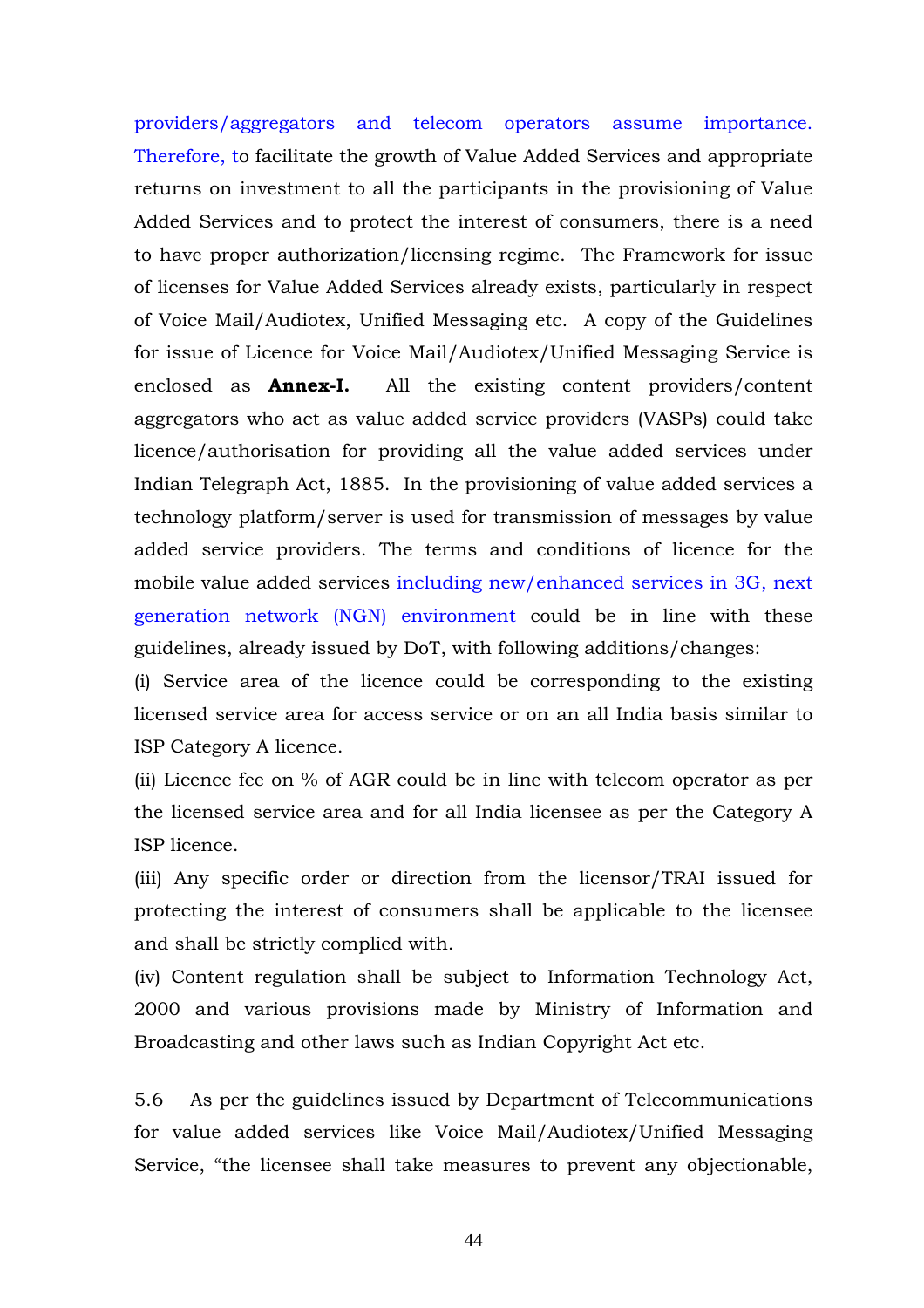obscene, unauthorized or any other content or harmful and unlawful messages or communications infringing upon copyrights, intellectual property etc., in any form, from being carried on his network, consistent with the legal framework of the country. Once specific instances of such infringement are reported to the licensee by the Authority, the licensee shall ensure without fail that the carriage of such material on his network is prevented immediately". Similar provisions have been made in the Unified Access Service Licence (clause 40.3,) CMTS licence (clause 43.3) and ISP licence (clause 1.12.9). The provisions in the ISP licence are more detailed than the provisions in other licenses.

5.7 From the above provisions in the licence agreements that the licensees (access service providers and licensed Value Added Service Providers) have been made responsible for the contents carried on its network. In the case of value added service provided by the telecom operators through VASPs who are not presently coming under any licensing regime the issue is that should the entire responsibility for ensuring that the content is provided in accordance with the laws of the country be upon the telecom operators for development of content and value added services? This issue was debated at length during discussions at the meetings of the Next Generation Network Expert Committee (NGN-eCO). This committee had representatives from Associations of Service Providers, Association of Equipment Manufacturers, Department of Telecommunications, Research Organisations, and Academic Institutions etc.

5.8 It was suggested during deliberations of the Committee that network operator should be responsible only if they are carrying content or providing services through unauthorized content/application providers. The liability of the network provider should be limited to the extent to notify the content/service provider who has sent a specific content in case that is found to be objectionable or results in infringement of laid down conditions. Presence of such restrictive clauses, no doubt, decreases the probability of contents provided and limits the scope of NGN environment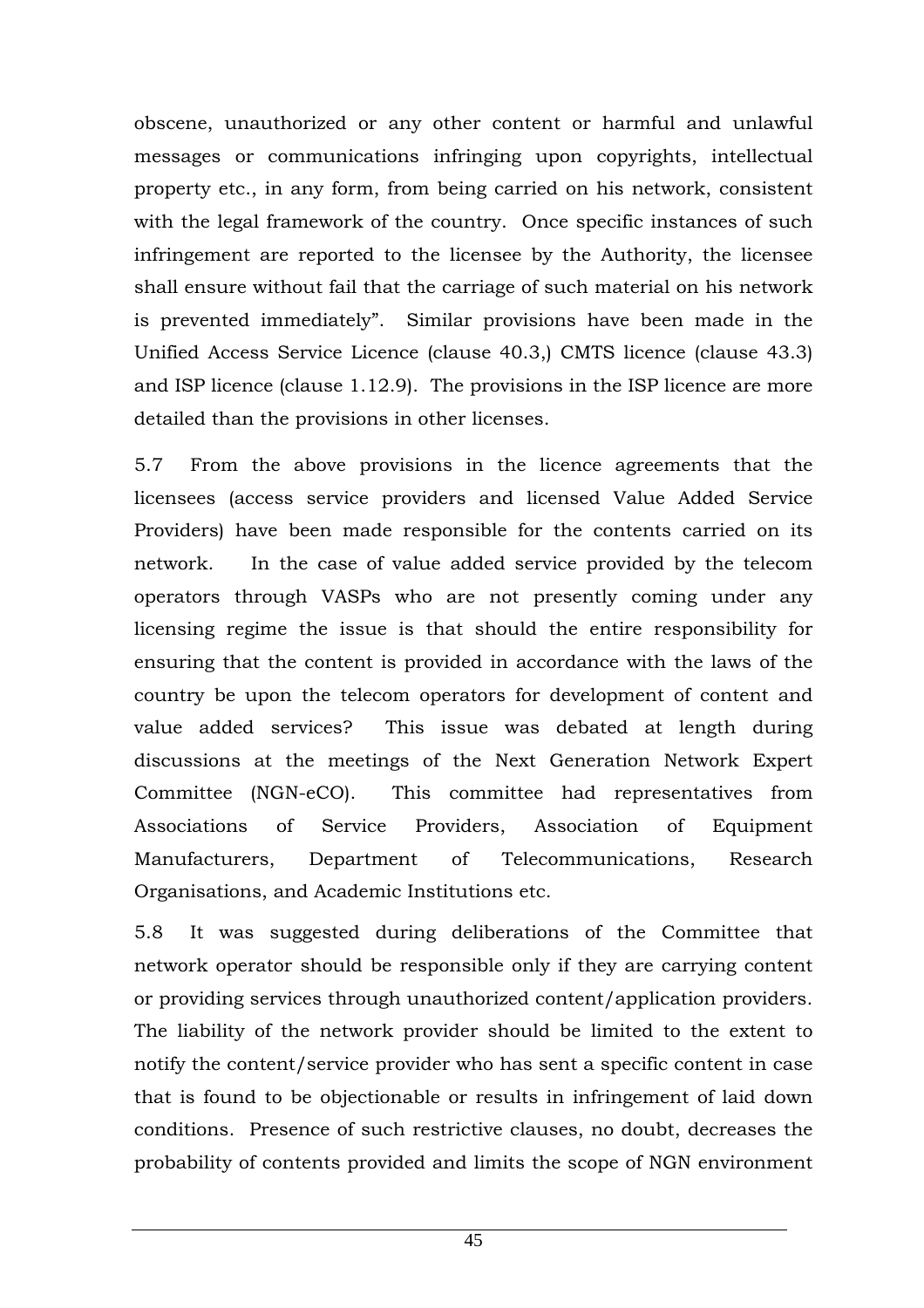where emphasis would be to provide new applications and contents. Appropriate environment needs to be created. While recognizing the need of such prohibitive clauses to check the type of content and to ensure that copyrights are not infringed, perhaps it will be appropriate if these responsibilities are given to content and application providers called Value Added Service Providers. Network providers' liability should be limited to identify and notify the source of content generation, if such content providers/aggregators (VASPs) are authorised and block the same as and when it is so desired. In case, network providers are carrying contents from unauthorized sources i.e. other than the licensed VASPs, then they shall be fully responsible and accountable for carrying such contents. *The NGN e-Co Committee, therefore, recommended that "there may be a need to regulate contents in the context of NGN. Responsibility of network provider relating to content carried on the network be limited to identify the source of the content generation as long as it is provided by content providers".* 

5.9 In view of the above, to create an appropriate environment a licensing regime needs to evolved for provisioning of all value added services, including mobile value added services and other new/enhanced application services in 3G, BWA, Next Genration Network (NGN) and IP multimedia system (IMS) environment.

5.10 **Content to be regulated by IT Act and/or Ministry of Information & Broadcasting:** In the content regulations the objectives are (a) freedom of expression and pluralism, (b) cultural and linguistic diversity within the framework of Constitution and Indian laws, (c) protection of minors and public order and (d) consumer protection issues. In the present regulatory framework content regulation is not within the framework of TRAI Act. The provisions exist in the Information Technology Act, 2000 and Cable Television Networks (Regulation) Act, 1995. In our scenario, therefore, the content regulation issues are primarily dealt by Department of IT and Ministry of Information & Broadcasting.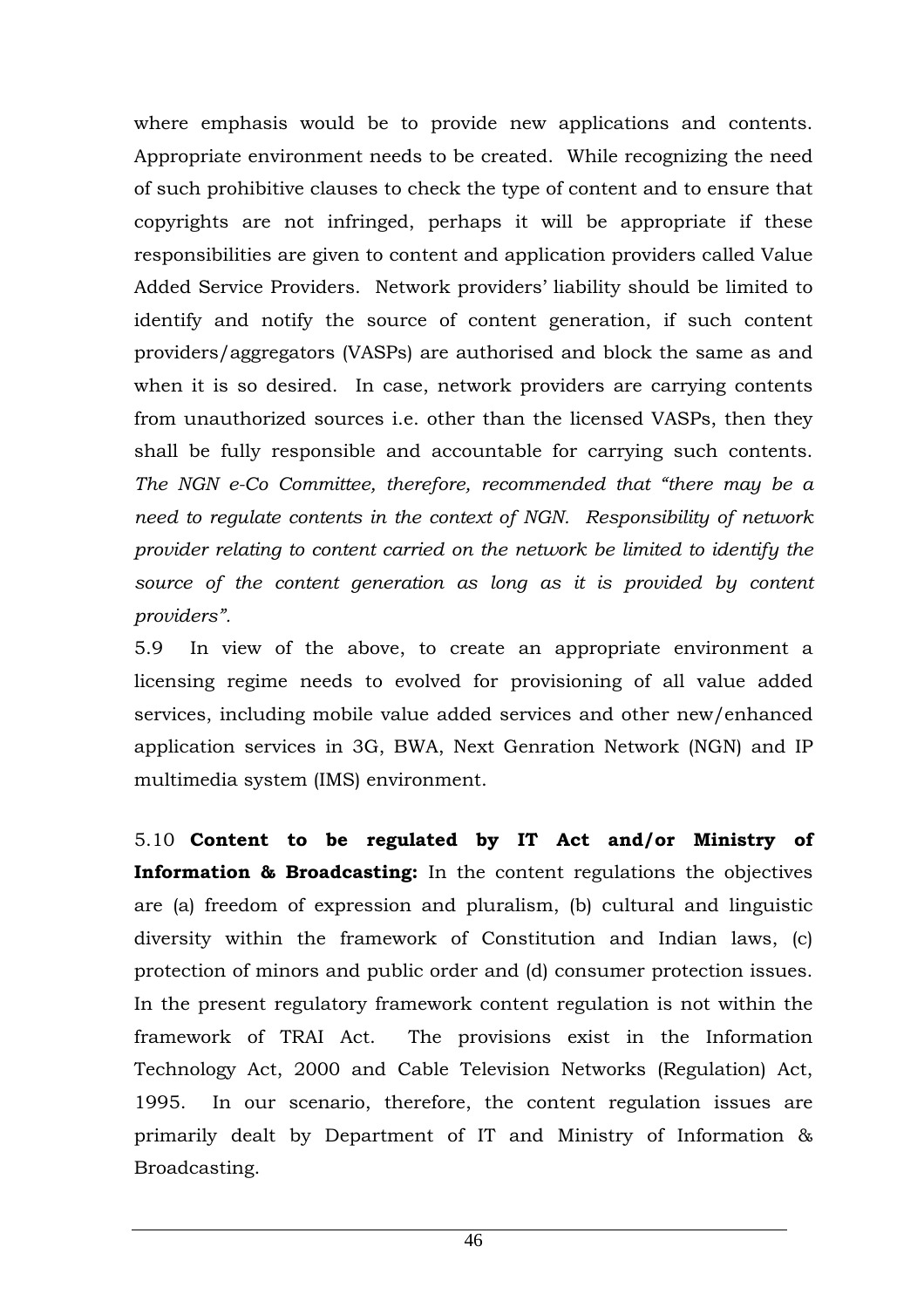#### **CHAPTER-VI**

#### **ISSUES FOR CONSULTATION**

- 6.1 Does the existing definition of Value Added Services given in licence agreement for provision of Unified Access Services (UAS), as mentioned in para 1.3, needs any modification or same can be incorporated for the Value Added Service provided through cellular mobile telephone networks, including 3G, IP Multimedia System (IMS) and Next Generation Networks (NGN)? Please give your suggestions with reasons thereof.
- 6.2 Whether there is a need to bring uniformity or clarity in the licensing conditions of mobile telecom operators/access service providers with regard to provision of value added services?
- 6.3 Apart from the licensing obligation of intimation before introduction of any new value added services and the measures to facilitate monitoring by security agencies of such new value added service, is there a need to put any other obligation on telecom operators?
- 6.4 Whether companies providing Mobile Value Added Services who mainly act as content providers or content aggregators and operate value added services technology platform called Value Added Service Providers (VASPs) need to be brought under the licensing regime or not?
- 6.5 If licensing system is to be resorted to for licensing of mobile value added service (VAS) under the Indian Telegraph Act, 1885, what should be the scope of licence and other terms and conditions for such licensing?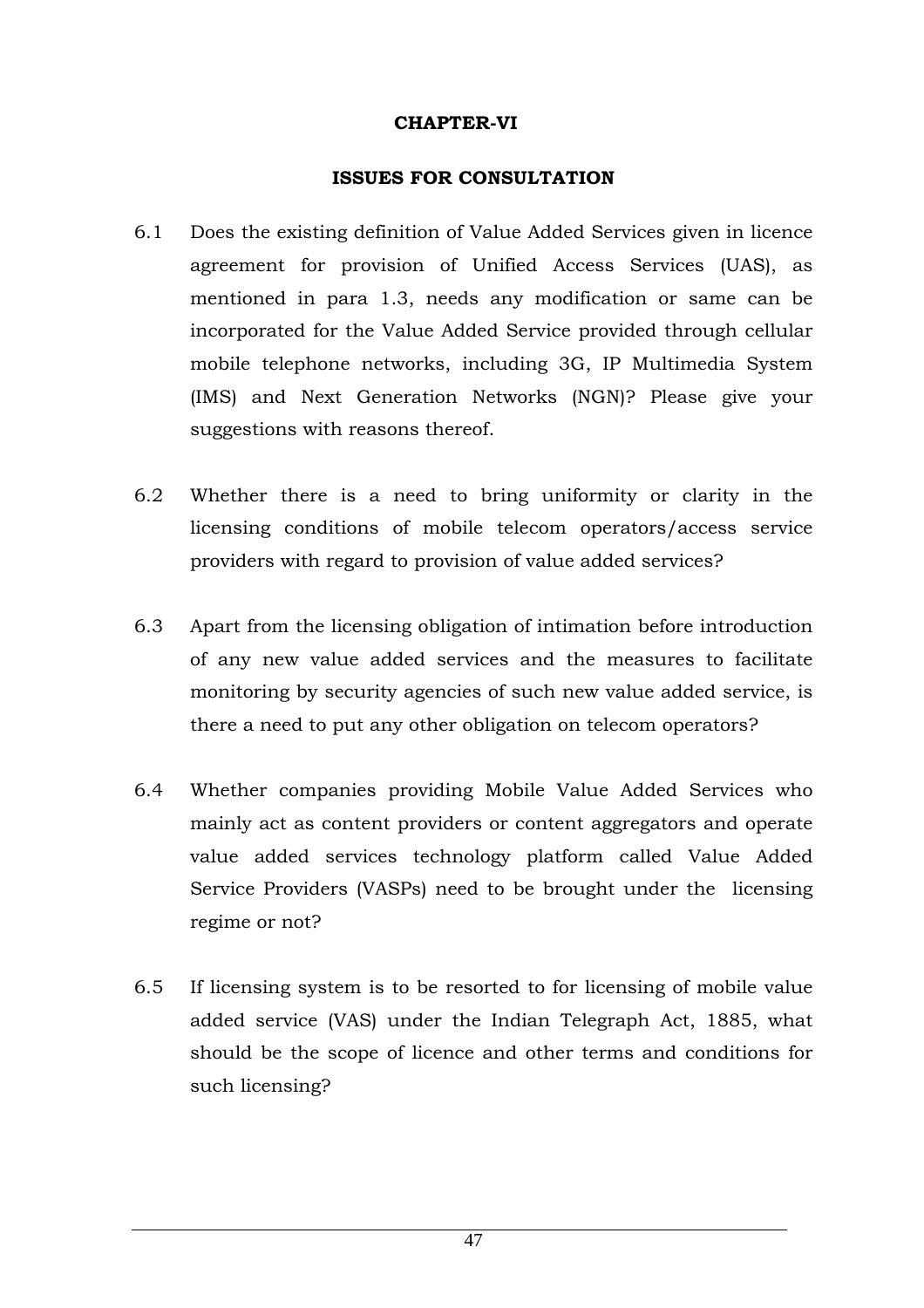- 6.6 What should be the licensing obligation for protecting copy rights, including digital rights management, and infringement of other laws of the country on value added Service licensees?
- 6.7 What should be the regulatory framework for content regulation? Please give your suggestions with reasons thereof.
- 6.8 Who should allocate short codes for value added services, in order to have uniformity amongst all the telecom operators and also to enable branding of value added services? Please give your suggestions with reasons thereof.
- 6.9 Is there a need to regulate revenue sharing model or should it be left to commercial negotiations? Please give your suggestions with reasons thereof.
- 6.10 Any other suggestions with reasons thereof for orderly growth of mobile value added services including such services to be provided in 3G, next generation network (NGN) environment?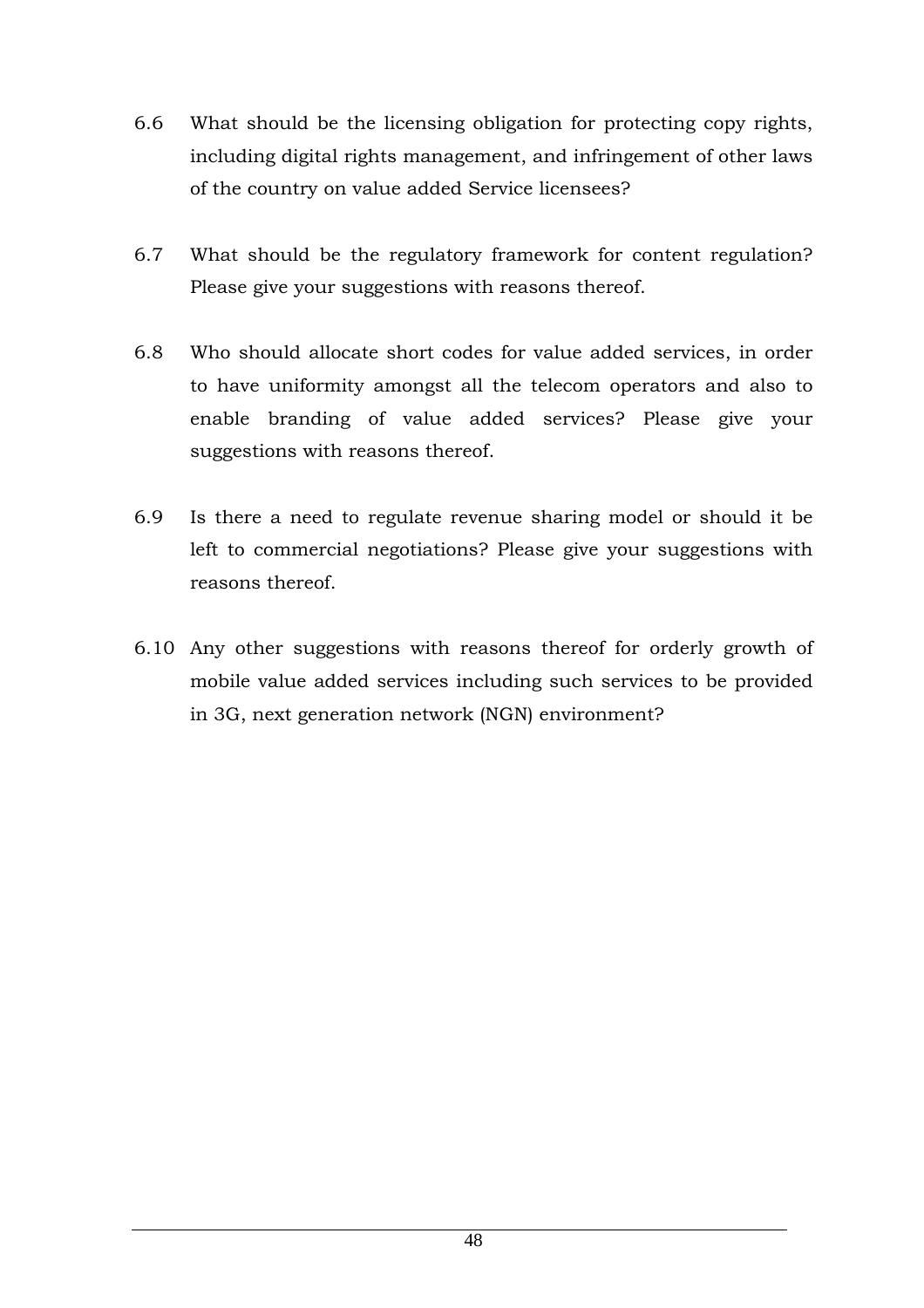#### **DEPARTMENT OF TELECOMMUNICATIONS LICENSING CELL (VALUE ADDED SERVICE GROUP) SANCHAR BHAVAN, NEW DELHI-110001 No. 846-53/2000-VAS Dated July 16 , 2001**

#### **GUIDELINES FOR ISSUE OF LICENCE FOR VOICE MAIL/AUDIOTEX/UNIFIED MESSAGING SERVICE**

Pursuant to the announcement of New Telecom Policy, 1999 (NTP-99), the Government took the decision to permit migration of existing licensees of Cellular/Basic and other Value Added Telecom Services to NTP-99 regime. Accordingly, Government have decided to migrate existing Voice Mail/Audiotex Licensees to NTP-99 regime and issue additional licences for a period of 15 years. Following guidelines have been finalized in this regard. These guidelines are only for the purpose of general information and do not constitute any legally binding commitment:

1. The licence for operation of Voice Mail/Audiotex/Unified Messaging Service in India shall be issued on non-exclusive basis.

2. Proposals seeking Voice Mail/Audiotex/Unified Messaging Service licence is to be submitted to Assistant Director General (VAS-II), DOT. The proposal is to be submitted along-with a demand draft of Rs. Twenty thousand as a processing fee (non-refundable), drawn on any scheduled bank and payable at New Delhi, in favour of Pay & Accounts Officer (Hqrs), Department of Telecom, New Delhi.

3. The service area for the licence shall be Short Distance Charging Area (SDCA) on the basis of local dialing. From outside the SDCA, the service will be allowed to be accessed on STD call basis. The service provider would install his equipment within the SDCA for which licence is obtained.

4. For Unified Messaging Service, transport of Voice Mail Messages to other locations and subsequent retrieval by the subscriber must be on a non-real time basis. To ensure this LICENSEE shall ensure that there is no dialing out for delivery of the message to the recipient.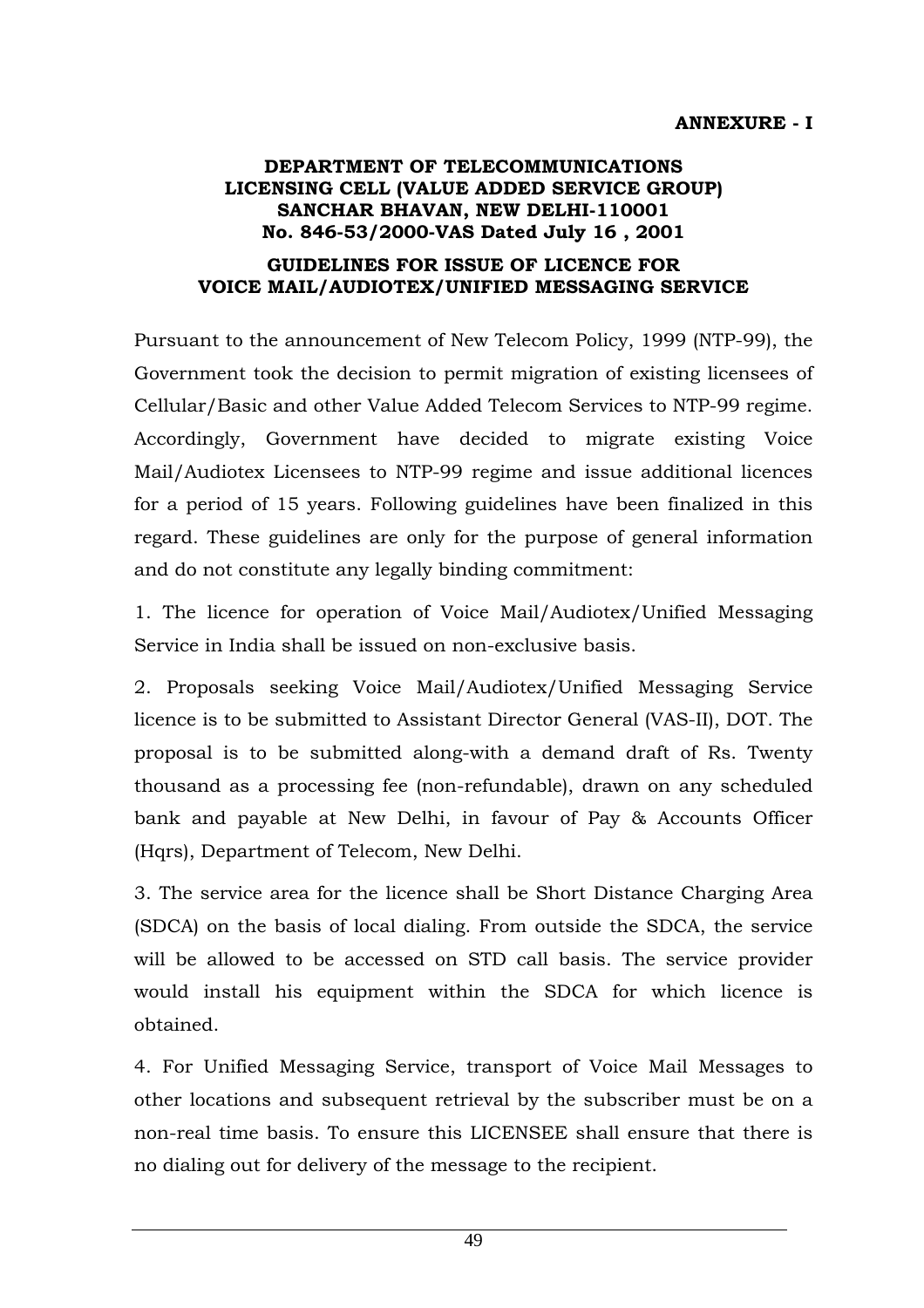5. For providing UMS under the licence, in addition to the licence for Voice Mail/Audiotex/UMS, the licensee must also have an ISP licence. The ISP licence as well as Voice Mail/Audiotex/ UMS licence should be for the areas proposed to be covered by UMS service.

6. There will be no Entry Fee as well as license fee. Performance Bank Guarantee of Rs. three lakhs for each licence shall be required. However, the LICENSEE shall be required to pay levy towards Universal Service Obligations (USO) from the date of licence as per the terms and conditions decided by the Government on the recommendations of TRAI.

7. The Applicant should be an Indian company, registered under the Indian Companies Act'1956. With regard to foreign investment, 100% foreign direct investment (FDI) shall be allowed, subject to fulfillment of other rules and conditions of the Government on FDI.

8. The period of license shall be 15 years, with the provision for extending the same for another 5 years. The existing licensees shall also be allowed the same licensing period.

9. The existing Voice Mail/Audiotex Service Licensees are allowed to migrate to the new licensing regime w. e. f. 1.4.2001.

10. New Telecom Policy-1999 (NTP-99) has defined Cellular Mobile Telephone Service Providers, Fixed Service Providers, Cable Service Providers as Access Providers; Voice Mail/Audiotex/Unified Messaging Service can be provided as a Value Added Service by these service providers over their network. Therefore, such Access Services Providers may provide Voice Mail/Audiotex/Unified Messaging Service to the subscribers falling within their service area on non-discriminatory basis; an intimation before providing any such Value Added Service may be sent to the Licensing Authority. No separate licence fee shall be charged for Voice Mail/Audiotex/Unified Messaging Service to be provided by the Access Service Operators. However, the revenue earned by these operators through this Service, if any, shall be counted towards the revenue for the purpose of paying licence fee under the License granted to them.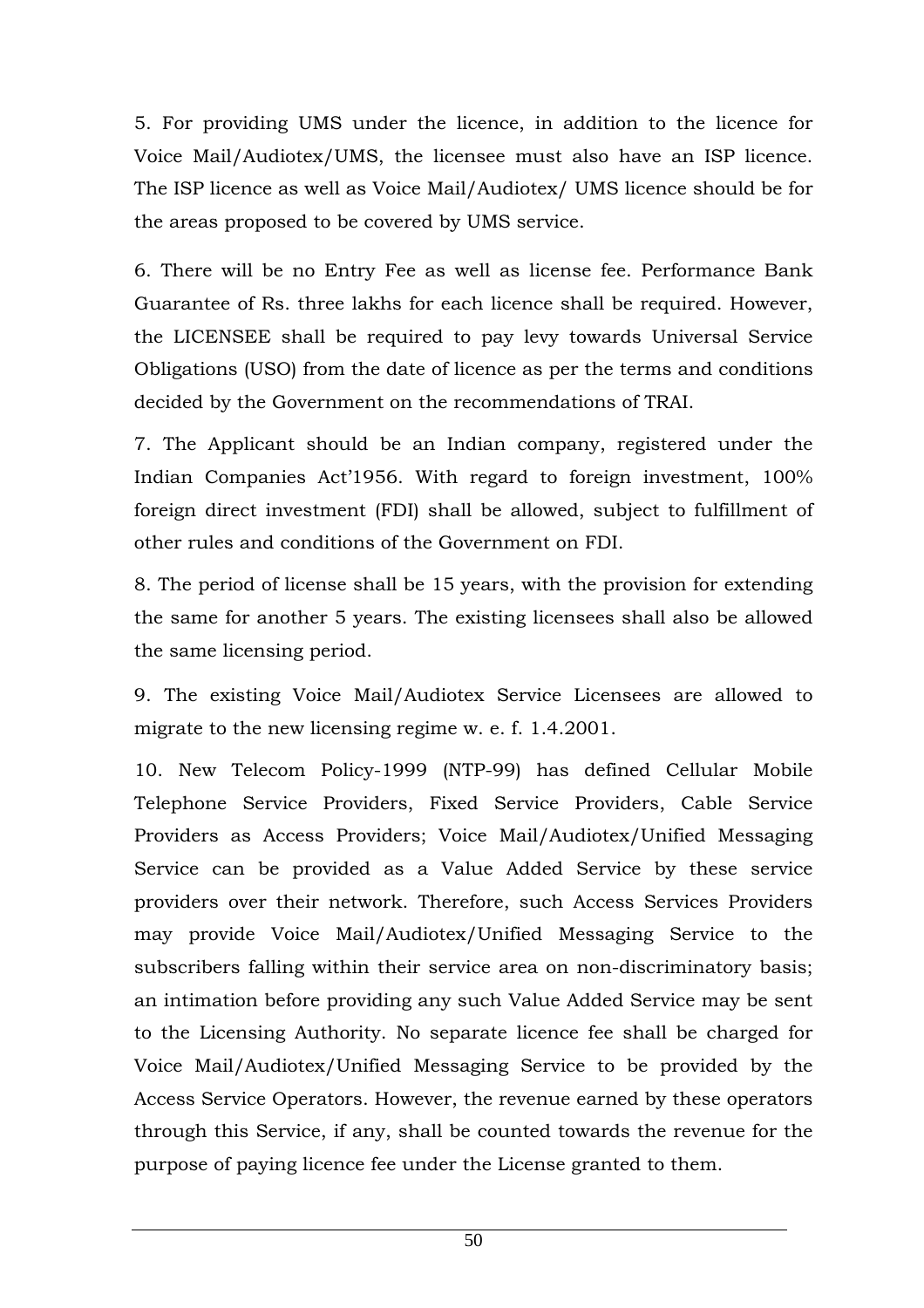11. The Voice Mail/Audiotex/Unified Messaging Service Provider will be bound to provide the services to any person within the service area, without any discrimination.

12. Licensee shall make its own arrangements for all infrastructure involved in providing the service and shall be solely responsible for installation and operation of necessary equipment and systems, treatment of subscriber complaints, issue of bills to its subscribers, collection of revenue, attending to claims and damages arising out of their operations.

13. The Voice Mail/Audiotex/Unified Messaging Service licensee shall operate and maintain the licensed Network conforming to Quality of Service standards to be mutually agreed between the service providers subject to such other directions as the competent authority may give from time to time.

14. The licensee will not assign or transfer its rights in any manner whatsoever under the license to a third party or enter into any agreement for sub-license and/or partnership relating to any subject matter of the licence to any third party either in whole or in part i.e. no sub-licensing /partnership/third party interest shall be created.

15. The Licensee shall not normally employ bulk encryption equipment in its network. However, if any encryption equipment is used and connected to the Licensee's network, then it should have prior evaluation and written approval of the Government.

16. All foreign personnel likely to be deployed by the LICENSEE for installation, operation and maintenance of the LICENSEE's network shall be security cleared by the Government of India prior to their deployment. The security clearance will be obtained from the Ministry of Home Affairs, Government of India. The LICENSEE shall ensure protection of privacy of communication and ensure that unauthorized interception of messages does not take place.

17. LICENSOR shall have the right to revoke/terminate/suspend the LICENCE either in part or whole of the Service area in the interest of national security or in case of emergency or war or low intensity conflict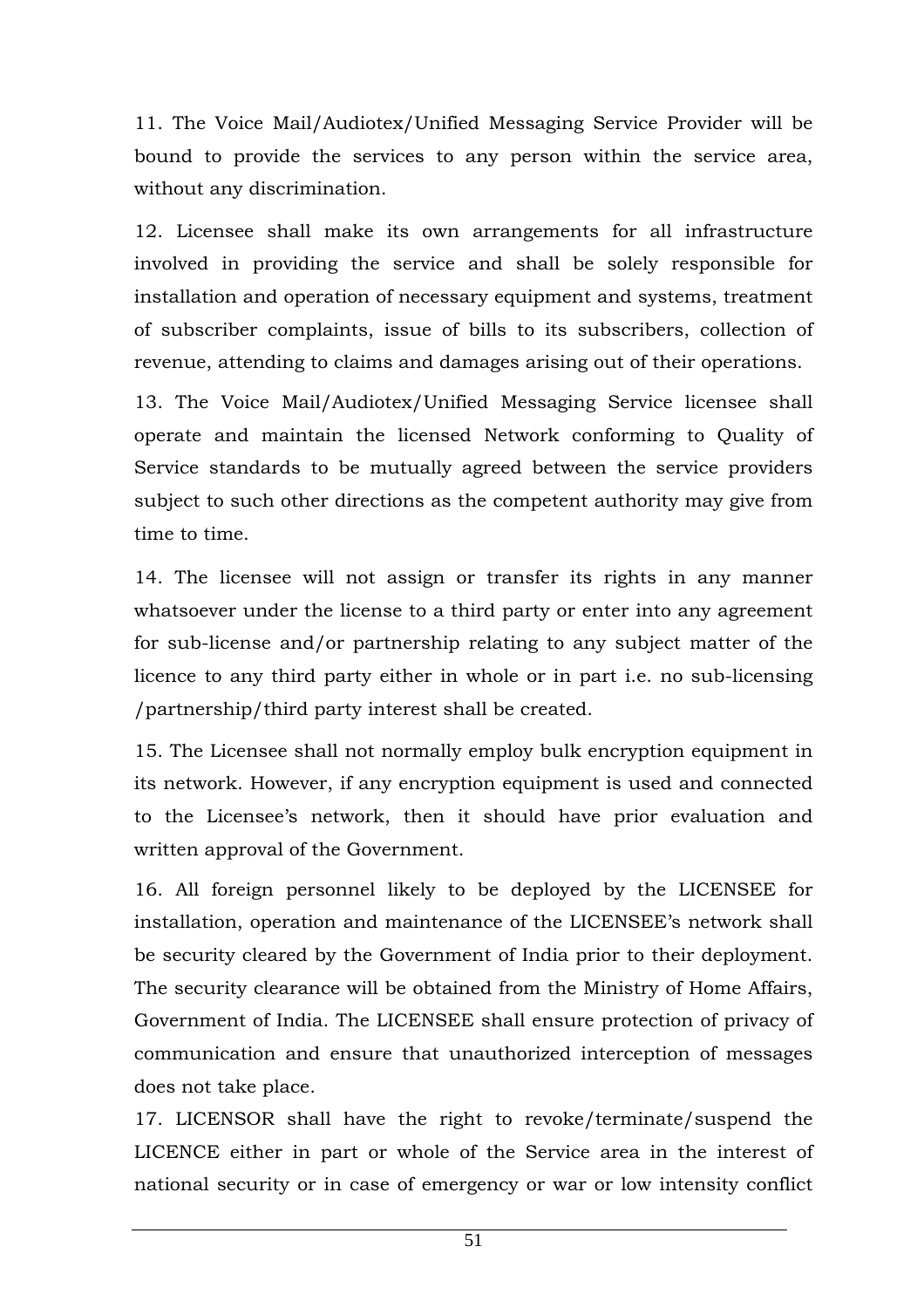or any other eventuality in public interest as declared by the Government of India. Provided any specific orders or direction from the Licensor/TRAI issued under such conditions shall be applicable to the LICENSEE and shall be strictly complied with.

18. LICENSOR reserves the right to modify these conditions or incorporate new conditions considered necessary in the interest of national security, public interest and for proper conduct of telegraphs.

19. LICENSEE will ensure that the Telecommunication installation carried out by it should not become a safety hazard and is not in contravention of any statute, rule or regulation and public policy.

20. The LICENSEE shall take measures to prevent any objectionable, obscene, un-authorised or any other content or harmful and unlawful messages or communications infringing upon copyrights, intellectual property etc., in any form, from being carried on his network, consistent with the legal frame-work of the country. Once specific instances of such infringement are reported to the LICENSEE by the Authority, the LICENSEE shall ensure without fail that the carriage of such material on his network is prevented immediately.

21. The Licensee is obliged to provide, without any delay the tracing facility to trace origin or content of nuisance, obnoxious or malicious calls, messages or communications transported through his equipment and network. Any damages arising out of default on the part of Licensee in this regard shall be sole liability of the Licensee.

22. In case any confidential information is divulged to the LICENSEE for proper implementation of the Agreement, it shall be binding on the Licensee and its employees and servants to maintain its secrecy and confidentiality.

23. DOT reserves its right not to grant a licence without assigning any reason.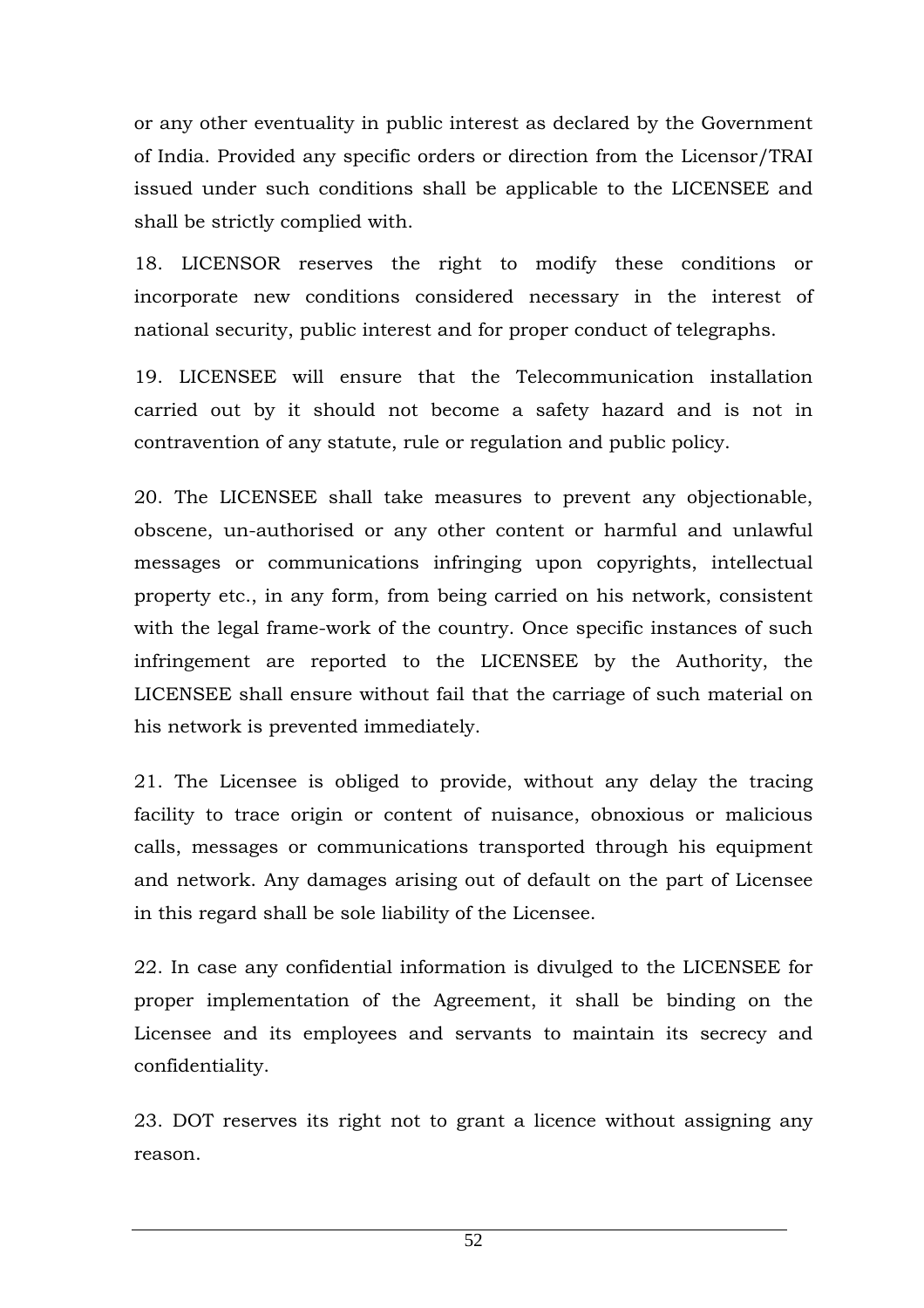24. All matters relating to the application or licence, if granted, will be subject to jurisdiction of Telecom Dispute Settlement and Appellate Tribunal (TDSAT).

25. Provision of only Audiotex Service or services through Interactive Voice Response System (IVRS):- The Governmental or Private Service Agencies, offering Public utility services, such as Railways, Broadcasting, News & Media, Cooking Gas Agency or even Restaurants etc., are permitted to provide services such as Audiotex (providing information on automatic basis like News, Weather Forecast, Commentary, Railway/Air Timings etc.), Tele-marketing (receiving purchase orders automatically over phone or host-computer), Tele-complaint (Service Agency providing automatic booking of service complaints through IVRS system etc.) and Tele-Booking (agencies like Cooking Gas, Restaurants for booking of orders using IVRS or host-computer etc.), freely without need for obtaining any license or taking any permission.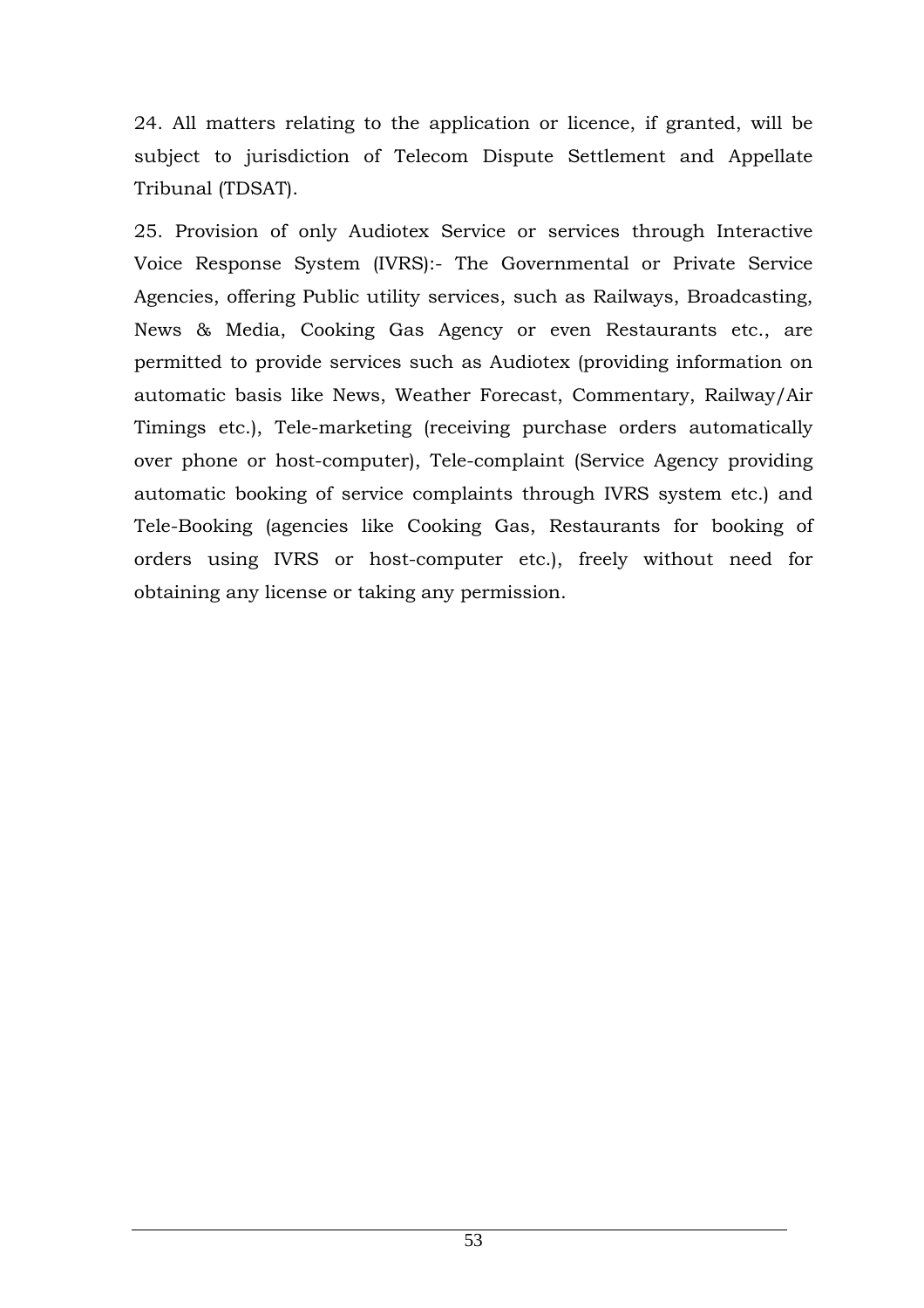#### **Government of India Ministry of Communications and IT Department of Telecommunications (VAS CELL) Sanchar Bhawan, 20, Ashoka Road, New Delhi- 110 001.**

No. 842-336/2004-VAS/19 Dated 17.9.2004

To

All Cellular Mobile Telephone Service Providers.

#### **Subject: Provision of appropriate monitoring facilities for all types of Value Added Services.**

This has a reference to clause 40.1 of 4th CMTS licence and para 1.1 of amendment to Licence Agreement vide No. 842-47/2002-VAS dated 12th August 2002 which inter-alia provides that "the licensee will provide the necessary facilities for continuous monitoring of system as required by licensor or its various representative(s)". Further, clause 44.9 of 4th CMTS license and para 5.9 of amendment to Licence Agreement vide No. 842-47/2002-VAS dated 12th August, 2002 provides that "the licensee should make arrangements for monitoring by Government Security Agencies".

2. However, it has been brought to the notice of licensor that Telecom Service Providers expand their operations by introducing different value added services without implementing systems to monitor these services. This is a gross violation of the terms and conditions of the Licence Agreement as mentioned above.

3. In view of the above, all the CMTS Licensees (including those migrated to UASL) are required to furnish the details of Value Added Services being provided as on date and indicate whether suitable monitoring facility for these services is available? In case, some Value Added Services are being provided without provision of suitable monitoring facility, the Service Providers are requested to give the details of such services and provide explanation as to why the monitoring facilities were not made available prior to commercial launch of such services. Further, they shall indicate the time frame by which the monitoring facility would be made available in such cases.

4. Reply covering the above points may be furnished to this office latest by **29.09.2004**.

**Sd/-** 

 $((A.K.Dhar)$ ADG (VAS-I)

Copy to information and necessary action to:

- 1. DDG (BS)
- 2. Cellular Operators Association of India.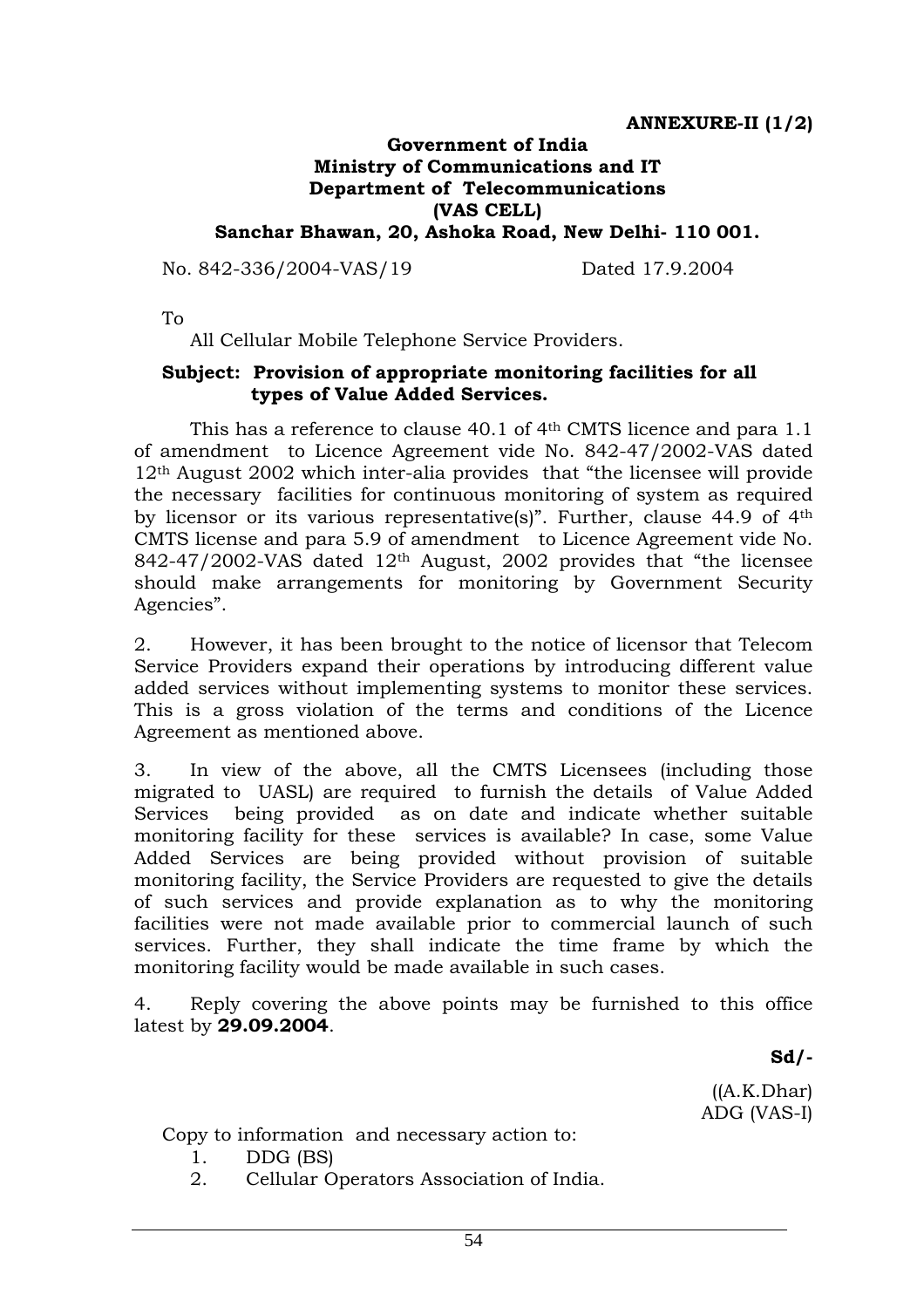## **Government of India Ministry of Communications and IT Department of Telecom (VAS CELL)**

**12th Floor, Sanchar Bhawan, 20, Ashoka Road, New Delhi- 110001.** 

No. 842-336/2004-VAS/22 Dated 21.10.2004

To

All Cellular Mobile Telephone Service Providers (including those Migrated to UASL)

#### **Subject: Provision of appropriate monitoring facilities for all types of Value Added Services and additional facilities.**

This has a reference to clause 40.1 of 4th CMTS licence and para 1.1. of amendment to Licence Agreement Vide No. 842-47/2002-VAS dated 12th August 2002 which inter alia provides that "the licensee will provide the necessary facilities for continuous monitoring of system as required by licensor or its various representative(s)". Further, clause 44.9 of 4th CMTS license and para 5.9 of amendment to License Agreement vide No. 842-47/2002-VAS dated 12th August, 2002 provides that "the licensee should make arrangement for monitoring by Government Security Agencies".

2. However, it has been brought to the notice of Licensor that Telecom Service Providers expand their operations by introducing different valued added services and additional facilities without implementing systems to monitor these services/ facilities.

3. In view of the above, all the Cellular Mobile Service Providers are directed to intimate the details of various value added services and additional facilities available in their network along with the details of provision made for lawful interception and monitoring of these services/facilities within 10 days from the date of receipt of this letter and if monitoring facility is not available, plans to provide these monitoring facilities with specific time frame. In future licensee should intimate the licensor about provision of any new service/facility along with details of provision made for lawful interception/monitoring of these facilities at least 15 days in advance before the introduction of these services/ facilities.

4. The above instructions may be followed scrupulously and violation of the same would be treated as violation of the terms and conditions of the License Agreement for which action would be taken in terms of the Licence Agreement.

5. Please acknowledge receipt of this letter.

**Sd/-** (A.K. Dhar) ADG (VAS-I)

Copy to: Cellular Operator Associations of India.